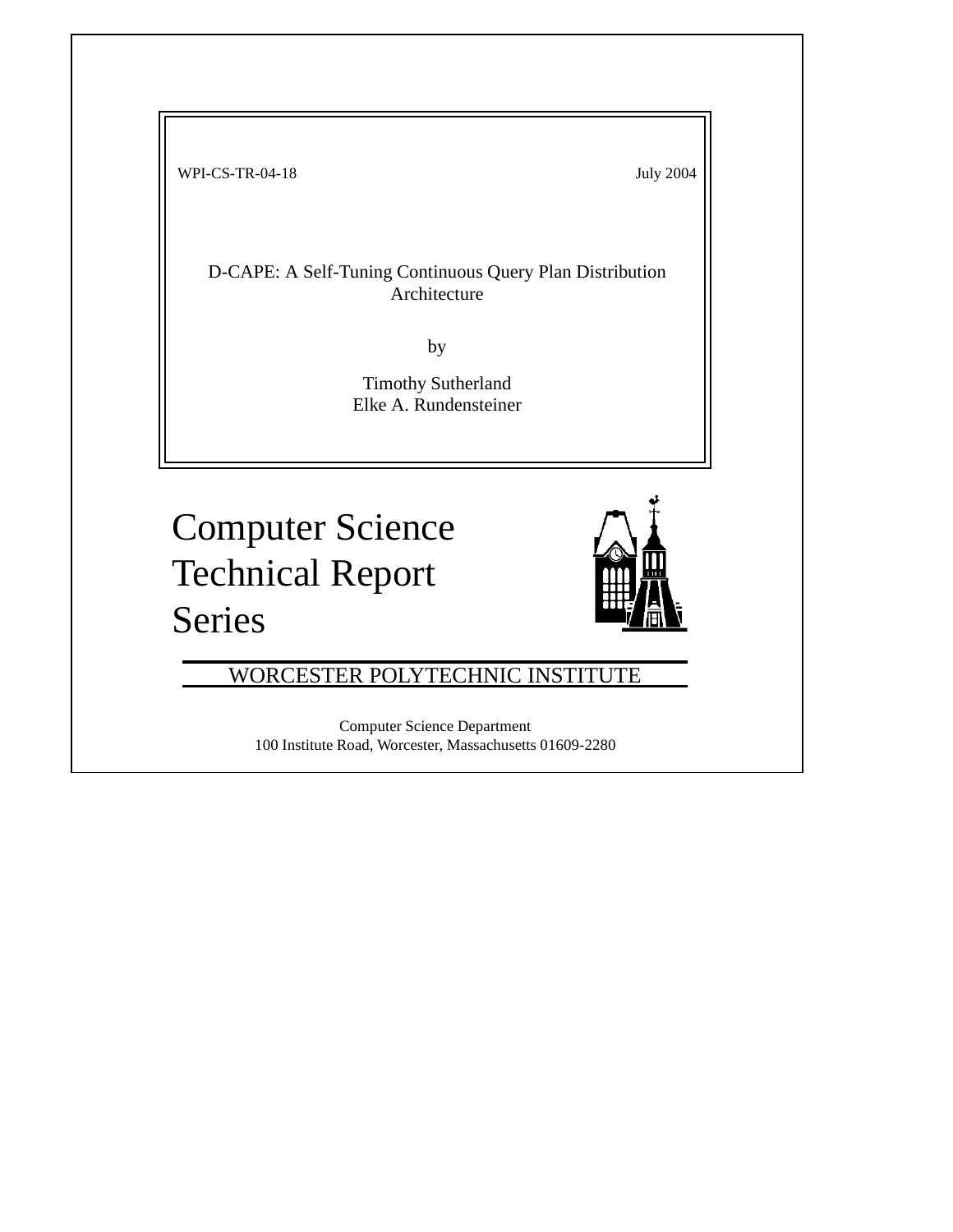# **D-CAPE: A Self-Tuning Continuous Query Plan Distribution Architecture**

Timothy Sutherland, and Elke A. Rundensteiner Department of Computer Science Worcester Polytechnic Institute Worcester, MA 01609 Tel.: (508) 831–5857, Fax: (508) 831–5776 {tims, rundenst}@cs.wpi.edu

## **Abstract**

*While practically all reported results on stream query engines are for central systems, it is apparent that due to the finite resources on a single query processor, future Data Stream Management Systems must distribute their workload to multiple query processors to meet the requirements of modern day query workloads and increasing volumes of data streams. This paper discusses a new scalable Distributed Continuous Query System (D-CAPE) that has the ability to distribute query plans over a large cluster of machines. We describe the architecture of the new system and policies and protocols for flexible query plan distribution and redistribution to improve overall performance. We also present techniques for self-tuning query plan re-distribution such as Balance and Degradation redistribution algorithms. D-CAPE's architecture is flexible, allowing different distribution algorithms such as Round Robin and Grouping Distribution and operator reallocation policies to be incorporated with ease. D-CAPE provides an operator reallocation algorithm that is able to seamlessly move an operator(s) across any query processor in our computing cluster.*

*The core contribution of this work is our extensive experimental evaluation using our software system, not a simulation. We observe that executing a query plan distributed over multiple machines causes no overhead compared to processing it on a single query processor, even for extremely lightly loaded machines. Distributing a query plan among a cluster of query processors can boost performance up to twice that of a centralized stream engine. Our experimental study uncovers that the limitation of each query processor within the distributed network is not primarily in the volume of the data nor the number of query operators, but rather in the number of remote data connections per processor. The overhead of migrating query operators is shown to be very low, allowing for a potentially frequent dynamic redistribution of query plans during execution.*

**Keywords:** Distributed Streaming, Distribution Algorithms,Online Redistribution Algorithms, Experimental Results, D-CAPE.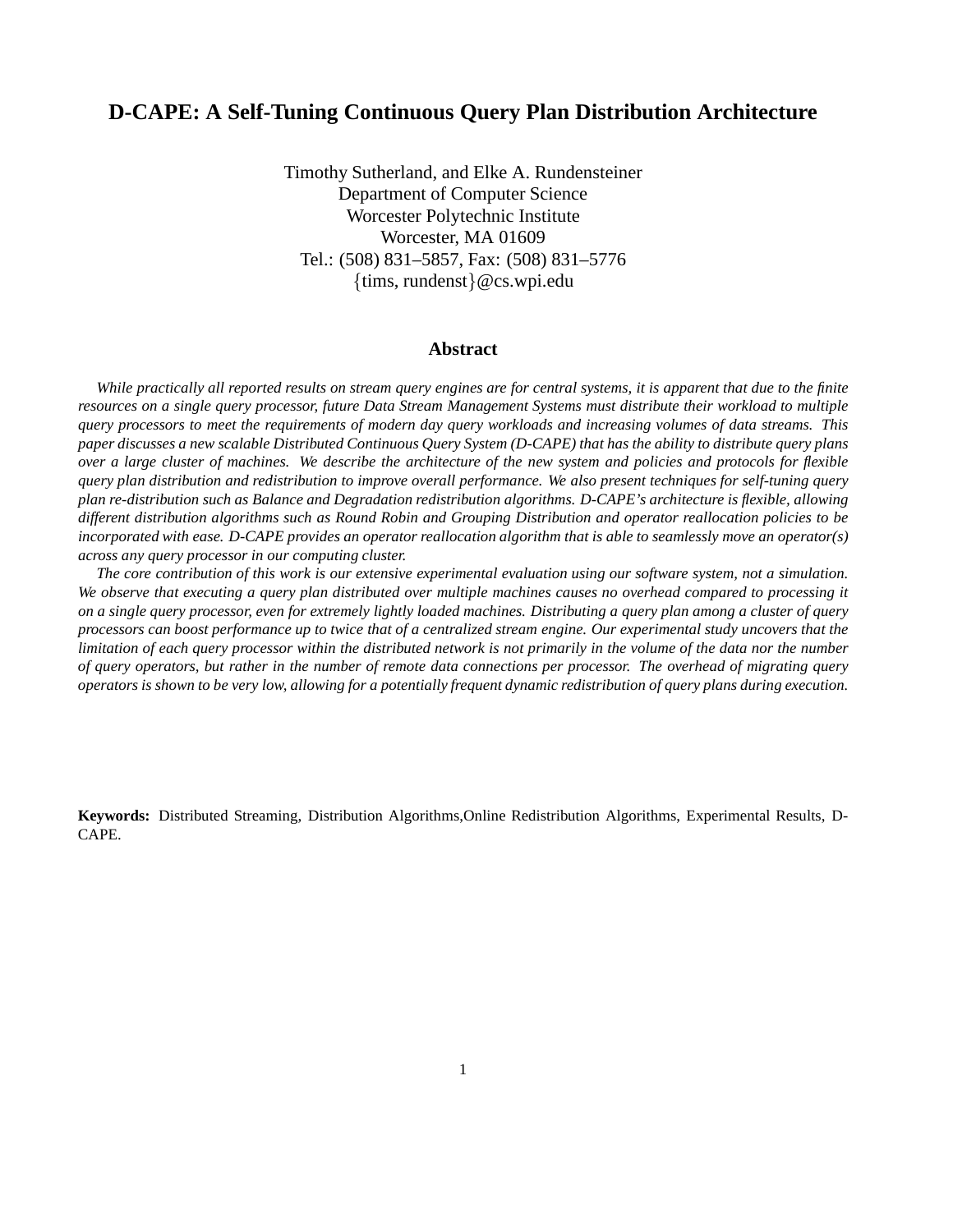## **1 Introduction**

Recently, a growing area of research in the database community is the study of persistent queries over streaming data. This core functionality of data stream monitoring is being coined as *Continuous Query Processing*. A new effort is being undertaken by the database community to derive a new general class of continuous query engines called Data Stream Management Systems (DSMS). Data Stream Management Systems execute queries on data that is continuously arriving, and then return the result of the query to the end user in a real-time streaming fashion.



**Figure 1. Traditional Continuous Query Processor**

A DSMS may need to operate on several thousand queries at once given streams of data for applications such as online auctions, web servers, or to monitor stock market trends. The DSMS typically answers queries about the state of the data over a period of time, and all queries are based on a partial data set, as new data is always arriving. For instance the question *"What is the highest stock price on the New York Stock Exchange over the last two hours?"* can be answered by the DSMS, with the answer of the question always changing over time. This concept is different than the traditional database model where data is already in persistent storage and a query is asked based on this stored data. Traditional databases have the advantage of knowing how much data there is to query over, and that the data will not change (in most cases) during the query. On the other hand, a DSMS must be able to consume a partial data set and give a result based on data seen thus far.

#### **1.1 Motivation**

Current Continuous Query Systems such as Stream [6], NiagaraCQ [16], Aurora [1], and our WPI continuous query system, CAPE [33], operate over streams of data on a single processor and output results to the best of their ability. In order for Continuous Query Systems to operate in real-time, it is essential that all data is kept in main memory, as once data is written to persistent storage, the system slows down considerably. Current research that focuses on the issue of minimizing persistent storage use in a continuous query system includes Load Shedding [1], Operator Scheduling [7][37] and Operator-State purging [24].

The potential benefits and applications of data stream processing are becoming more apparent and popular for many applications in different business areas. These applications include monitoring remote sensors [30], and online transaction processing [39]. However, as the popularity of these systems increases, and more queries are registered and data streams grow larger, it will be *essential* to improve the processing power of these applications.

However, even with the current research, single CPU systems are not likely to be sufficient at handling future DSMS as 1) streaming data gets larger and faster as network speed improves, 2) queries get larger, more complicated and plentiful, and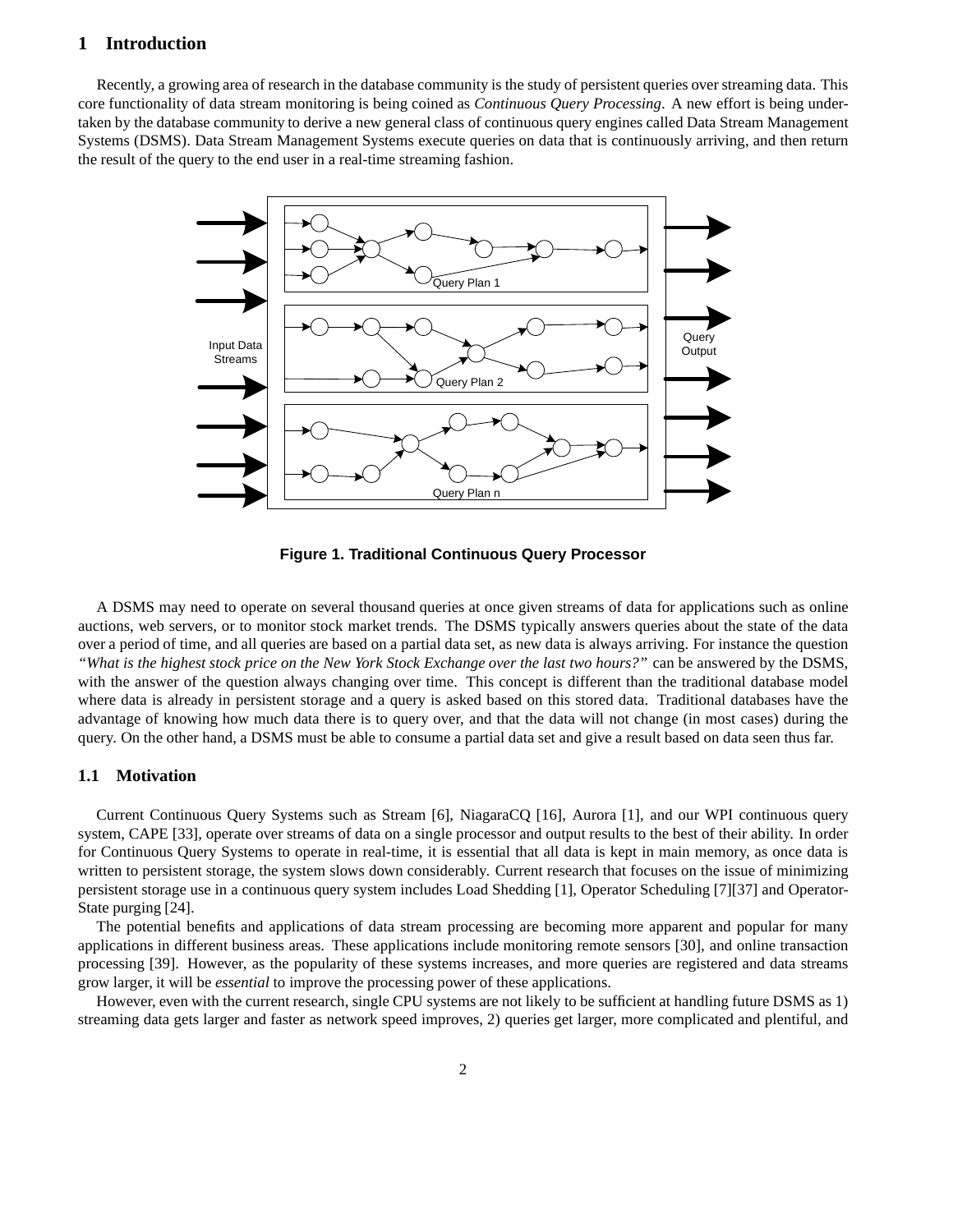3) more sophisticated and complex operators are incorporated into streaming systems (such as data grouping or statistical summaries).

Given the finite amount of CPU speed and memory on a single system, a distributed architecture will be better suited to handle the load, variability, and complexity of streaming data. Very recently, research is now under way in determining methods to distribute these query plans over a cluster of processing nodes [34][20].

### **1.2 Our Overall Approach Towards Data Stream Processing**

To alleviate this problem, an extension of CAPE called D-CAPE has been developed that exploits a cluster of processors to aid in the processing of continuous queries. This paper discusses the implementation of D-CAPE, that extends our current DSMS, CAPE [33] to work over a cluster of query processors using a centralized controller. D-CAPE is designed to effectively and efficiently distribute query plans and monitor the performance of each query processor with minimal communication between the controller and query processors. We bundle synchronization messages, thus minimizing packets sent between query processors. These messages are also incremental at run-time to aid in minimizing the communication cost of D-CAPE. We process data by creating "pipes" between query processors to allow the data streams to flow, and then filling these pipes with data streams once execution begins. It can also reallocate query operators, or complete sub-plans to a different query processor at runtime during times of heavy load, or if it is determined by D-CAPE, using a cost model, that the reallocation will boost the performance of the DSMS. D-CAPE has a specialized algorithm for reconnecting these pipes during the reallocation process, to ensure no data is lost and that data never stops flowing through the query plans.

## **1.3 Contributions**

This paper contributes to the advancement of Data Stream Management Systems in the following ways:

- A well-designed, distributed architecture called D-CAPE has been created for continuous querying that allows for flexible query allocation and distribution strategies.
- D-CAPE is scalable allowing for distribution of query plans among any number of query processors by using a multitiered controller architecture.
- D-CAPE allows for any number of distribution algorithms to be easily plugged into our system. For our current system, we developed two distribution algorithms, Round Robin Distribution and Grouping Distribution, to analyze the ways different query plan distributions affect query processor performance.
- D-CAPE allows for any cost model to be created for monitoring each query processor. These cost models can use the statistical data that is recorded by each query processor about the data, query plan or individual query operator in determining the workload for a query processor.
- D-CAPE has the ability to actively monitor each query processor to determine its workload at runtime and reallocate any number of query operators to *any* query processor in the processing cluster.
- D-CAPE also allows for any operator redistribution policy to be implemented that is independent from the cost model used to determine workload. This gives D-CAPE the flexibility to allow any redistribution policy to operate using *any* cost model.
- D-CAPE implements a *new* operator reallocation algorithm that is able to move operator(s) across any query processors in the computing cluster without interrupting the data flow or query processing on any of the involved processors.
- The original CAPE DSMS was improved by creating new components to boost performance, and also by removing and optimizing other components. The improvements sparked a 10% jump in query processing performance from the original CAPE design.
- Our experimental studies confirm that a DDSMS can effectively parallelize the execution of query operators even during periods when a processing node is not filled to capacity, thus improving performance even for small query plans.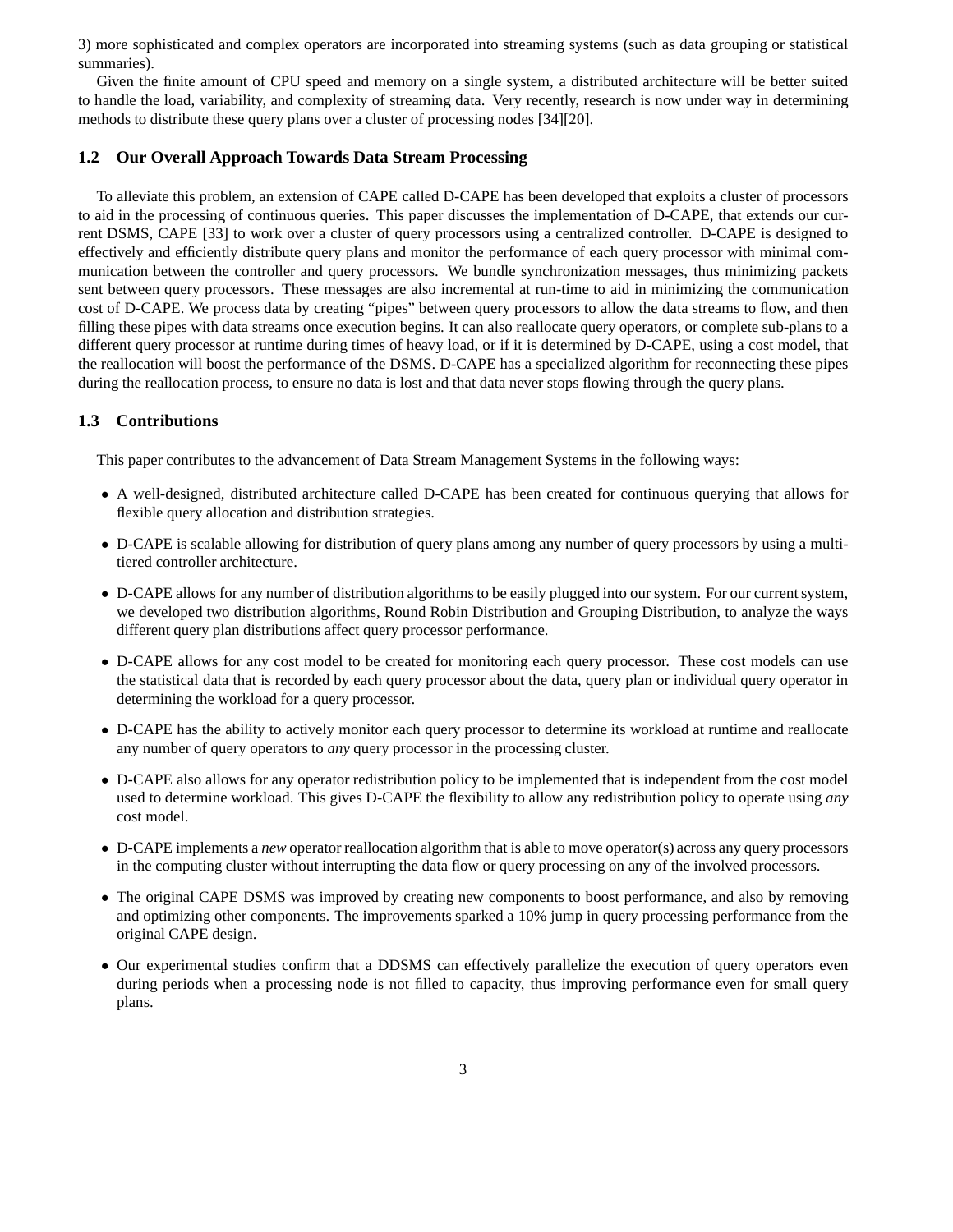- Experimental studies find that our DDSMS allows for large query plans to be processed efficiently; up to 100% faster than a typical DSMS. In some cases a centralized DSMS fails because of the lack of processing power.
- We show experimentally that the initial distribution algorithm used for distributing query plan workload plays a significant part in the overall performance of the query plan.
- Experimental studies also confirm that the overhead for redistributing an operator is negligible. This allows our D-CAPE architecture to reallocate a query operator or an entire query sub-plan to any query processor in the cluster.
- Experimental studies also show that D-CAPE can effectively monitor each query processor and reallocate query operators to improve the overall performance of the query plan. We find that operator allocation can improve performance over a distribution algorithm alone by up to 100%.

#### **1.4 Outline**

First, in section 2 we will discuss the current work in DSMS system and also earlier work in Distributed DBMS systems. Many of these concepts will contribute to our new D-DSMS design. In section 3 we will briefly discuss the background of Data Stream Management Systems. We will show an example query for which a DSMS is used, and outline a DSMS operator, and how it is different from the traditional SQL operator. In section 4 we will outline the design of our new D-DSMS, D-CAPE. We will experimentally show that the network overhead for our design is low, and illustrate steps that were taken to minimize the overhead of our design. section 5 discusses the initial distribution of query operators among a cluster of machines, and the observed costs of distribution over the query processor cluster. We will experimentally show the performance differences in the type of distribution algorithms used in D-CAPE. In section 6 we discuss operator reallocation, and our mechanism for determining the workload of a query processor. We discuss *which* operator to move and *where* to move it. Using experimental results, we find that we can effectively monitor query processors and improve query performance by using our operator reallocation strategies. Finally in section 7 we outline our conclusions and future work.

## **2 Related Work**

In this section we will briefly discuss some areas of related work in both Data Stream Management Systems and also other areas that utilize distribution techniques, such as operating systems and traditional Database Management Systems. This related work serves as a starting point for creating our own D-DSMS.

**Current Data Stream Management Systems.** Data Stream Management Systems are gaining tremendous popularity in the Database field as remote data streams become available via sensors and monitors, and as the type of query is *persistent*. That is, the query is always running in the system and is returned to the user in real-time. A DSMS also introduces many new and interesting problems [6][12] in current research such as high volumes of input data [14][26], operator scheduling [7][13] and data filtering [31]. There have been many systems proposed, each of which contributes differently to this growing field.

Aurora [1] is a Data Stream Management System that most closely resembles our work. Aurora allows a user to register several continuous queries, and monitor those results through their built-in GUI. They treat query operators as "boxes" which process streams of data. Aurora's main contribution to this area of research is the ability for its system to schedule its boxes and manage data between memory and disk using Qos-based priority information. A user is able to input a graph representing what the ideal QoS for the query should look like. Aurora is able to adjust its execution (the order of boxes scheduled and which data is stored persistently) based on this QoS. Aurora also introduces *load shedding* to cope with degradations of QoS in periods of bursty data arrival.

NiagaraCQ [16] is a scalable DSMS that aims to scale the number of queries that a DSMS can handle by grouping together common parts of a query plan and also using selection operators to its advantage by reducing the amount of intermediate data in the system. They show that by using this grouping strategy, they achieve scalability in the order of thousands of queries. This work is complementary to ours, as we can take advantage of their query plan grouping strategies to give our system even further processing power.

STREAM [6] is a DSMS whose focus is on effectively processing data streams with bursty arrival rates. If the input rate is high, the system approximates query results after shedding some data. They have developed the Chain [7] operator scheduling algorithm that has been shown to be near-optimal in minimizing the memory footprint of the system. They have also created a Continuous Query Language (CQL) [3] that current DSMS implementations can use when defining continuous queries, more importantly defining clear semantics for continuous queries.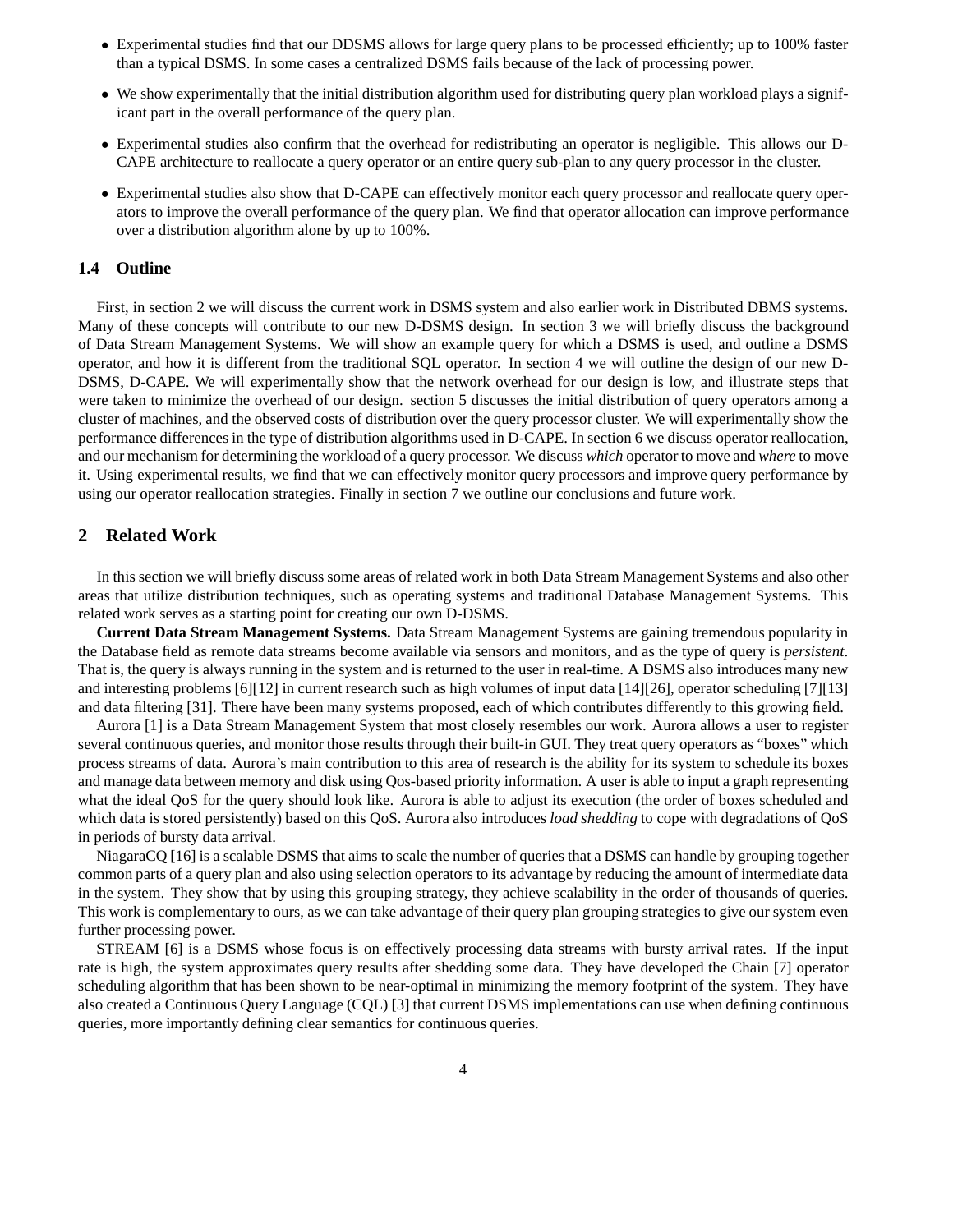TelegraphCQ [14] is a DSMS whose main contribution is the study of continuous queries with widely varying data rates and sizes. TelegraphCQ brings us the notion that a DSMS must *react* to data arriving into the system, rather than manage data that is already contained within the system. Telegraph utilizes an adaptive processing technique called Eddies [5] that allows a flexible routing technique for tuples between operators. TelegraphCQ also spun off another DSMS called PSoup [15] that has the ability to integrate streaming data with data that has already been captured to disk.

CAPE [33] is being developed here at WPI. Much of our work is very similar to that of Aurora and Stream. We also model the query plans as a dataflow graph where operators are connected by data pipelines. However, instead of improving performance by approximation[6] or load shedding[1], we aim to improve system performance and minimize resources by adapting at different levels of query plan execution. At the lowest level we can adapt within a query operator using punctuations [24]. At the query plan level, we support query plan migration [41] and adaptive scheduling techniques [37].

**Distributed Data Stream Management Systems.** Flux [34] is a new dataflow operator introduced in TelegraphCQ to allow to adaptively partition an expensive operator such as a Window Join [25][28]. Flux encounters many of the same problems that our D-CAPE system will encounter when reallocating query operators. That is, we have to have a mechanism for moving the *state* of a query operator to ensure that no data is lost or miscalculated by the operator. We move our state in a similar manner to the Flux operator. We first stop the input queue from the operator. We then marshall the state to send it across the network, and then unmarshall it after it is received by the second query processor. Once the state is unmarshalled, we allow the operator to run, which will pick up seamlessly because the state will be the same as the original operator. The Flux operator can complement our D-CAPE system by adaptively partitioning our stateful operators.

Aurora\* and Medusa [9][20][26] is the first published work in creating an architectural model for a D-DSMS. Several necessary design challenges are discussed, including such aspects as the Query Model, Run-Time Operation, Routing Rules, Message Transport Protocol and Load Management. They propose a "push pull" architecture where query operators may be reallocated to only neighboring processors so as to not interrupt the data stream. That is, there is no central controller that synchronizes all of the query processors. Instead, each query processor can communicate with their neighbor when they have a high workload and push an operator to that neighbor. They also propose an *operator splitting* strategy where a query operator may be replicated among several machines to improve the performance of the operator, similar to Flux.

By working in this "push pull" architecture, Aurora\* limits the options that the DSMS has when there is a very high workload on multiple machines. It is quite possible to have a cluster of machines where one machine is empty, but since Aurora\* only considers neighboring processors the machine will not get utilized. They also do not provide a mechanism to move a set of nodes or a query sub-tree at once.

Our system, D-CAPE, is similar in nature to the Aurora\* system, however, we do not place any restriction on the location of where a query operator may be reallocated to. Our architecture will allow operator reallocation across any two query processors without a loss in data flow or data contents. Unlike Aurora\*, D-CAPE utilizes a centralized controller. The centralized controller allows D-CAPE to monitor *each* query processor and consider the global ramifications of moving query operators. We also show that while the controller is centralized, it is still scalable to hundreds or more query processors. We also allow our controllers to be multi-tiered such that we can have multiple controllers, each controlling a cluster of machines that may have have similar queries or clusters that are all in the same location.

Instead of focusing on operator splitting as Aurora\* has done, we aim to first analyze what effects the network has on query plan distribution and how we can exploit advantages in query plan execution. We then plan, as future work, to alter our query model to allow for operator replication while still complimentary to our architecture. There is also other work in pipelined query execution [40] where non-blocking query operators can be pipelined to improve performance. In our work, we will be able to pipeline operators because they are non-blocking, but also process them in parallel across the cluster of query processors.

**Distributed Database Systems.** Also closely related to this area of research is that of distributed database systems. We are able to use many of the principles [22] used in early research for distributed database systems [22] such as Bubba [2], Gamma [23], and Tandem [38]. There are three main types of distributed database systems: Shared-Disk, Shared-Nothing and Shared-Memory architectures. The main advantage of the Shared-Nothing architecture is scalability. This architecture can be scaled up to hundreds or even thousands [22] of processors. This is possible because they do not interfere with one another. The Shared-Nothing architecture is also most advantageous in environments where the data is partitioned. By having partitioned data, multiple resources need not share the same disk to read the data. Also, by having non-blocking operators we are able to maximize parallelism since operators need not consume an entire dataset before returning output results.

In D-CAPE, we model the architecture after the Shared-Nothing approach in [22]. DSMS systems will need to be scalable, as the number of queries and the amount of stream data grows larger. Since the data streams are *naturally* partitioned, it is easy for D-CAPE to redirect the data to the proper query processor without affecting any other query processors in the cluster.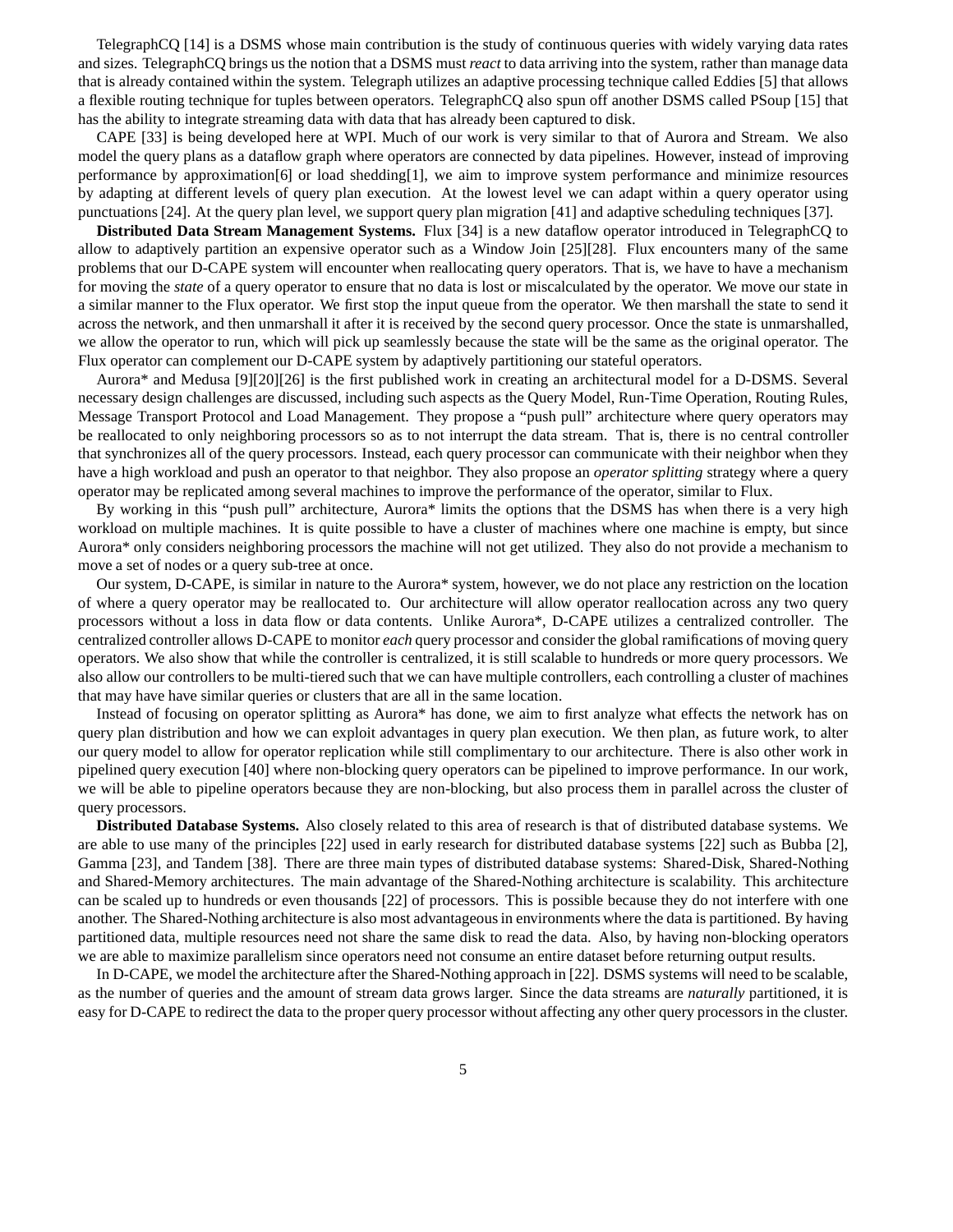This Shared-Nothing approach maximizes query execution, since each query processor only manages data that it needs to complete the query. D-CAPE also makes uses of non-blocking operators which will aid in parallelism if a single query plan is distributed among several query processors. Parent operators in the query plan will be able to consume data that was output from the children, even though it is a partial answer. This will improve the performance of our DSMS.

**Dynamic Load Balancing.** There is also a lot of research in the area of Dynamic Load Balancing from Distributed-DBMS systems [10][11][32] that discuss issues such as: data consistency, reallocation techniques, and communication costs. We find that these issues are similar in the context of our DSMS, and our architecture will have to be designed in such a way to minimize network costs [10][29] and the number of threads our system utilizes [11]. Because of these observed factors, we will create query operator distributions that will aim at minimizing the number of network connections per machine, which will aid in minimizing the volume of data over the network and also the number of threads in D-CAPE, as each network connection will require a thread from the Operating System.

There is also work in the area of Dynamic Load Balancing of Web Servers [17][18][19][21] which use a central controller for communicating with each processing node. These systems typically use a Round-Robin approach [17] for process scheduling or even a QoS-aware approach [18]. The advantages of the Round-Robin approach is that every machine is *guaranteed* to have work to do. The disadvantage of this approach is that each process may have different sizes and thus Round-Robin may not be optimal in cases where many large processes are scheduled on one processor. QoS-aware approaches will typically perform better, however there is more work in determining *how* to determine quality of service and further determine *which* processing node is performing up to a certain QoS level. We use the Round-Robin approach as one of several possible distribution patterns in our work to understand how even a simplistic approach will fare in our DSMS domain. Future work will include designing a QoS-aware distribution algorithm.

The Web Servers in [18][19][21] all use a central controller that may be tiered depending on the number of processing nodes. This is similar to our D-CAPE system where we allow different controllers for a cluster, and using a second-level controller on top of each cluster controller. These works outline steps that can be taken to minimize the communication between a controller and its processing nodes, such that the controller does not become a bottleneck. In D-CAPE we can utilize a similar approach to processor communication, however the type of communication in a DSMS will be quite different. Web Server controllers process *fixed size* jobs for each processor whereas D-CAPE query processors have to execute on queries of *varying size* because of data variability.

### **3 DSMS Background**

In this section we will discuss the background of Data Stream Management Systems. First, we will present a streaming data example. We will then discuss the query plan of a DSMS and how a new class of query operators are necessary for data streams. Finally, we will discuss the basic non-distributed architecture of our DSMS, CAPE, the Constraint-aware Adaptive Processing Engine.

## **3.1 Example Stream Query**

In order to understand the realm of queries that a DSMS is built to answer let us look at an example. Consider a traffic grid as shown in Figure 2. Each sensor, as indicated in Figure 2, collects the data shown in Figure 3.

The sensor data collected is just a sampling of the data streams produced by the sensor. It is important to note that not only may there be many sensors, but there also could be multiple feeds from each sensor, recording different types of data. Our query will make use of the Traffic Flow data. We will use Continuous Query Language (CQL), a query language similar to SQL, that extends traditional query semantics by allowing for time based joins and aggregation along with other features [].

Suppose we ask the query: "Return all cars and their current MPH that have travelled down Road 2 and taken a LEFT turn onto Road 1 within a 2 minute time period." Using CQL we would have the following specification:

```
SELECT R1.carID, R1.MPH
FROM Sensor2 as R2 [Range 2min], Sensor 1 as R1 [Range 2min]
WHERE R1.carID = R2.carID AND R1.type = "Car";
```
The corresponding query plan is seen in Figure 4. This query plan consists of a Join, Select, and Project operator, similar to SQL query operators. The functionality of these operators will be discussed in Section 3.2. In Table 3.1 we see example data that may be collected by the two sensors. T represents the *timestamp* associated with the data.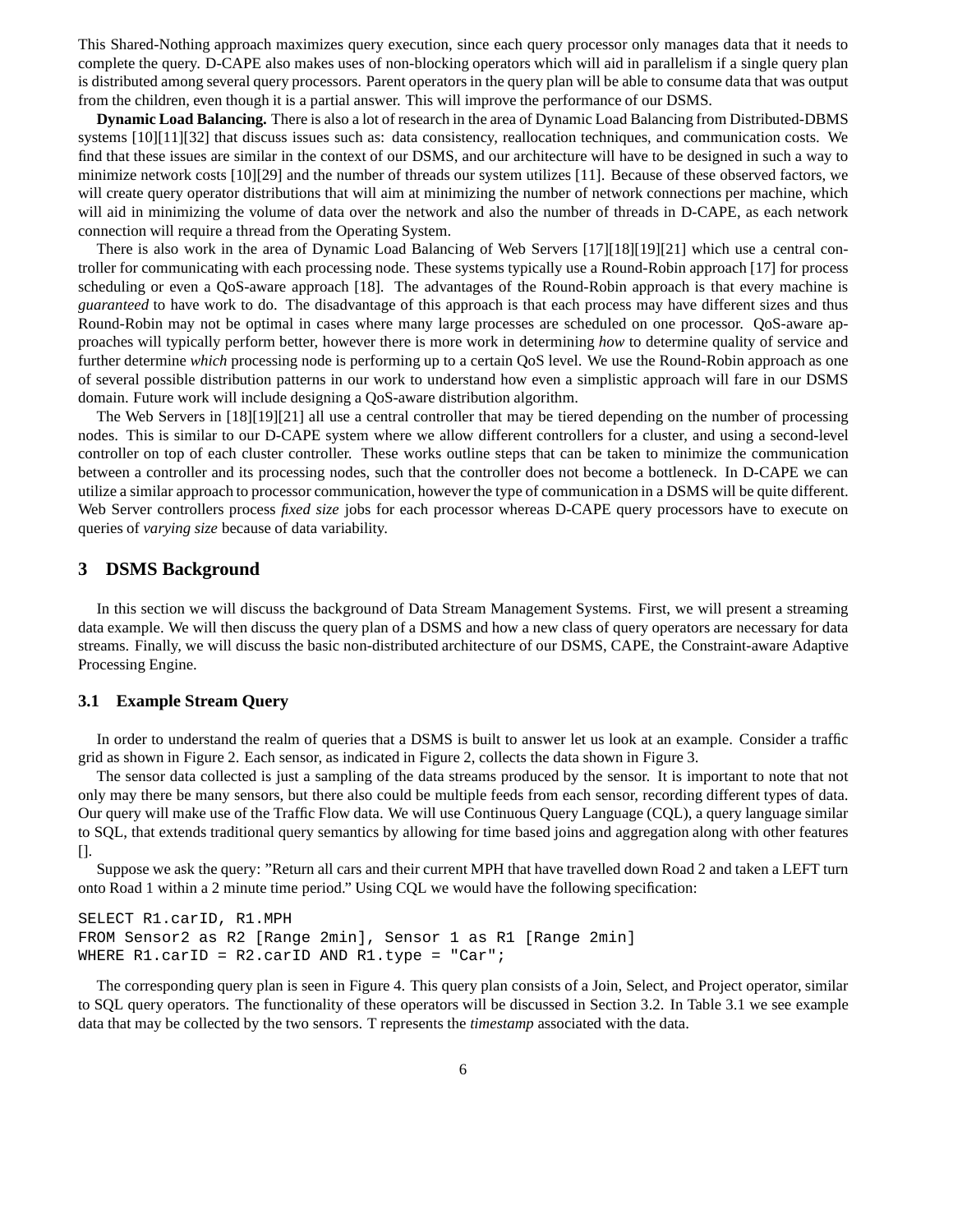

**Figure 2. Example Traffic Pattern.**

```
Traffic Flow Schema {
Time timestamp,
String carID,
Type type,
int MPH
};
```
**Figure 3. Traffic Sensor Schema**

Applying the query plan in Figure 4 on the input data in Table 3.1 we will process the data in the following manner.

The Join operator is responsible for joining any two tuples that occured within 2 minutes of each other and also pass the join predicate *R1.carID = R2.carID*. The output of the join operator is then fed into the Select operator, which filters out all tuples that do not pass the predicate *R1.type = "Car"*. Finally, the Project operator projects the columns *R1.carID, R1.type* which can then be returned to the user. Data is continually processed as more data is received from the Sensors, until the query is removed from the system.

## **3.2 Streaming Query Operators**

In our example in Section 3.1 we saw two different types of operators in our query plan. These can have different characteristics than a traditional SQL-type operator. First, some streaming operators have *state* which is maintained by the operator during runtime. This state is the data that must be remembered by the operator to complete its operation. A join operator as in Section 3.1 is an excellent example of such an operator. The join operator is responsible for remembering all tuples that have arrived within the last two minutes. Secondly, since streaming operators have different characteristics than traditional query operators, we have to alter the implementation of traditional operators and add other semantics to allow them to process for real-time continuous data. They must be able to output incremental results as new data arrives from each stream. We can break streaming query operators down into two categories: stateful and stateless. We must give some operators the ability to remember what it has done in the past via an internal state, while other operators do not need this ability.

Every operator *o* has  $N_i$  input queue(s) and  $O_j$  output queue(s). The amount of the input can be defined as  $n = \sum_{i=1}^{N_i} n_i$ ,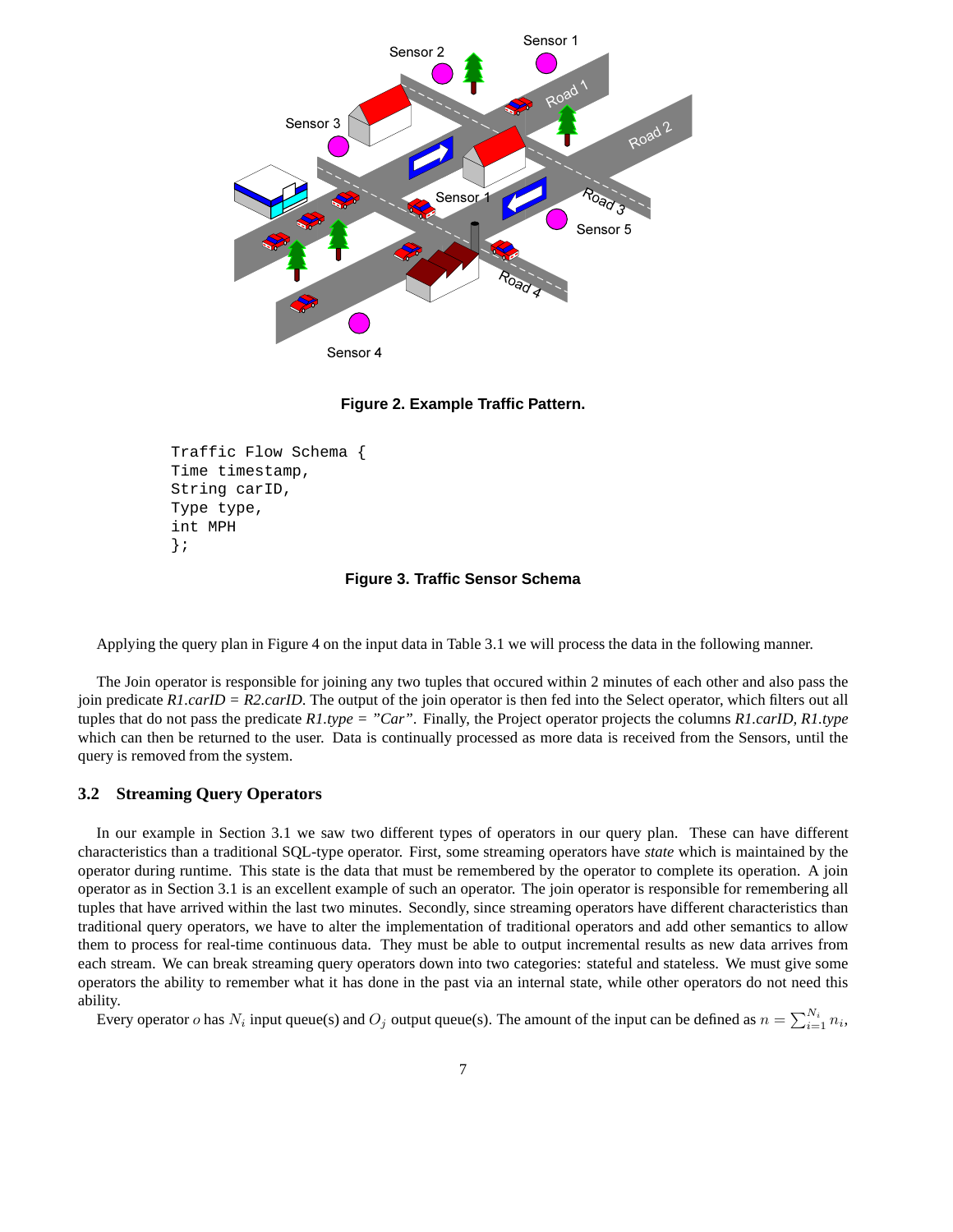

**Figure 4. Query Plan Constructed from CQL Statement.**

|                | Sensor 1 |  |          |  |            |  |            |  |
|----------------|----------|--|----------|--|------------|--|------------|--|
|                | T        |  | carID    |  | type       |  | <b>MPH</b> |  |
|                | 0        |  | 9034 TR  |  | Car        |  | 55         |  |
|                | 0        |  | FED 1    |  | Truck      |  | 42         |  |
|                | 1        |  | SOXFAN4  |  | Car        |  | 50         |  |
|                | 1        |  | 8325 DL  |  | Car        |  | 35         |  |
|                | 1        |  | 345 DGE  |  | Car        |  | 65         |  |
|                |          |  | UMASS1   |  | <b>SUV</b> |  | 45         |  |
|                |          |  |          |  |            |  |            |  |
|                |          |  | Sensor 2 |  |            |  |            |  |
| T (min)        |          |  | carID    |  | type       |  | <b>MPH</b> |  |
|                | 0        |  | 1345 FD  |  | Car        |  | 34         |  |
| 1              |          |  | MV 1223  |  | Truck      |  | 53         |  |
| 2              |          |  | SOXFAN4  |  | Car        |  | 65         |  |
| $\overline{2}$ |          |  | 1492 CC  |  | Car        |  | 32         |  |
| 3              |          |  | UMASS1   |  | <b>SUV</b> |  | 23         |  |
| 4              |          |  | 1353 DW  |  | SUV        |  | 56         |  |

**Table 1. Example Traffic Data.**

where  $n_i$  is defined as the amount of input at the  $i^{th}$  queue. The quantity of the output can be defined as  $m = \sum_{j=1}^{O_j} m_j$ . Similarly,  $m_j$  is defined as the amount of output in the  $j<sup>th</sup>$  queue. The term  $m/n$  is known as the *selectivity* ( $\sigma$ ) of the operator, more simply known as the probability of a tuple passing the *predicate* ( $\rho$ ) of the operator. The selectivity is an important attribute of a query operator since it directly controls the number of tuples outputted to its parent. Operators with smaller selectivities tend to improve query plan performance because the number of tuples are reduced, thus reducing the total number of tuples to be processed. There is also fixed cost for reading/writing to queues, which we will define as  $\omega$ .

### **3.2.1 Stateless Streaming Query Operators**

Stateless operators are similar to traditional DBMS operators, since they have the ability to perform without needing to know what they have done in the past. Typical stateless operators include: Select, Project or XMLTagger.

In Figure 5 we show how a stateless operator processes data. The processing cost associated is linear in the volume of input data. The larger the input data, the longer it will take to process the data. For every  $n$  tuples that are dequeued,  $n$  tuples are subsequently evaluated and then the  $m$  tuples that are evaluated to true are placed in the operators output queue.

Project and XMLTagger operators have a selectivity of 1 while the selectivity of a Select operator varies between zero and one depending on the select predicate. The processing costs associated with a stateless operator are shown in Equations 1 and 2. As you can see, the only variant in the cost is the number of input tuples, since the processing cost is fixed, and determined by the type of the operator and the speed of the query processor doing the work.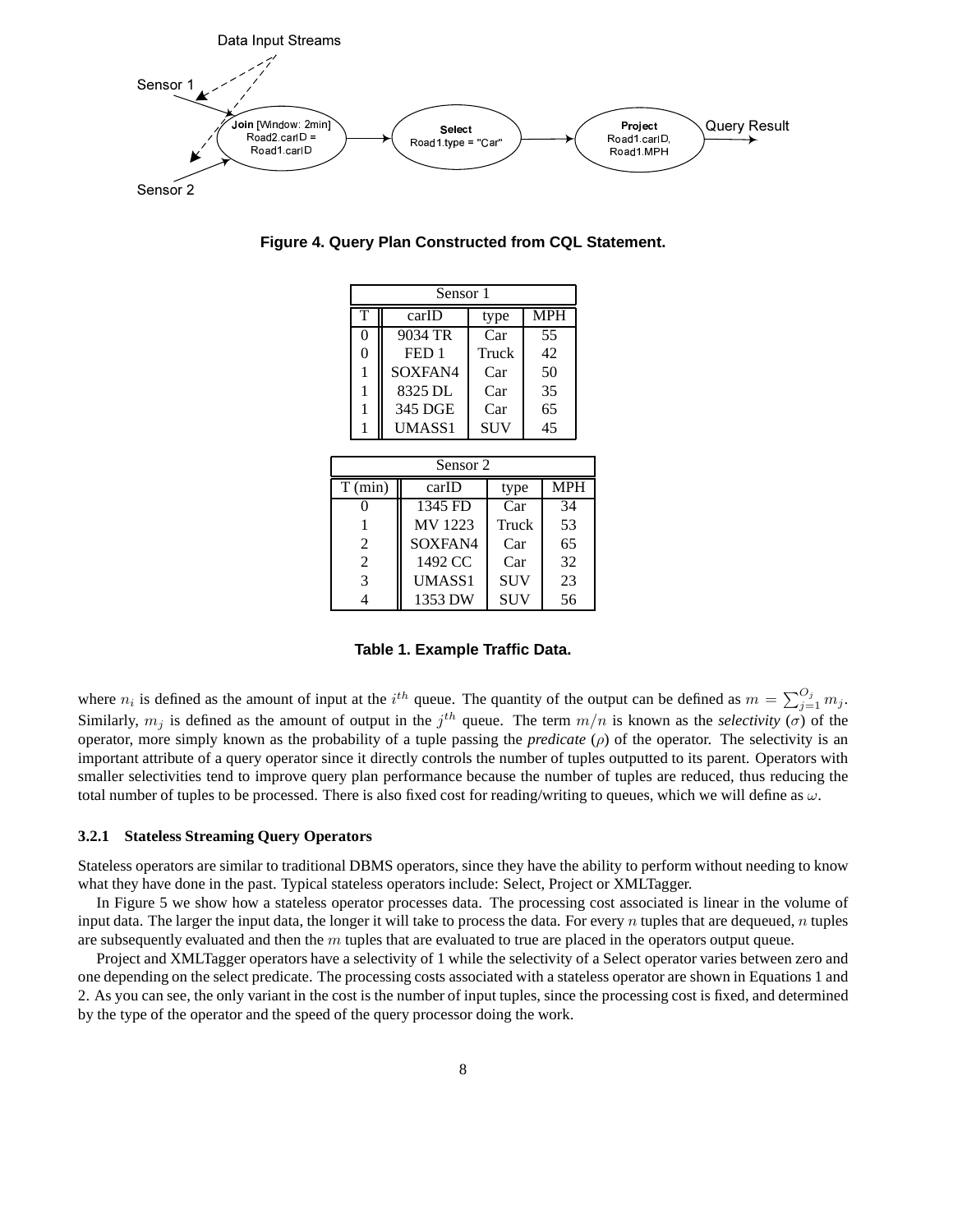| <b>Output of Join Operator</b> |          |            |        |                    |                      |                    |
|--------------------------------|----------|------------|--------|--------------------|----------------------|--------------------|
| $\gamma$ (min)                 | R1.carID | R1.type    | R1.MPH | $R2. \text{carID}$ | R <sub>2</sub> .tvpe | R <sub>2</sub> MPH |
| (1,2)                          | SOXFAN4  | Car        | 50     | SOXFAN4            | Car                  | 65                 |
| (1,3)                          | UMASS1   | <b>SUV</b> | 45     | UMASS1             | <b>SUV</b>           | 23                 |

| <b>Output of Select Operator</b> |          |     |  |                                              |         |                     |
|----------------------------------|----------|-----|--|----------------------------------------------|---------|---------------------|
| T (min)                          | R1.carID |     |  | $\mid$ R1.type $\mid$ R1.MPH $\mid$ R2.carID | R2.type | R <sub>2</sub> .MPH |
|                                  | SOXFAN4  | ∠ar |  | SOXFAN4                                      | . `ar   |                     |

| <b>Output of Project Operator</b> |                                 |                    |  |  |
|-----------------------------------|---------------------------------|--------------------|--|--|
|                                   | $T (min)$ $\overline{R1.carID}$ | R <sub>1</sub> MPH |  |  |
| (1.2)                             | <b>SOXFAN4</b>                  | 65                 |  |  |

#### **Table 2. Output from Query Plan**



**Figure 5. Single Stream Operator.**

$$
cost = (n * \omega) + (\rho * n) + (\sigma(n) * \omega)
$$
\n(1)

$$
= n * (\omega + \rho) + (\sigma(n) * \omega)
$$
\n(2)

#### **3.2.2 Stateful Streaming Query Operators**

Stateful operators retain all tuples that are still in the query "window" of acceptance by the user. Using the query in Section 3.1 an example window would be 2 seconds. There are many semantics for determining how to calculate a window for an operator including Moving Window [8] and Sliding Window [28]. For our purpose, we will assume that our operators utilize a sliding window. In a sliding window, all tuples occuring within  $t$  time units of each other are in the same window. The window "slides" as new data is read into the operator that have higher timestamps.

Figure 6 illustrates the processing of data in a binary window join operator. Execution proceeds as follows. First we dequeue  $n_1$  tuples from the left queue and  $n_2$  tuples from the right queue. We then purge  $(\psi)$  the state of the left  $(s_1)$  and right  $(s_2)$  states from the total number of states S by looking at the first tuple dequeued from both queues, respectively. If the first tuple in the left queue is out of the window of the first tuple in the right state of the operator, we purge those tuples out of the right state. The tuples can't possibly be evaluated to true due to being out of the window. We do the same for the right queue and the left state. We then perform a join on all of the tuples from the left queue with the right state. We then move the tuples from the left queue into the left state, since they have been evaluated. We can now join the tuples on the right queue with the left state, and once finished move the tuples from the right queue to the right state.

The processing cost is much higher for a stateful operator. Clearly, the size of the time window has a direct effect on the cost. The larger the window, the larger the cost of the operator, as we will spend more time purging tuples out of the state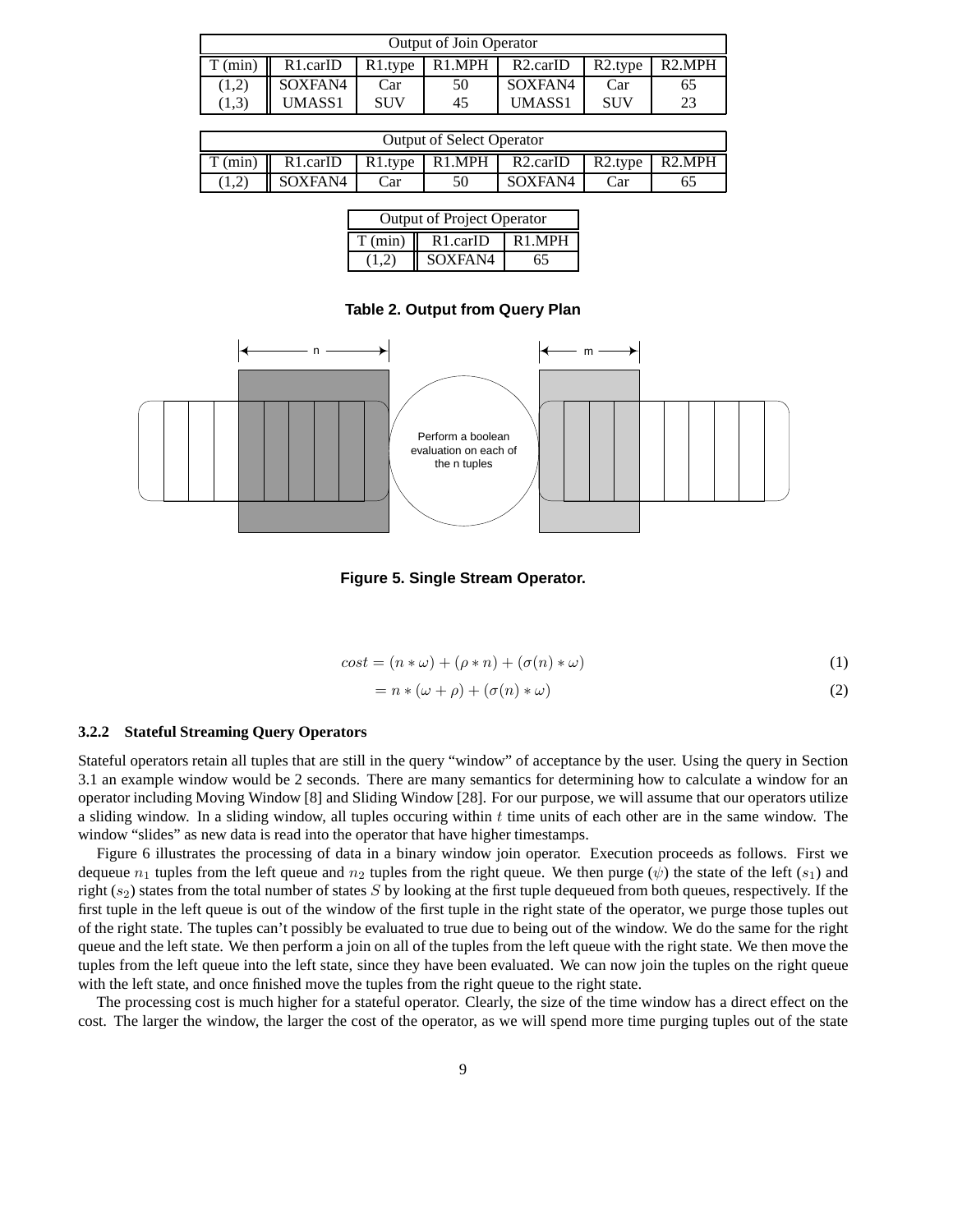

**Figure 6. Multi Stream Operator.**

and more time processing the join. The cost of a stateful join operator is shown in Equation 3

$$
cost = (n * \omega) + (\psi * \sum_{i=1}^{|S|} s_i) + \rho * (n_1 * s_2 + n_2 * s_1) + (\sigma(n) * \omega)
$$
\n(3)

The total cost includes the time it takes to read  $(\omega)$  the n tuples from the input queues, the time it takes to purge the state, and the cost of evaluating each join predicate and writing those that pass to the output queue. Most of the processing cost of the stateful operator is that of purging the two states and the time it takes to evaluate the join predicate. Many join implementations aim to improve the cost by using hash-based states or hash-joins. Nonetheless the operator still proves to be far more costly than a stateless operator, especially as the state size increases.

## **3.3 The Data Stream Management System: CAPE**

Now we introduce our DSMS, CAPE. CAPE is a continuous query system developed at WPI [33]. It can process any number of user queries on multiple streams and report the resulting data to the user applications. This core architecture is similar to that of  $[1][6] [16]$ .

Each query is translated into an algebraic query plan as shown in Section 3.1 that then is processed by our runtime engine. The query plan can be thought of as a directed acyclic graph, where the nodes represent query operators and the edges represent queues. The operator(s) that connect directly to the end user application(s) are called the *roots* and those that connect to an input stream are called *leaves*. Each leaf is directly connected to an external data stream where the source data is generated, typically by a remote computer or data sensor. All query operators in CAPE operate in a pipelined, nonblocking manner [40]. That is, every operator is capable of producing results after consuming a partial input data set. Figure 4 illustrates an example of a query plan. Intra-operator data results are stored as tuples in main memory queues. Queues serve as the connections between operators and define the routes that tuples take during execution.

CAPE is made up of four primary components as shown in Figure 7. The *Stream Receiver* is responsible for receiving data from all Stream Sources and placing the tuples in the query plan. *Stream Sender* is responsible for sending the result data to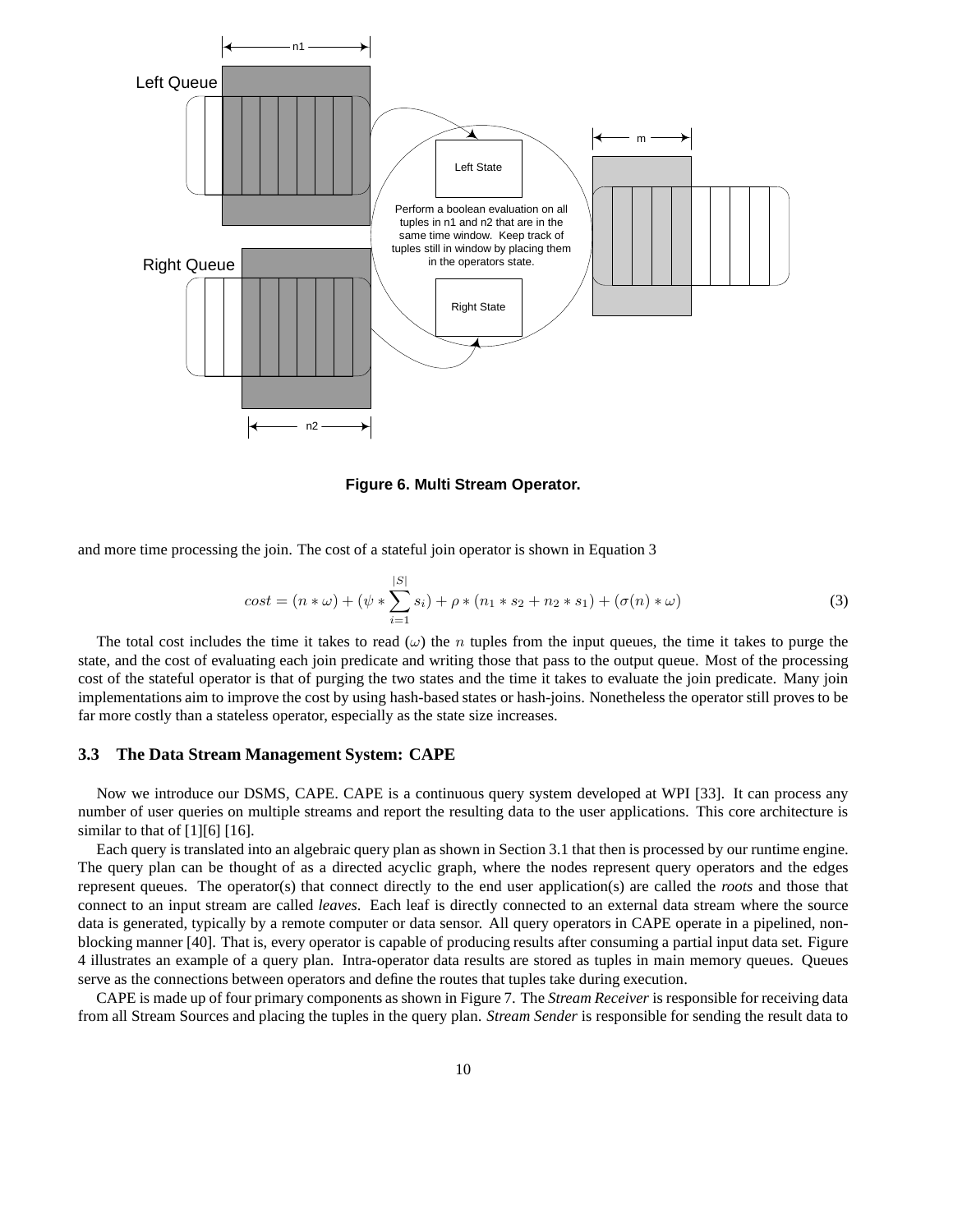the end user. The *Statistics Gatherer* stores, calculates, and sorts statistics about any part of a query plan, such as operators, queues, and entire query plans. These statistics can be used for many types of calculations in the system, such as deciding how well a particular query plan is running given a cost model, or even simply how many tuples are in main memory at a given time.



**Figure 7. Architecture of CAPE Continuous Query System.**

The *Execution Scheduler* is responsible for deciding which operator should be executed at a given time. Several different scheduling algorithms, including Round Robin, First In First Out, and Chain [7] have been incorporated into CAPE. These algorithms use statistics that are gathered from the query plan to determine which operator to schedule next. CAPE has its own novel scheduling strategy, which is referred to as an *Adaptive Scheduler* [37]. The Adaptive Scheduler dynamically selects which scheduling algorithm to run during execution based on how the current scheduling algorithm is performing with respect to the other scheduling algorithms that are available for use. This is CAPE's approach to provide the best possible service on a single machine. The scheduler can improve performance based on various requirements, such as minimizing memory or maximizing the output rate. The *Execution Engine* lies at the heart of CAPE. It is responsible for overseeing the execution of the query plan. The Execution Engine tells the Statistics Gatherer to obtain the latest statistics, and asks the scheduler which scheduling algorithm should be used next. In essence, it is the engine of CAPE that uses information obtained from the other modules to run the system. Here is a brief walkthrough of the Execution Engine's tasks during execution:

- 1. Ask the current scheduling algorithm to choose the next query operator,  $Op$ , to run.
- 2. If the workload for  $Op > 0$ , then update the statistics for  $Op$ 's input and output queues and pass the workload to the operator. If the workload  $= 0$ , then there is starvation and the strategy will pick another operator.
- 3. Run the operator. When the operator has processed all of its assigned work, control is returned to the Execution Engine.
- 4. Ask the Statistics Gatherer to update statistics for various operators and other query plan information.
- 5. Repeat steps 1-4 for the duration of the query.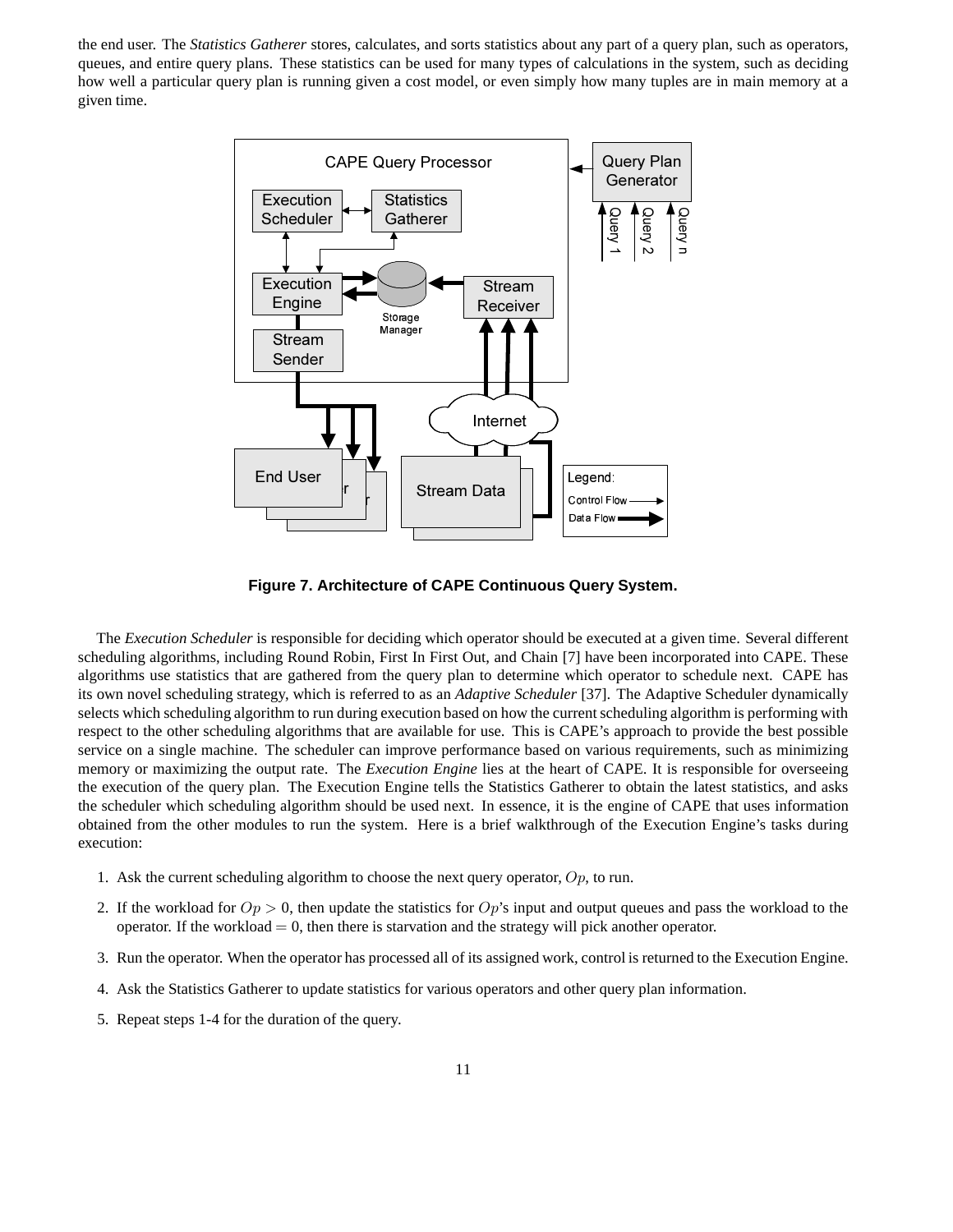## **4 D-CAPE: The Distribution Stream System Architecture**

Next the design of the new D-CAPE system will be introduced. We will first discuss the assumptions and restrictions for this version of implementation of the system. Then we will discuss the general architecture of the system.

#### **4.1 Assumptions and Restrictions**

Several assumptions are made in this work so to allow us to focus on the most important concerns of this new system. First, it is assumed that all processors have 100% up-time, and the distributed system will not have to worry about an unresponsive processor. If a query processor is to fail, it is remedied by moving the workload that was on the unresponsive processor to another query processor. Using this assumption, data will be lost, and future work will be needed to come up with ways to recover this lost data, similar to [26][35]. In our experimentation, if a query processor were to fail, we restart the experiment so the experimental results are not tainted with this loss of data. Also, it will be assumed that the query plan is already optimized using query re-write rules, and that each operator is scheduled using the same scheduling strategy. That is, it is not the goal of the new distributed system to achieve better performance on individual machines, but rather to improve overall performance based on the distribution techniques.

## **4.2 Distributed Architecture Overview**

The most important aspect to this paper was to develop a flexible architecture that could be used in future versions of the system. Without a sound architecture, the shelf-life of this system will be short lived. Our main goal was to allow this work to be used for a long period of time as a foundation for improving data stream processing performance.

In 1992 David DeWitt and Jim Gray outlined the architecture necessary to create parallel database systems [22]. They found that query plans can be more efficient if running in a parallel, pipelined manner by using the natural data flow tendencies of a query plan and distributing query operators. Database Management Systems did have a major flaw when it came to pipelined execution: Most of the existing implementations of query operators were blocking. However since Data Stream Systems have developed non-blocking operators [25] that continuously provide output data, we are now in a position to take advantage of paralelized pipelined query execution.

DeWitt and Gray go on to say that another important requirement is that partitioned execution needs partitioned data. Partitioned data allows for easy data transfer, without the need to scan incoming data to determine where it belongs. This is an easy requirement for our DSMS to meet, since the data streams are already generated over multiple machines, and can be redirected to any query processor in our network, without affecting other processors and their execution.

We found that the requirements needed over 10 years ago are still needed today. By parallelizing execution and directing data streams to individual query processors, we are able to improve query execution, as will be seen in experiments throughout this section. We developed a robust, component-based approach to designing this architecture. It is developed in a sharednothing manner; that is, the only way data is shared is through the Interconnection Network. Each CPU and Memory is private to each query processor. Figure 8 illustrates the basic architecture of the new D-CAPE System.

This is an extended version of the original CAPE system introduced in Section 3.3. Similar to the original system, there is still a Statistics Gatherer, Execution Engine, and Execution Scheduler and Stream Sender/Receiver. We also added two new components to the query processor itself, including the *Connection Manager*, and *Stream Feeder*. These components will be discussed in detail in Section 4.3.

The Distribution Manager resides on a machine separate from all the query processors and is responsible for communicating with each query processor to tell it what data streams and query plan operators it is responsible to process, and where to send it when it is done. This is achieved in four steps and will be discussed in detail in Section 4.3.

- 1. Send initial configuration information to each query processor
- 2. Distribute query plans among the query processors using a *distribution pattern*, a way to distribute query operators among a cluster of machines based on query plan properties.
- 3. Listen to status updates from each query processor by receiving packets of statistical data needed to calculated the workload of a processor.
- 4. Determine if any of the query processors has too high of a workload and redistribute it, if necessary.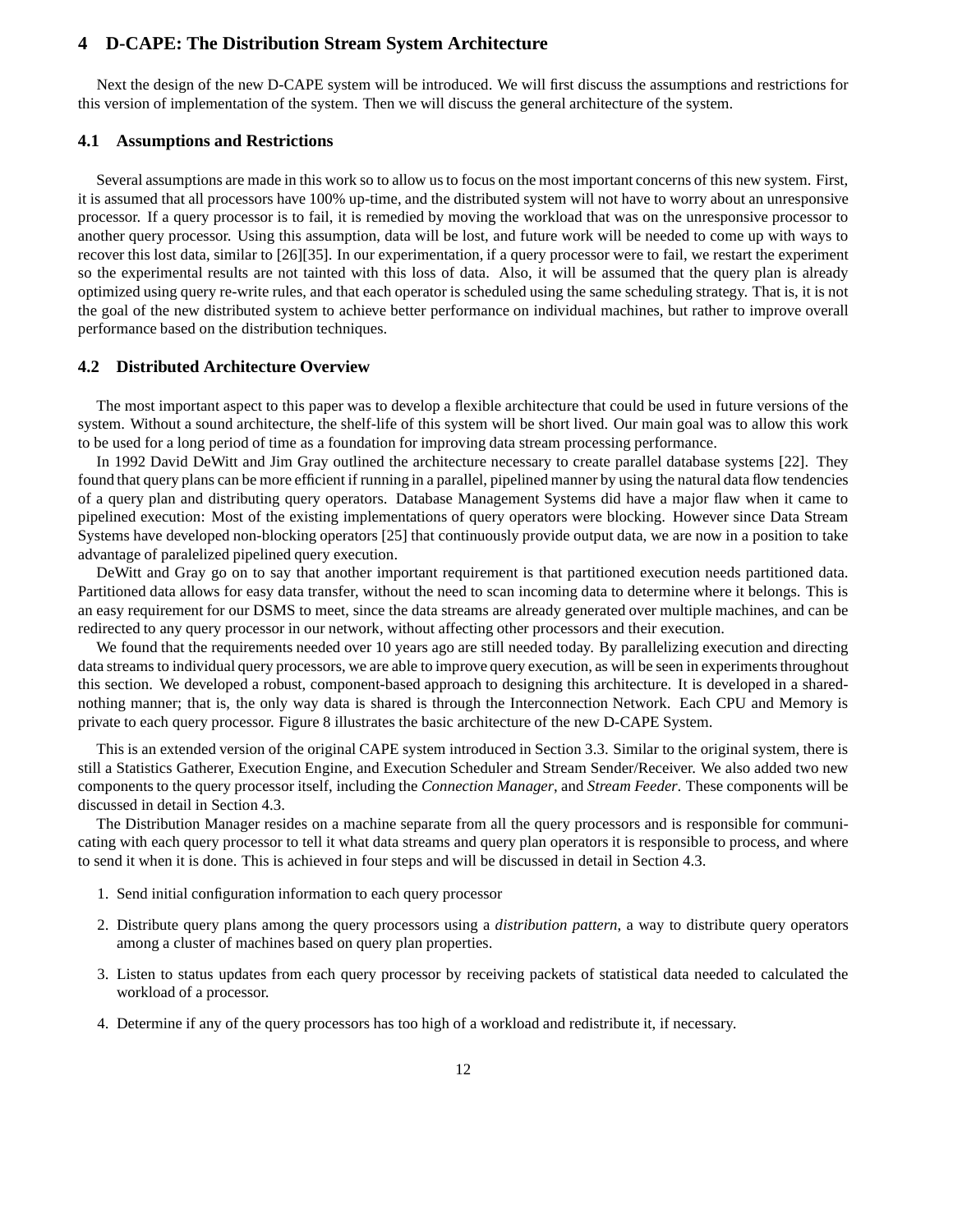

**Figure 8. D-CAPE Architecture**

Each of these steps will be discussed in detail in sections 5.1 to 6.3.

To increase the potential scalability of a D-CAPE, we have created the Distribution Manager such that it can operate in a tiered environment. Figure 9 illustrates how the Distribution Manager can operate in such an environment. In the future, it may make sense to have clusters of machines in different locations process different workloads. In this case, it may not make sense to have a single distribution manager manage clusters across the Internet. Instead, we can create one distribution managers for each cluster location, and then have a distribution manager on a higher tier that is responsible for allocating query plans to each distribution manager in the lower tier. This way, we have the flexibility of distributing the query plans on any of the query processors available to us, yet we can also eliminate network update costs by localizing distribution managers to work more closely with a particular processing cluster.

### **4.3 A D-CAPE Query Processor**

Before discussing the Distribution Manager in detail, we first go into the details of the query processor, and in particular, the improvements that were made for D-CAPE. At the end of this section, we will show experimental studies that show the limitations of a query processor.

As shown in Figure 8 there are seven main components in the query processor: The Execution Engine, Statistics Gatherer, Execution Scheduler, Stream Receiver, Stream Distributor, Stream Feeder, and Connection Manager. Each of these components are integral to the execution of the query plan. Furthermore, it is important that these components are implemented in such a way as to maximize performance. Each of these components communicates with one another to minimize the cost of context switching between components. We will now discuss each component and how they have been improved for D-CAPE.

**Execution Engine**. The execution engine was improved from Section 3.3. It now makes fewer calls to the statistics gatherer to maximize processing time. We also implemented the ability to record the statistics upon completion into a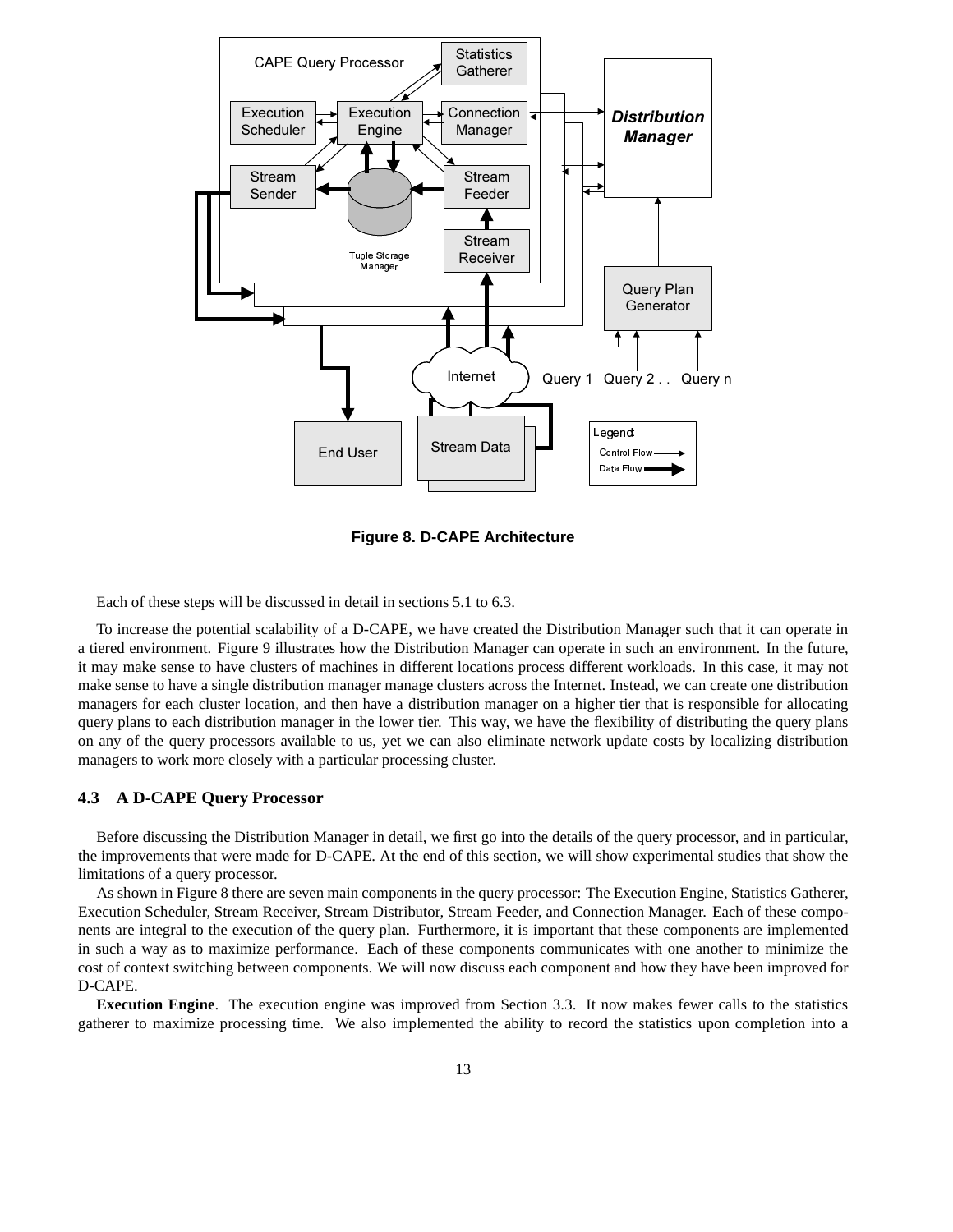

**Figure 9. Example of D-CAPE configured to run in a tiered environment.**

Microsoft Excel Spreadsheet for quick analysis by the user upon query completion.

**Statistics Gatherer**. The statistics gatherer was improved from Section 3.3 by reducing the number of calls it would take to insert/remove data to/from the statistics gatherer. Over time this should increase performance to some degree, especially for long running queries.

**Stream Feeder**. The stream feeder is responsible for taking tuples received by the stream Receiver and placing them in the proper input queue of the operator. This is a hash-based implementation. As a tuple is taken from the pool of received tuples, its corresponding queue is looked up in a hash table to determine where the tuple belongs. Once this tuple is enqueued, the thread will let the Execution Engine know that there is more data to process. The Stream Feeder is a thread designed to ensure that all queues in the query plans have data to process. This way if one stream has a higher data rate, and thus a queue that is more full, we can wait to put that data in an input queue until the operator will actually need it.

**Stream Receiver**. The stream receiver is implemented in a separate thread. As tuples are received, tells the stream feeder that there is new data waiting to be fed into the input queues. By implementing the tuple receiver in this manner, the stream feeder is only running when there is actually data to process, so CPU cycles are not wasted in doing empty work.

**Stream Distributor**. The stream distributor is responsible for sending tuples to the next query processor or to an enduser application. This too is hash-based; hence lookup takes a constant time. The distributor waits for a message from the Execution Engine, indicating that there are tuples to be sent across the network. By waiting for a message from the Execution Engine, CPU Cycles are not wasted on the Tuple Distributor when there is no work to do.

**Connection Manager**. The Connection Manager is the interface between the query processor and the distribution manager. It is responsible for handling requests such as activating operators on the processor, or sending the current status of the machine to the distribution manager. Table 4.3 lists the different connection requests that can be made to the Connection Manager.

The Connection Manager has been designed to allow for an expanded set of commands to be implemented for the future. The most important job of the connection manager is to be available and to respond quickly.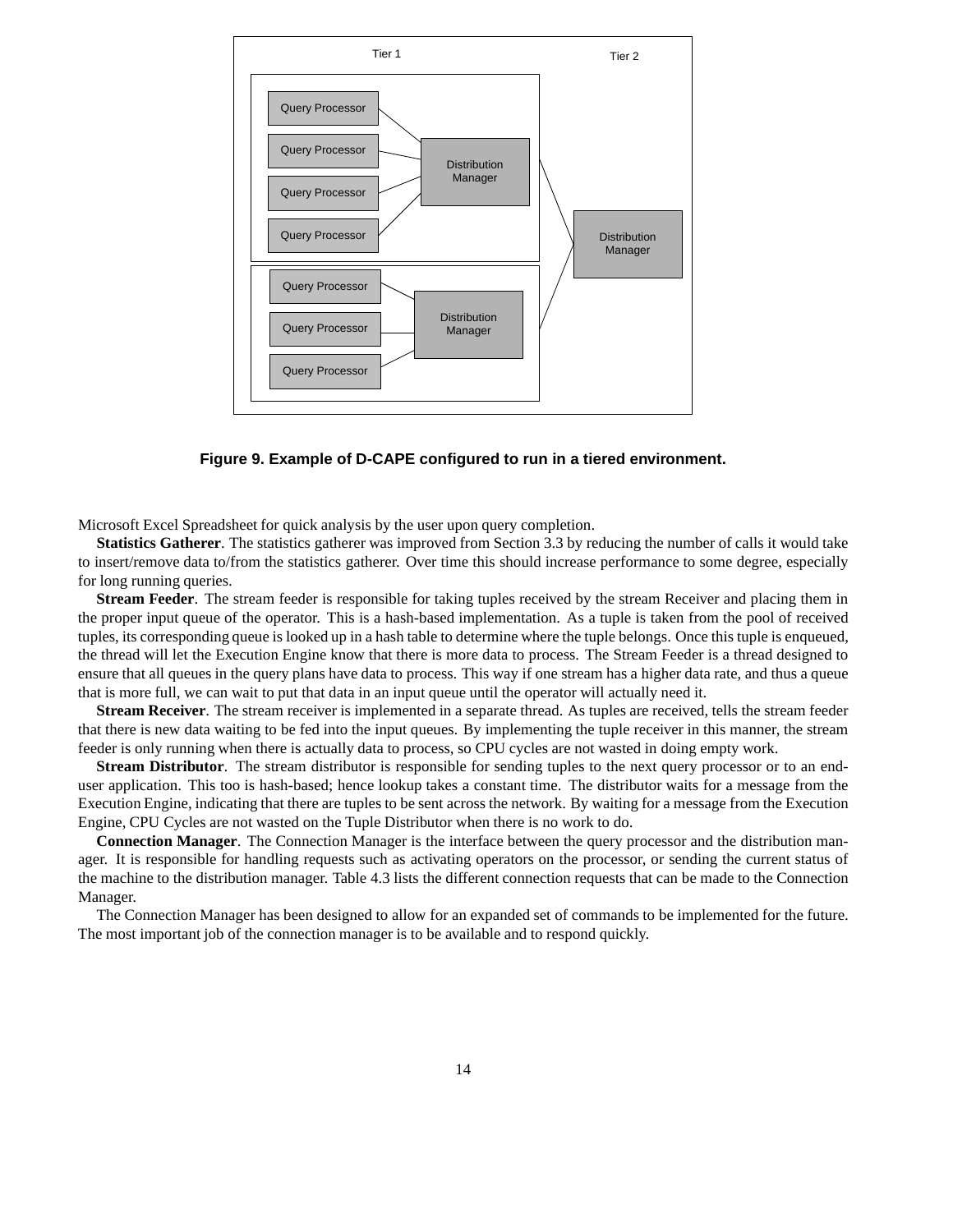| Type           | Description                                                      |
|----------------|------------------------------------------------------------------|
| Activate       | Activate an Operator.                                            |
| DeActivate     | Turn off an Operator.                                            |
| SendData       | Send data to another QP.                                         |
| ReceiveData    | Receive data for processing.                                     |
| StopSend       | Stop sending data to another QP.                                 |
| StopReceive    | Stop listening for data.                                         |
| SendStatistics | Send one or more statistics to the DM                            |
| Shutdown       | Shut down the query processor                                    |
| Restart        | Remove all query plans and data, wait for new plans from the DM. |

#### **Table 3. Connection Request Types.**

## **4.4 Calibrating Query Processor Performance Characteristics**

It was very important to understand the limitations of a query processor. In particular, there were three questions that needed to be answered:

- How often can the Distribution Manager communicate with a Query Processor?
- How do the new components utilize the CPU? Is it better or worse than the old implementation?
- How many input/output connections can a Query Processor Handle?

To answer these questions, an experimental test-bed was developed. The test-bed consists of a cluster of 10 machines, each with dual 2.4 GHz processors, 2 GB of memory, on a Gigabit Ethernet connection. We utilized two machines to stream data, two machines to listen to query results, one machine to act as the distribution manager, and 5 machines to act as query processors. We use two stream generators so we can send a higher volume of data across the cluster. The data consists of the server logs from the 1998 World Cup website [4]. In our 30 minute experiments, approximately 72,000 tuples are sent *per* stream. Our query plans connect to a minimum of six streams and a maximum of thirteen. Our query plans consist of window join operators and single stream operators in different configurations, ranging from 5 operators to 80. Our join operators have a selectivity of two, that is it outputs twice as much data that is input. Our single streams operators have a selectivity of one, to make its cost as high as possible. The query plans themselves are binary trees (representing many joins linked together) with a height of at least five and a breadth of at least six.

For these experiments, we only utilized one query processor so it could be tested against the original version of CAPE, and also to find the limitations of a single processor machine.

**Query Processor Communication Cost.** First, it is important to analyze how often a query processor could communicate with the distribution manager before it had a significant impact on query performance. This will indicate how often the distribution manager can communicate with each query processor. A limit needs to be observed, so query operators are not reallocated too often, reducing performance. To study this, we loaded a moderately sized query plan (20 operators, 5 joins) onto a single query processor. We then sent connection requests to it at increasing rates, from 0 per second to 1000 per second, to find out how often a connection request can be handled without degrading performance.

Figure 10 shows the throughput of the query plans with various connection request rates. We can observe that the query processor can easily handle 50 connection requests per second. This is an important number, because it indicates how often the distribution manager may communicate with the query processor. We will see in Section 6.3 that a typical query operator takes 6-10 connect requests to properly activate it on a query processor. Thus we can conclude that we can easily move one operator on a query processor per second.

This is a very high rate, in fact, in our experimentation we will only move operators once per minute, to allow for sufficient time for a distribution to be tested. Thus we see that moving an operator in this environment will not be a bottleneck, as long as we do not communicate with a query processor with more than 50 connections messages per second.

**CPU Utilization of the New Query Processor.** Another performance test we run for the new D-CAPE query processor is to monitor how one individual query processor utilizes the CPU versus the original CAPE system. For this experiment, we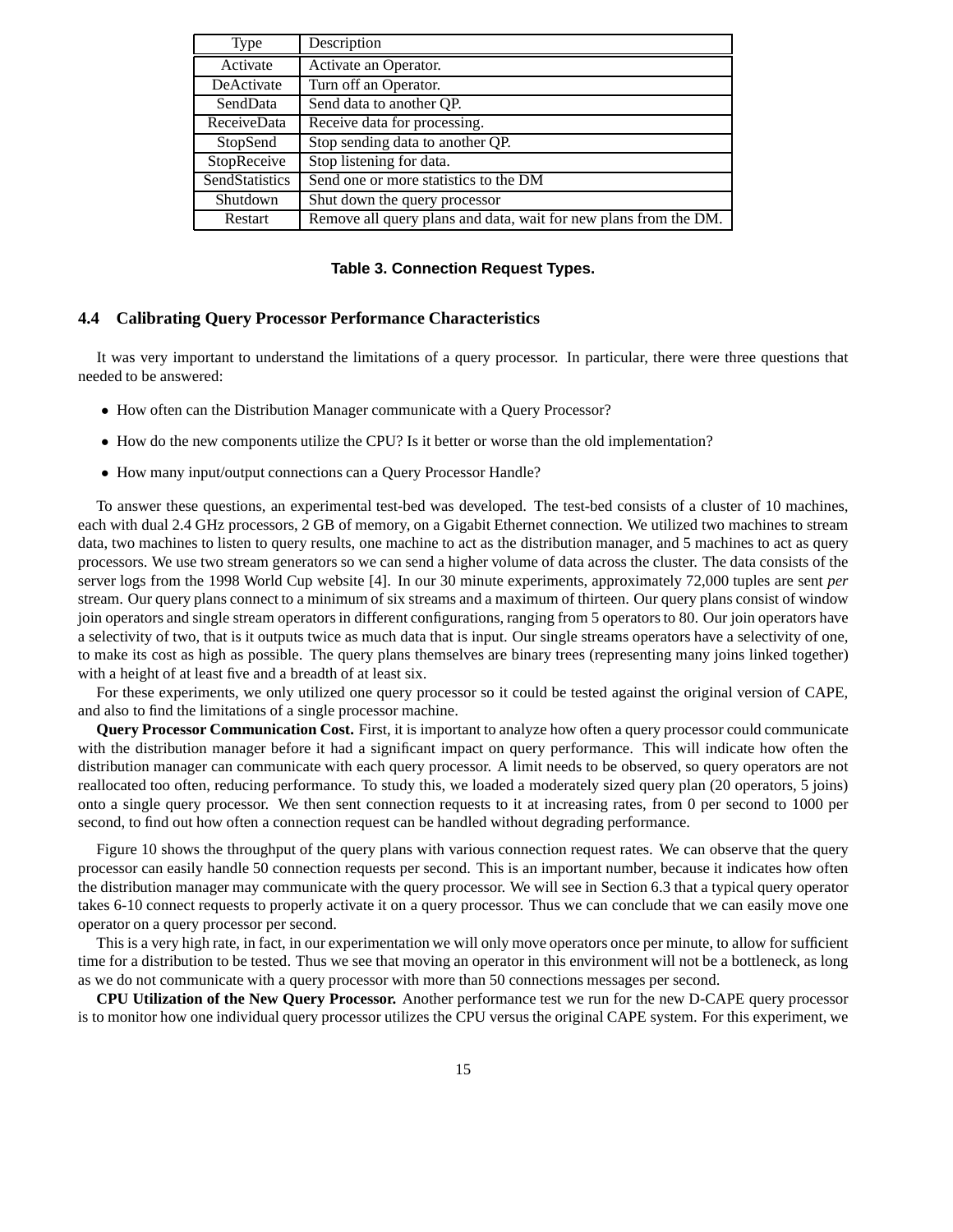

**Figure 10. Throughput of Query Processor with Increasing Connection Requests**

ran the original CAPE DSMS and the new D-CAPE DSMS on a query plan with 40 operators. This size query plan sends large amounts of data over the network and really tests both the processing of data as well as the way tuples are sent and received. In the D-CAPE DSMS, we ran the query plan utilizing only one query processor so that it could be more fairly compared to the original CAPE DSMS.



**Figure 11. CPU Utilization Before and after Query Processor optimization.**

The primary objective for this experiment was to test if the new query processor utilizes the CPU more efficiently than the original CAPE design. Figure 11 shows the differences in CPU usage between the two query processors. Query execution gets a larger "slice" of the CPU in the new version of CAPE, which is important. Maximizing the amount of time processing the data will provide better performance, rather than spending CPU time performing support operations. Using the hash based functions for the sender and receiver and by having each thread communicate with each other, we see improved CPU utilization over the original CAPE implementation.

**Input/Output Connections of a Query Processor.** A query processor has two main goals, to process incoming data as fast as possible and to send that data to the next query processor as fast as possible. In order to maximize the performance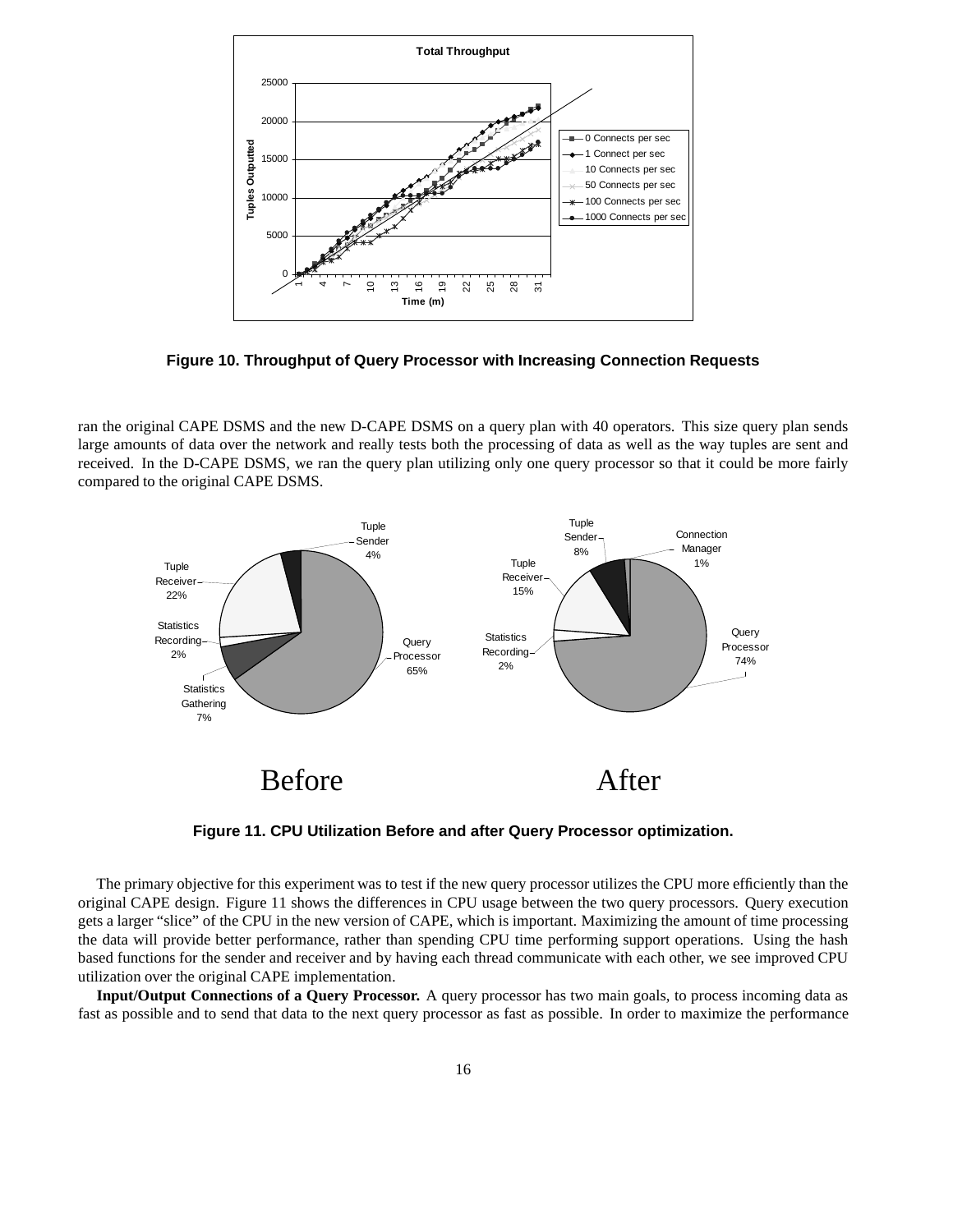of these two tasks, it is important to find out what limitation there is (if any) on the number of input and output connections a query processor could handle. We ran experiments with an extremely small query plan (a single operator), as this would provide the best scenario in terms of the number of connections that this one query processor would be able to handle concurrently. We then replicated that query plan several times on the same query processor to increase the total number of connections on the machine.



**Figure 12. Output Rate of Query Processor with Increasing Connection Requests**

Figure 12 illustrates how increasing the number of connections to and from a machine causes a decreased output rate. We find that the cause of this is that the query processor is spending too much time sending and receiving tuples, and not enough time processing them. Figure 13 shows how adding connections decreases the percentage of the CPU that the engine can devote to the actual data processing versus the input/output connection handling. Using these experiments, our machines can safely handle 8-12 input/output connections without significantly degrading performance. This will have to be taken into consideration when we consider *how* to distribute a query plan.



**Figure 13. CPU Utilization with a Varying Number of Network Connections**

#### **4.5 Distribution Manager**

The basic job of the Distribution Manager is to synchronize the management of the query plans and data, and to then respond to situations where a query processor is under heavy load. The Distribution Manager can be thought of as the "brain" of query execution. The Distribution Manager knows about all queries in the system and all available query processors. It is then responsible for *distributing* these operators among the available query processors and for telling each query processor how to work together to process each query plan. It is also responsible for receiving statistical data from each processor to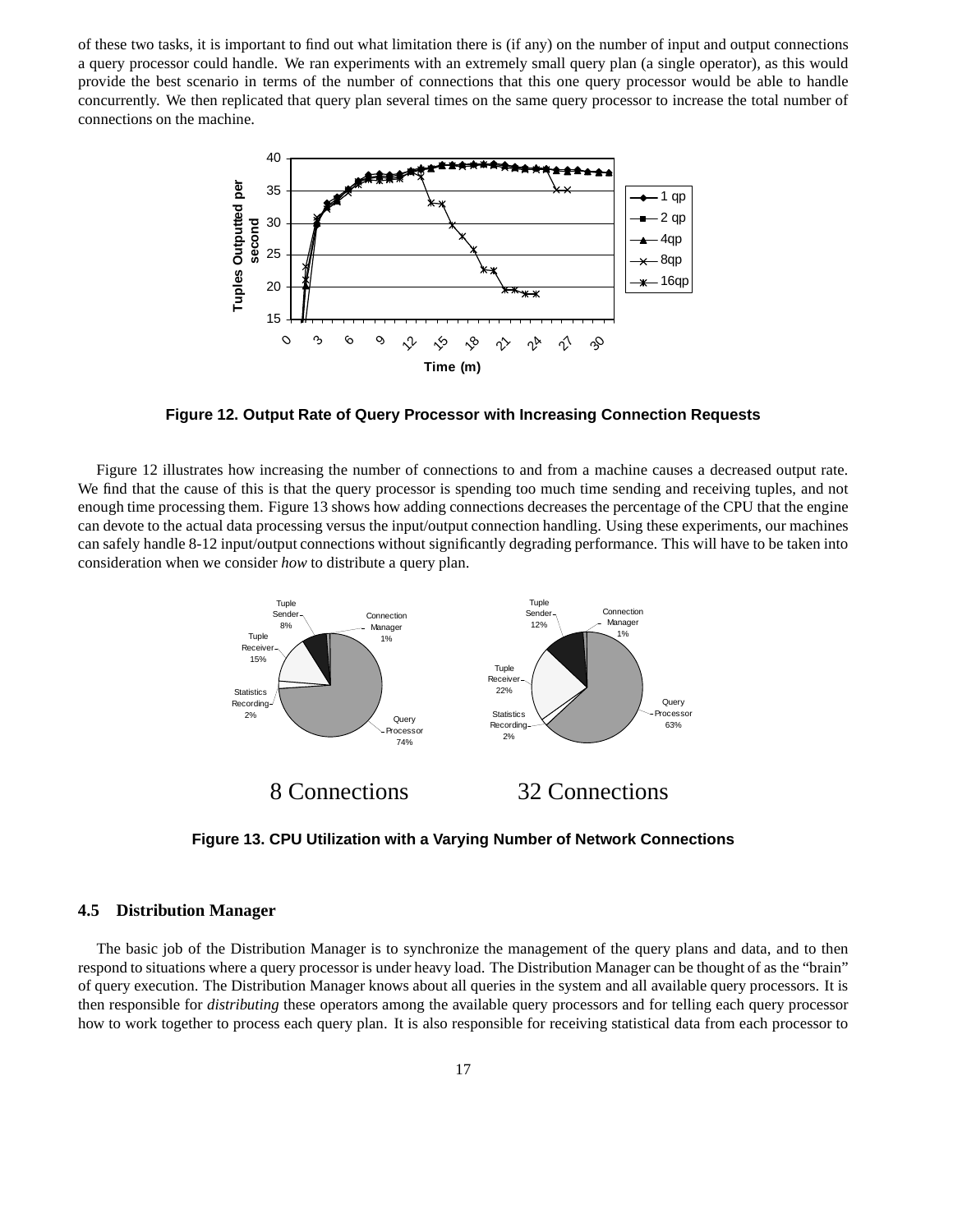determine the *workload* (how "full" the processor is), and determining *if* operator reallocation is necessary, and then deciding on *how* to reallocate the query operators to improve overall performance.

Figure 14 illustrates the architecture of the Distribution Manager. It is made up of four primary components and three repositories. The four main components are the *Runtime Monitor*, *Connection Manager*, *Query Plan Manager*, and the *Distribution Decision Maker*. Each of these components interact in the following way:

**Runtime Monitor**. This is the monitor that listens for statistical updates from each query processor. These updates are statistics that are already collected in the query processor, such as the number of tuples in memory or the average output rate. It receives this information, places it into a *Statistics Table* and then gives it to the Distribution Decision Maker.

**Connection Manager**. The connection manager is responsible for taking the decided distribution, and physically sending a sequence of appropriate connection messages using our redistribution algorithm to establish the distributed plan on its respective query processor. Each of these connection messages derives from a Connection class, guaranteeing a certain packet size and a consistent interface for the query processors and distribution manager to follow. The connection manager typically only sends messages to a query processor, but it can also communicate with the end-user application or the data stream source as well.

**Query Plan Manager**. The query plan manager is responsible for managing the query plans in the system, and also determining if the query plan distribution is valid. Validity means that all query nodes are represented exactly once on the cluster of query processors, and all of the query processors are up and running.

**Distribution Decision Maker**. The decision maker is responsible for deciding *how* to distribute the query plans. There are two phases to this decision. First, an initial distribution is created at startup (section 5). Second, it reallocates query operators to other query processors depending on how well the query processors are perceived to be performing (section 6).



**Figure 14. Distribution Manager Architecture**

Algorithm 1 describes how the Distribution Manager operates upon initialization. In the following sections we will discuss this algorithm in more depth, including how we distribute, calculate cost and redistribute query processors.

Before processing any data, the Distribution Manager is responsible for configuring each one of the query processors by giving it all query plans that it could potentially process, and other data, such as where streams are located, and statistics that need to be collected. This is done upon initialization to minimize communication cost and only incremental communication messages are sent at run-time such as new query processors or query plans. By doing this before execution, we limit the amount of communications that will need to occur during execution. The *Distribution Decision Maker* then creates an initial distribution of the query operators and then uses the *Connection Manager*to take care of physically *activating* the distribution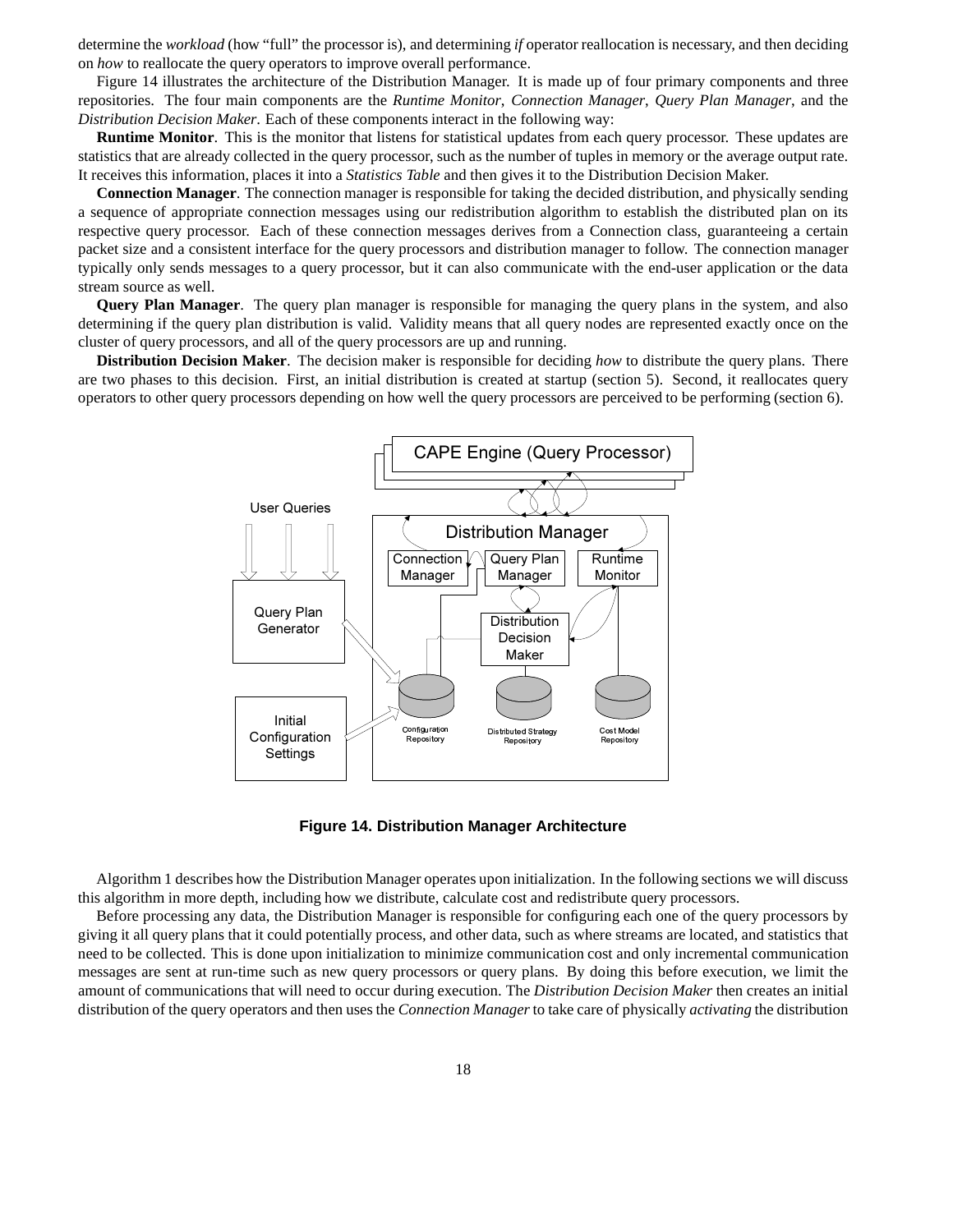#### **Algorithm 1** Distribution Algorithm at a glance.

1: Retrieve configuration information from user.

- 2: Retrieve query plans from the query plan generator.
- 3: **while** are more query processors **do**
- 4: Send all configuration information to query processor
- 5: **if** Query Processor does not respond **then**
- 6: Remove query processor from list of active machines.

## 7: **end if**

- 8: **end while**
- 9: **if** No query processors available **then**
- 10: EXIT
- 11: **end if**
- 12: Load the distribution pattern from Strategy Repository.
- 13: Distribute the queries using the pattern.
- 14: Load the cost model.
- 15: Load the redistribution policy.
- 16: Send the statistics to monitor to each query processor.
- 17: **while** still processing **do**
- 18: Retrieve statistical updates from query processors
- 19: Calculate the workload on each machine
- 20: Redistribute the operators using Algorithm 5.

#### 21: **end while**

on the remote query processors. A distribution is activated when the query processor that is to run the operator is connected to all data streams and is prepared to process the data. This is discussed in detail in Section 5.1.

During execution, each query processor reports to the *Runtime Monitor* the current statistics of the machine's local state. The Runtime Monitor can use this information, along with its available cost model, to determine the load on each machine. Note that the system can use any one of its available cost models to determine the workload. The specific model is determined by an administrator during the startup of the distribution manager. The *Distribution Decision Maker* then gets the associated costs for each processor from the Runtime Monitor in the form of a *cost table* and uses the table to redistribute query operators. The type of redistribution policy can be any policy found in the Distributed Strategy Repository. After deciding what operators are to be reallocated, the Distribution Decision Maker can then pass this new distribution plan to the *Query Plan Manager*. It is the Query Plan Manager's job to ensure the validity of this new distribution plan. If it is not valid, the Query Plan Manager informs the Distribution Decision Maker to create a new distribution until it is valid. The Query Plan Manager can then tell the *Connection Manager* to make the proper connections between the streams, machines and end user applications. It is the Connection Manager's job to ensure that no data is lost or corrupted.

### **4.6 Calibrating Distribution Manager Performance**

A challenge in implementing the Distribution Manager was ensuring that it was sufficiently lightweight to not render ineffective when redistributing a query plan. Our goal was to make it lightweight enough to process in real time, but also to have the ability to process complex cost models if necessary. Only incremental changes of the set of query plans are sent to the query processors to reduce the amount of time the Distribution Manager spends communicating with each processor at run-time.

Figures 15 to 17 show the Distribution Manager's resources while running a query plan distributed over five query processors. We can see in Figure 15 that the CPU is rarely used. It is primarily used only when calculating new distributions. In Figure 16 we determine that the network traffic the DM creates is minimal. The DM received only an average of 400 bytes per second, and never sends out more than 1kb in a second. We also use memory very sparingly, using less than 20mb of main memory, as shown in Figure 17. In fact, the main cost that we incur is in the very beginning of execution, where the query plans and configuration are sent to all of the query processors. The DM is able to reduce the amount of resources it needs by only providing incremental changes to each query processor, when necessary.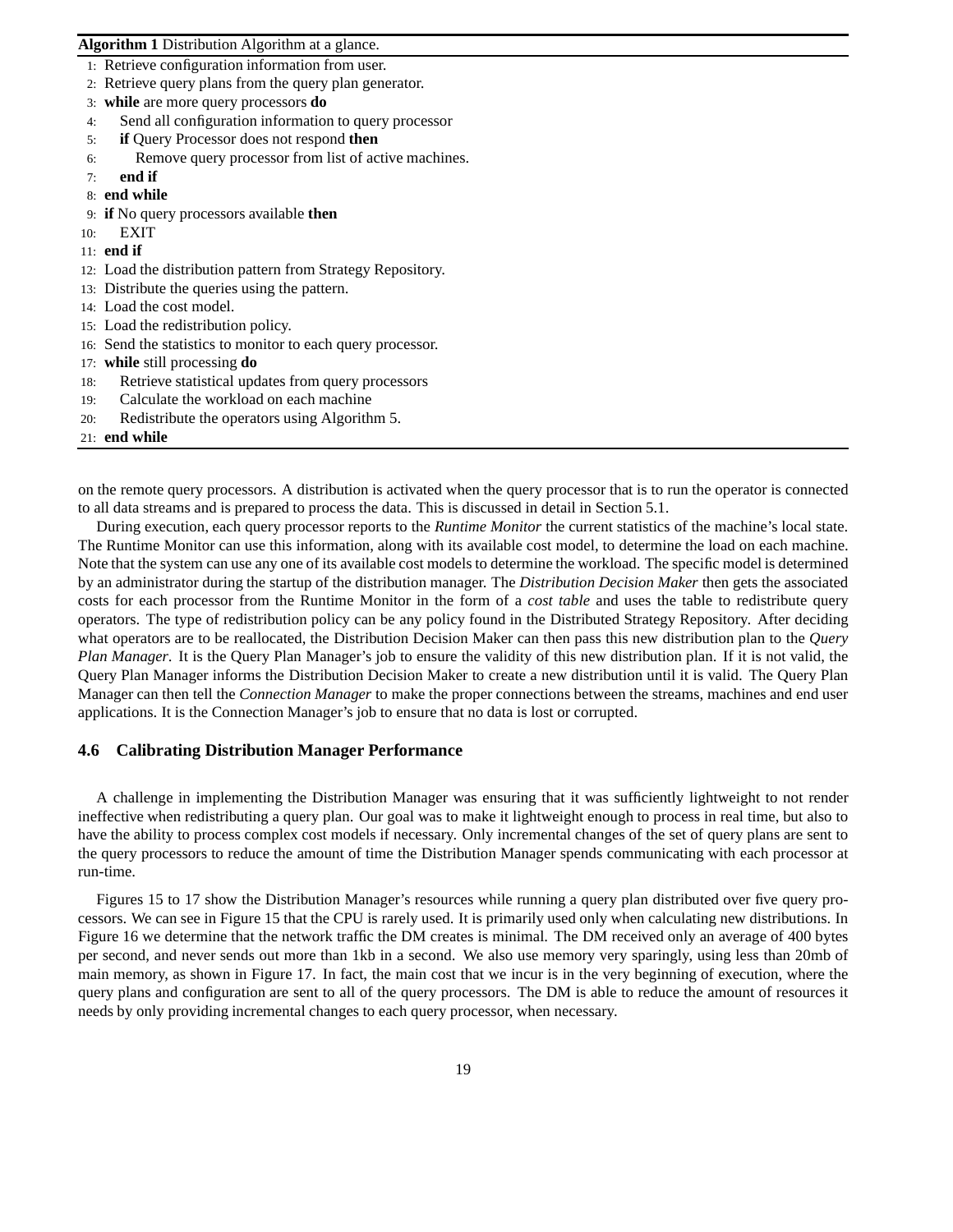

**Figure 15. CPU Usage of Distribution Manager**

These experimental results indeed now confirm that the overhead of using a single Distribution Manager is minimal. By designing the Distribution Manager carefully, we were able to minimize the system resources used by the DM by limiting the number of communications with the query processors.

## **5 Query Operator Distribution: Methods, Algorithms and Evaluation**

### **5.1 Initial Distribution**

We have found that the initial distribution of a query plan directly influences its performance. Distribution is defined as the physical layout of query operators across a set of query processors. We will later show that we can have performance gains of 100% over a naive distribution algorithm by distributing our query operators using a "connection-aware" approach. We will also show that algorithms that are not carefully designed will not always increase performance beyond that of a single query processor.

The initial distribution depends on the knowledge of two pieces of information: The queries to be processed and the machines that have the potential to do the work. First we will go into detail about query plans and query processors, and how they are composed in our D-CAPE System. We will then discuss how we can take this information to create an initial distribution to begin execution.

#### **5.1.1 Query Processor Description**

A query processor is the fundamental component of the DSMS that performs the actual query processing. The query processor can have many properties, and further, each query processors may be heterogeneous. Because of this, we maintain detailed knowledge as shown by Table 5.1.1.

Notice that the processor's description is simply defined by a Property/Value pair. This way, as new properties of a query processor may arise, we can easily add them to the description without changing our implementation. We can also maintain other properties that change over time, as we will see in Section 6.3. This description is maintained by the Distribution Manager.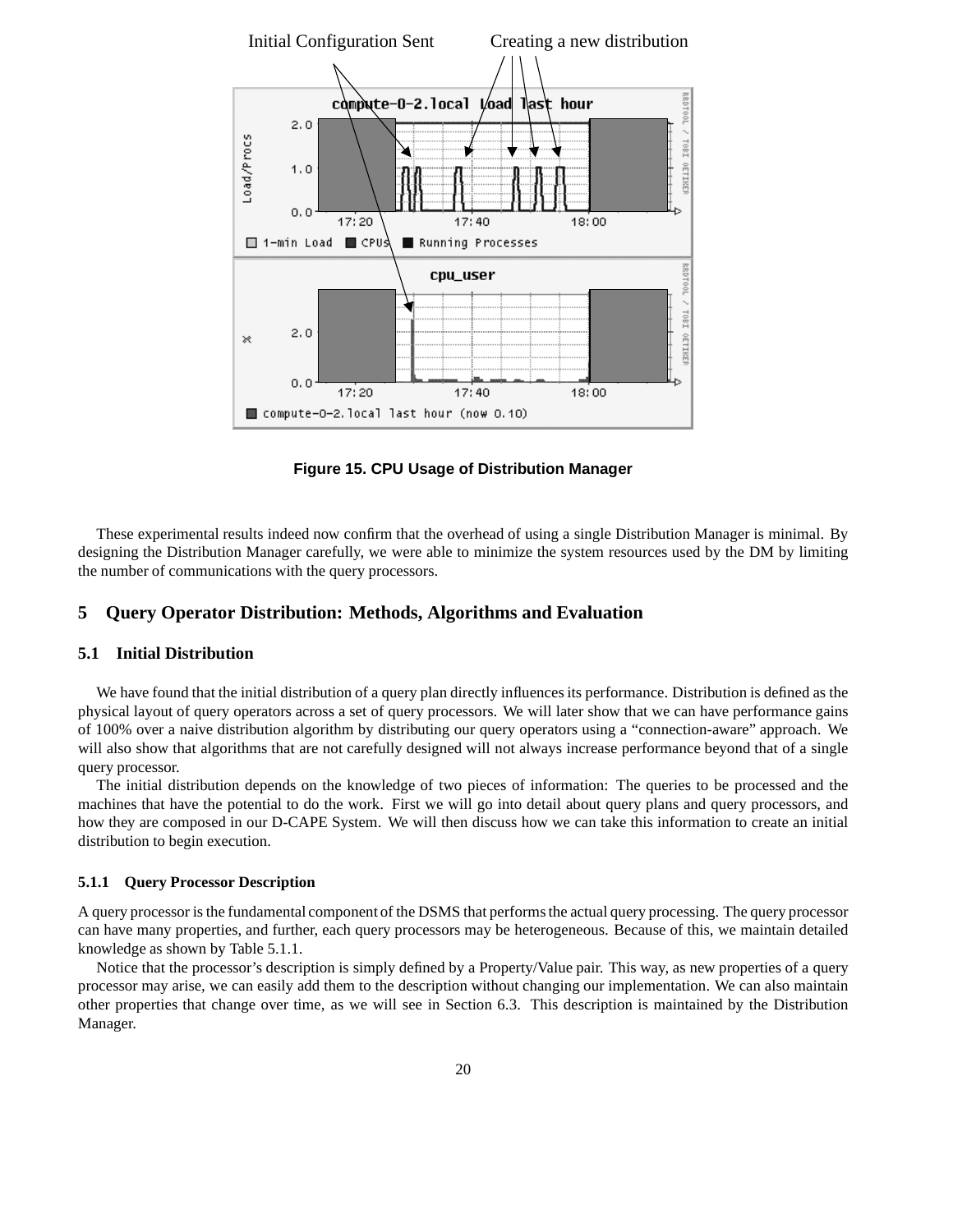

**Figure 16. Network Usage of Distribution Manager**

#### **5.1.2 Query Plan Description**

As discussed in section 3, a query plan is a directed acyclic graph with the query operators as the nodes and the queues of data as the edges. The query plan description holds both initial properties of the query plan and also properties that change during execution. D-CAPE represents this query plan as a set of query operators, each containing many properties. These query operators are then connected together using a parent/child relationship, which in turn represents the query plan.

Because of our internal query plan structure, it is easy to capture any property about a query operator or query plan. This is an integral feature of the D-CAPE system; the ability to add properties for future research without modifying the existing data structure. Here are some examples of properties that we may want to capture about a query object.

- Query Plan: Overall priority relative to other operators, number of operators, depth, number of inputs, number of outputs, etc.
- Query Operator: Operator type (Join, Select, etc), number of children, number of parents, etc.

We can also store other properties of the query plans and query operators, just like we could with the query processors. These properties can be dynamic, capturing properties such as Output Rate, Selectivity, Processing Time, and other easily added properties. By combining the properties of each query operator along with its location in the query plan, given the parent/child relationships, we are able to view the query plan in its entirety. We now show how we may use the knowledge about query plans and query processors to come up with an initial distribution of the query plans.

### **5.1.3 Calculation of Initial Distribution**

With knowledge of the processors, plans, and their meta-information, we can create an initial distribution across the cluster of query processors based on the configuration of the query processors and query plans. We create our distribution using a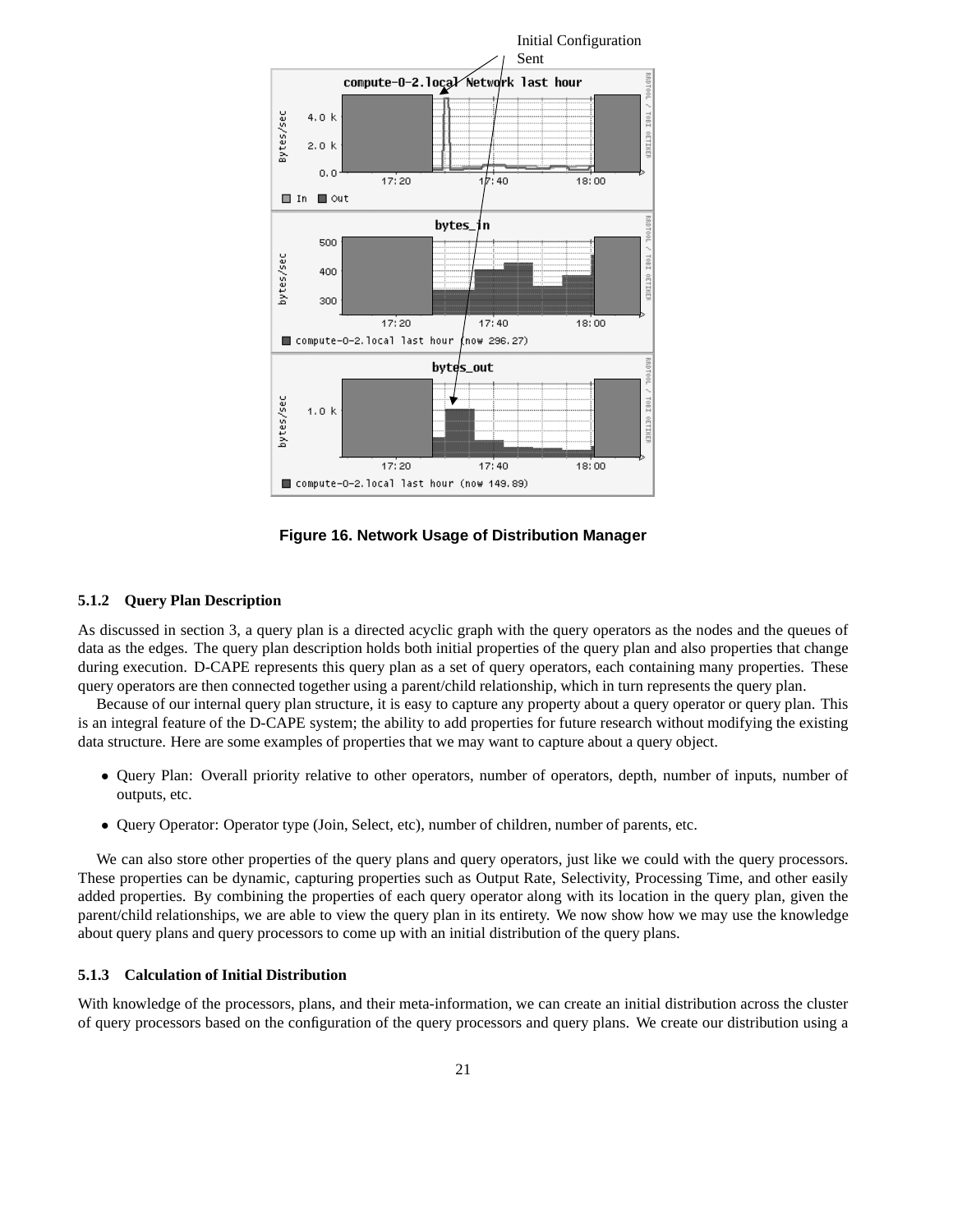

**Figure 17. Memory Usage of Distribution Manager**

| <b>Query Processor Object</b> |               |  |
|-------------------------------|---------------|--|
| Property                      | Value         |  |
| <b>IP</b> Address             | davis.wpi.edu |  |
| CPU Speed                     | 3.0           |  |
| Memory                        | 1024MB        |  |
| OS                            | Linux         |  |
| Network Speed                 | 1.5MB/Sec     |  |
| Location                      | Worcester, MA |  |
| Number of processes           |               |  |
| Any Property                  | Any Value     |  |

## **Table 4. Query Processor Object**

*Distribution Pattern*, which is a specific pattern that an algorithm follows to decide how to distribute the query plans. The distribution pattern accepts both the descriptions of the query processors and query plans as inputs and returns a table known as a *Distribution Table* that captures the location of each query plan operator with respect to the query processor that it will be executing on.

The methodology behind how the table is created depends on the Distribution Pattern. This is important because it allows us the flexibility to implement any Distribution Pattern, and plug it into the system if needed.

| Algorithm 2 Round Robin Distribution Pattern.            |  |  |
|----------------------------------------------------------|--|--|
| 1: for qp in query Plans do                              |  |  |
| <b>for</b> Operator $o$ in $qp$ <b>do</b><br>2:          |  |  |
| Machine $m \leftarrow getMachineWithMinWorkload()$<br>3: |  |  |
| $ASSIGN\ o\ to\ m$<br>4:                                 |  |  |
| end for                                                  |  |  |
| $6:$ end for                                             |  |  |
|                                                          |  |  |

In our implementation we introduce two distribution patterns, commonly used in distributed systems in other disciplines [27][32][36]. These algorithms were chosen because of their effectiveness in other disciplines. Round Robin (Algorithm 2) is a common algorithm used in distributed systems such as [23] and Grouping Distribution (Algorithm 3) and various other algorithms are common in distributed database systems such as [29]. Grouping distribution was selected to help reduce the associated network costs [29] of the distribution. We will now define these two algorithms:

• **Round Robin Distribution.** Iteratively take each query operator and place it on the query processor with the fewest number of operators. This will ensure each processor has an equivalent number of operators (i.e, an equal workload). In Algorithm 2 we define workload as the number of operators on the query processor.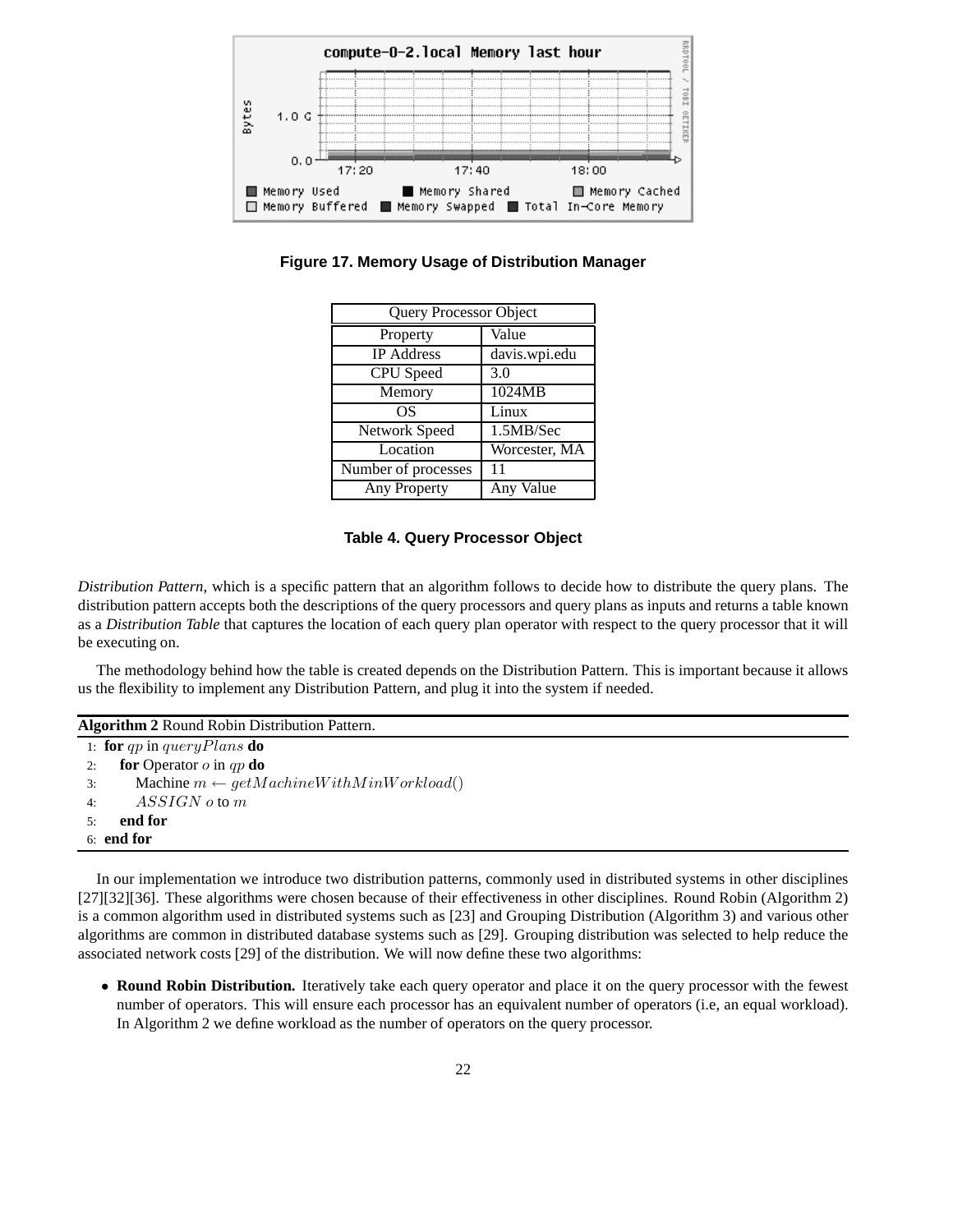

**Figure 18. Distribution Table**

• **Grouping Distribution.** Take each query plan and create sub-plans for each query where neighbor operators are grouped together. Then divide these groups among the available query processors. This distribution ensures that few network connections are made, since adjacent operators are for the most part kept on the same processor.

Figure 19 shows how a query plan, in this case Query Plan 2, may be distributed with the Round Robin Pattern. Figure 20 shows how the same plan will be distributed using the Grouping Distribution algorithm. We can see that with this query plan, Grouping Distribution minimizes the number of network connections.

The Round Robin Distribution in contrast distributes in a completely different manner, fragmenting the query plan into 12 pieces, and causing a total of seventeen network connections, nine more connections than the grouping distribution! We also observe that data that flows through a query processor assigned by the Round Robin algorithm may flow back through it for a second (or even third) time for processing. Finally, Round Robin put 3 of the join operators onto one machine! This will create a bottleneck for this query processor due to the expensive join cost.

Our first goal is to create a general framework for managing operator allocation. Second our goal is to then implement a few distribution patterns to compare the trade-off between different properties of distribution. Future work for this project will be in designing novel distribution patterns to maximally boost query performance.

After the distribution table is created, it is then validated by our Query Plan manager for two conditions:

- Every query operator is represented in the table.
- Every machine that is represented responds when asked if it is "still alive". A processor that is alive is one who has active threads, and is ready to process data.

When a distribution table passes validation, the Connection Manager distributes the query plan among the query processors. The Connection Manager is capable to take any Distribution Table, analyze it and connect the machines accordingly. The Connection Algorithm (Algorithm 4) steps through the process of distributing the query plans according to the distribution table. This algorithm is linear in the number of operators in the table. Once the Connection Algorithm 4 has completed, query execution can begin on the query processors.

## **5.2 Base Distribution Experiments**

Given the different distributions generated by the distribution algorithms, there were four questions that needed to be answered: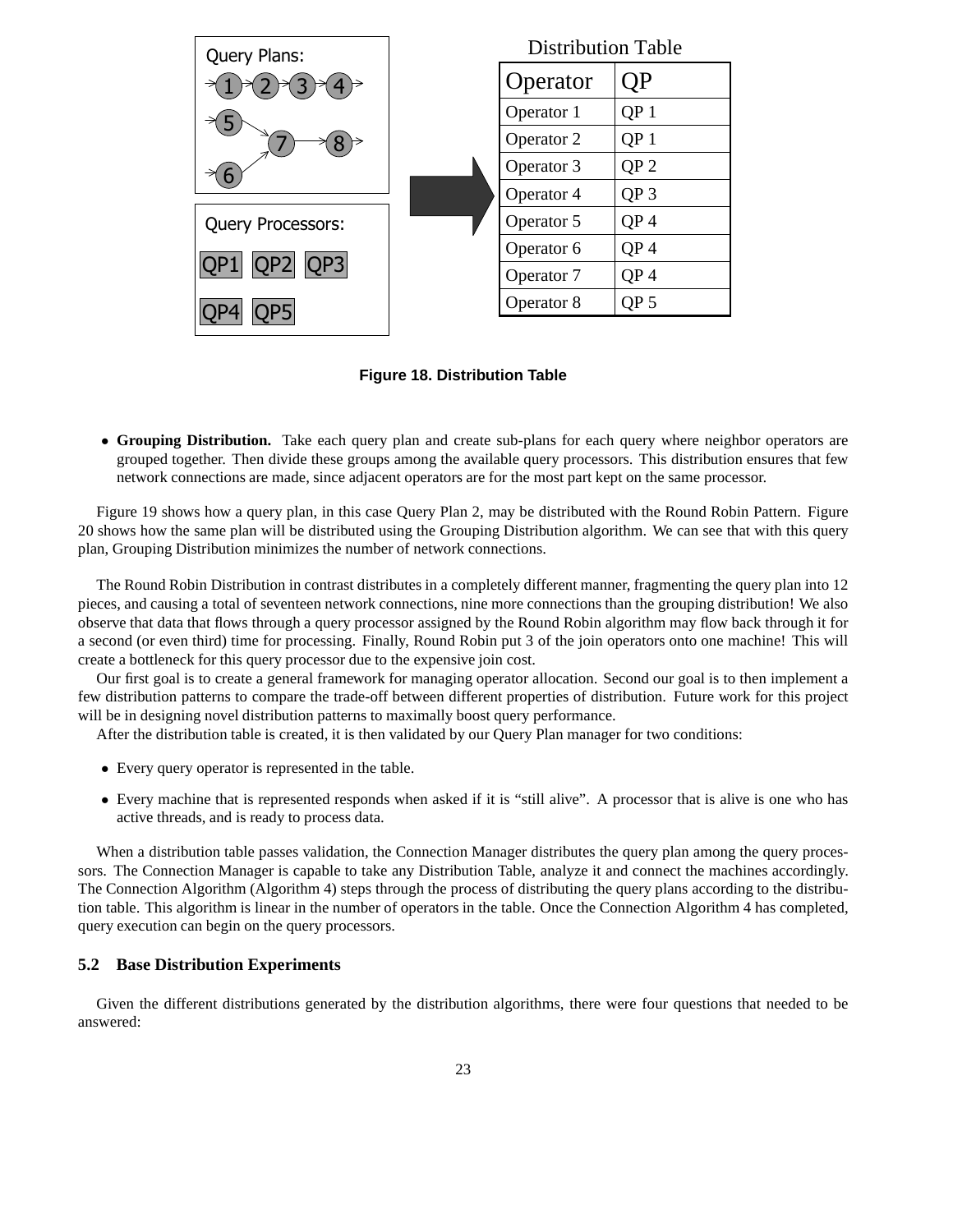**Algorithm 3** Grouping Distribution Pattern.

```
1: numMachines \leftarrow machines.getCount()2: total Operators \leftarrow queryplans.getAll().getSize()3: avgNumOpsPerMachine \leftarrow totalOperators(numMachines4: count \leftarrow 05: \boldsymbol{U}\boldsymbol{sed} \boldsymbol{O} \boldsymbol{per} \boldsymbol{ator} \boldsymbol{s} \boldsymbol{T} \boldsymbol{a} \boldsymbol{b} \boldsymbol{l} \boldsymbol{e} \leftarrow null6: Operator o \leftarrow null7: Machine m \leftarrow getNextQueryProcessor()8: for qp in queryPlans do
 9: if count < avgNumOpsPerMachine then
10: if o = null then
11: o \leftarrow qp.getNextLeaf()12: else
13: o \leftarrow o.getNextOperatorInTree()14: end if
15: UsedOperatorTable.add(o)
16: ASSIGN o to m
17: count \leftarrow count + 118: while o.hasMoreParents() do
19: if count < avgNumOpsPerMachine then
20: Operator p \leftarrow o.nextParent()21: UsedOperatorTable.add(p)
22: ASSIGN p to m
23: count \leftarrow count + 124: end if
25: if p.getDescendantCount() + count < avgNumOpsPerMachine then
26: while p.hasMoreDescendants() do
27: Operator c \leftarrow o.nextDescendant()28: UsedOperatorTable.add(c)
29: ASSIGN c to m
30: count \leftarrow count + 131: end while
32: end if
33: end while
34: else
35: count \leftarrow 036: Machine m \leftarrow getNextQueryProcessor()37: end if
38: o \leftarrow null39: end for
```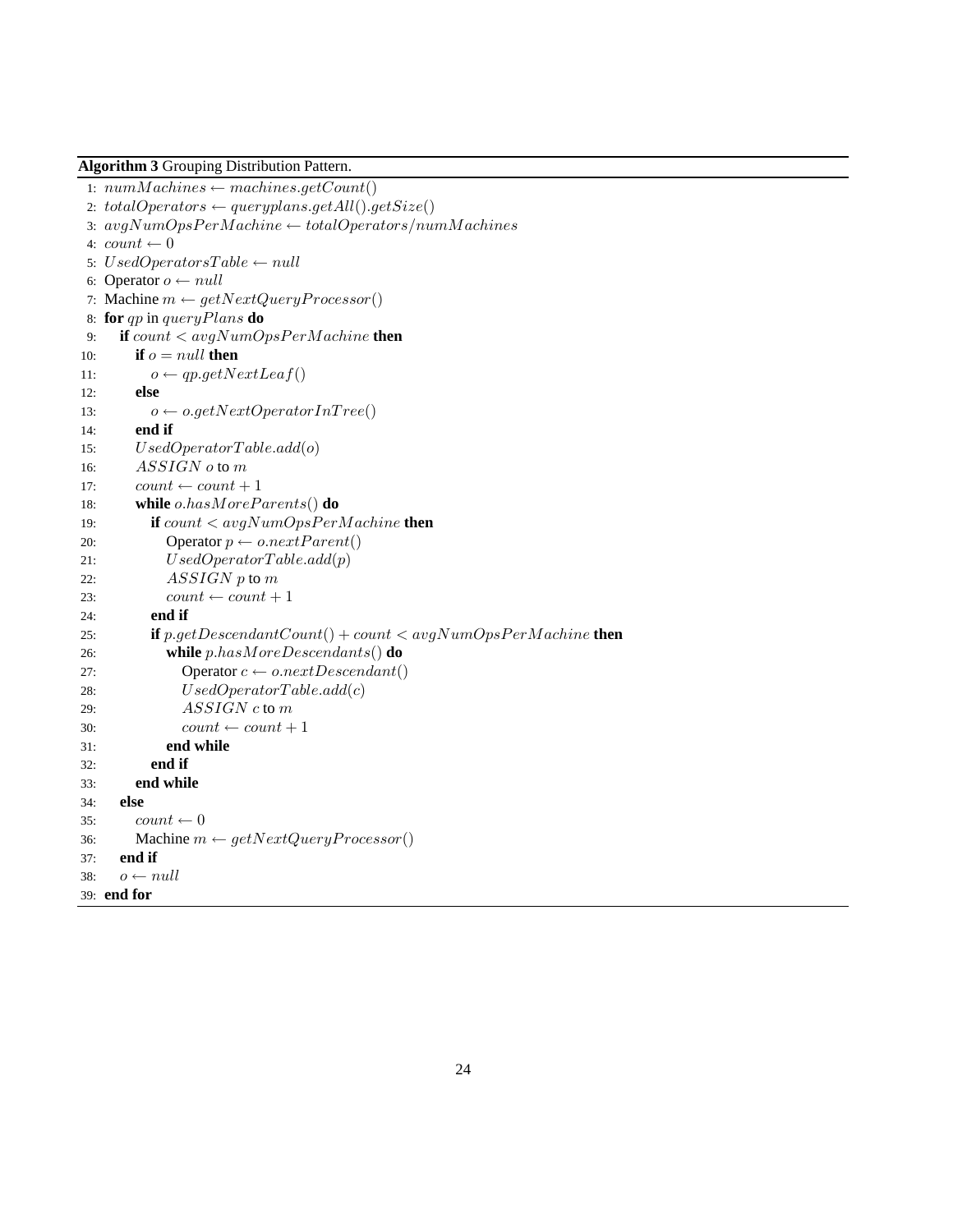

**Figure 19. Example of the Round Robin Distribution Pattern using Query Plan 2.**

- 1. What happens when we try to distribute a plan that is small enough to perform well on a single query processor?
- 2. How much of an improvement can we see over the "traditional" single query processor solution (i.e, a centralized query engine)?
- 3. Does the type of distribution pattern play a significant part in the performance of the query plan?
- 4. Based on these experiments, what observable system resources are affected by distributing query plans?

To perform these experiments, we used the same testbed as in Section 4.4 with a variety of query plans, with varying window sizes for 10 seconds to 60 seconds:

- **Query Plan 1:** 5 operators with a depth of 5 and a breadth of 1.
- **Query Plan 2:** 20 operators with a depth of 9 and a breadth of 6.
- **Query Plan 3:** 40 operators with a depth of 14 and a breadth of 8.
- **Query Plan 4:** 80 operators with a depth of 14 and a breadth of 16.

## **5.2.1 Centralized Processing Versus Distributed Processing**

First we want to observe what happens if we distribute a query plan among a cluster of machines, even if the processing could easily be performed on a single machine. Figure 21 shows the throughput of a very small query plan (5 single stream operators) with one single input stream and one output stream for different query distributions from 1 to 5 machines. We can see that even when the query plan is distributed over five machines it still has the same throughput as a centralized (1 machine) processor. At first this may seem surprising because one would assume that the added network cost would slow down the overall query processing and thus throughput, especially as the number of query processors grows larger. We note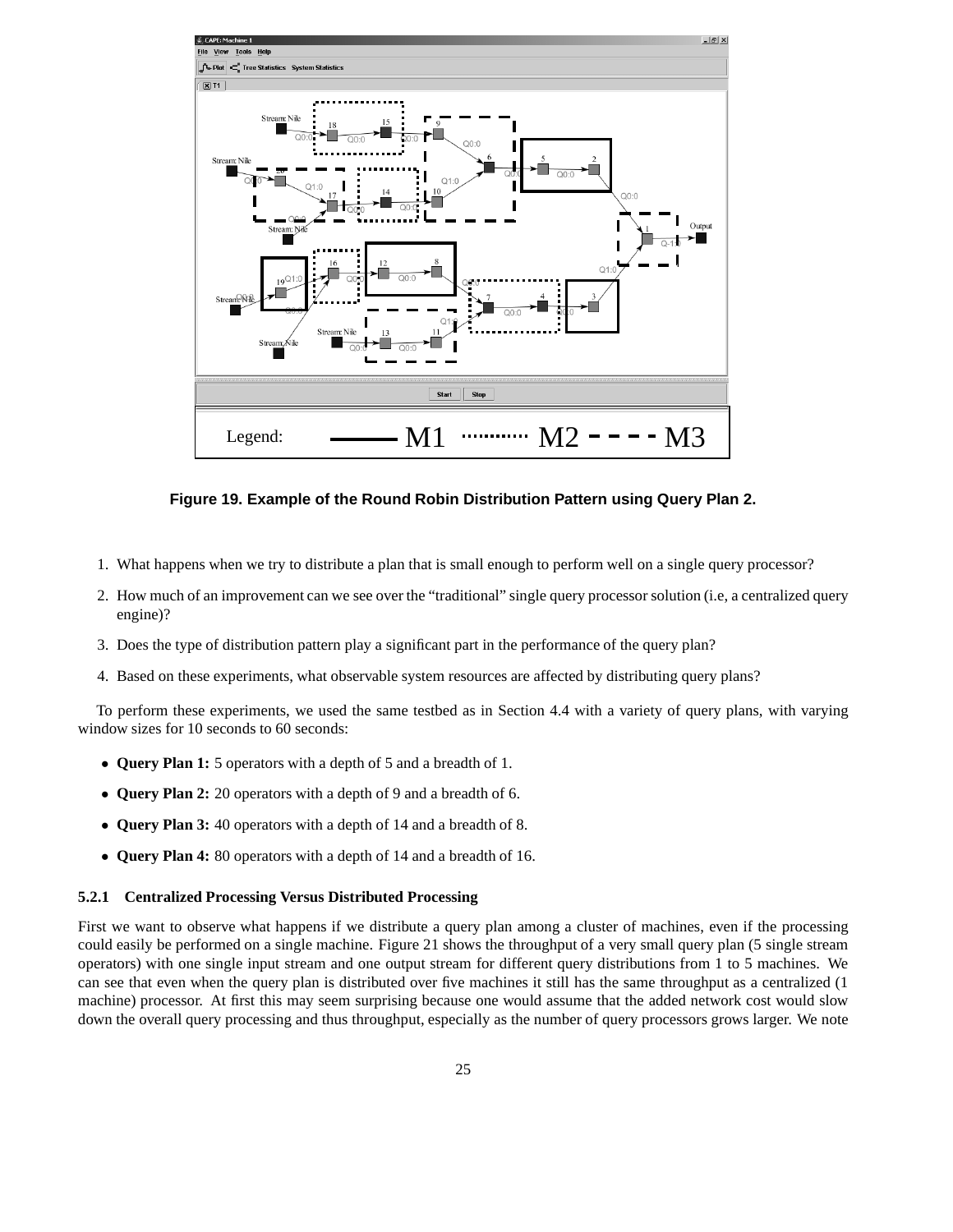

**Figure 20. Example of the Grouping Distribution Pattern using Query Plan 2.**

that each operator runs in parallel in the distributed processing environment, helping to compensate for the cost of sending tuples across the network.

We observe in Figures 22 and 23 that query plan distribution is just as effective in multi-stream query plans with small windows. We can see that we get similar behavior, that is more query processors will exhibit *at least* the same throughput as a single query processor. This is an important point to make, because we can conclude that it is beneficial to distribute small query plans over the processing cluster. This illustrates that even the smallest plans can be distributed without decreasing performance.

#### **5.2.2 Distribution of Query Plans**

In this section we will show experimental studies performed on the query plans described in Section 5.2 to show how a distributed processing environment can improve the performance of the DSMS. We use as a performance measure as the *throughput* of the query plan, or the *total number of tuples outputted over a period of time*. We use this criteria as it indicates how fast we can process the data coming into the system, and producing the result to the user in a more efficient manner. By distributing the query workload over a cluster of machines we are able to improve query execution performance by parallelizing query operators, also giving each operator more time slices to be processing data.

In Figures 24 and 25 we use the Round Robin and Grouping Distribution Patterns, respectively. In both cases, we can see that the total throughput is improved by using multiple query processors. In both cases we can see a 25% performance increase over that of a single query processor. We also observe that the performance increases as we increase the number of machines. This is a logical conclusion since each query operator will have a larger CPU timeslice to run if there are more query processors. This is especially true with operators that tend to take longer amounts of time to process for each incoming tuple. This is especially apparent in a window join operator, where the larger the window and arrival rates of data streams the more the processing time will increase (Equation 3). We find that as more operators (especially join operators) are added to a query plan, the usage of multiple query processors allows for a linear throughput, as shown in Figures 26 and 27.

In Figure 26 we observe the throughput of Query Plan 3. The results are similar to that of the Query Plan 1 (Figure 23),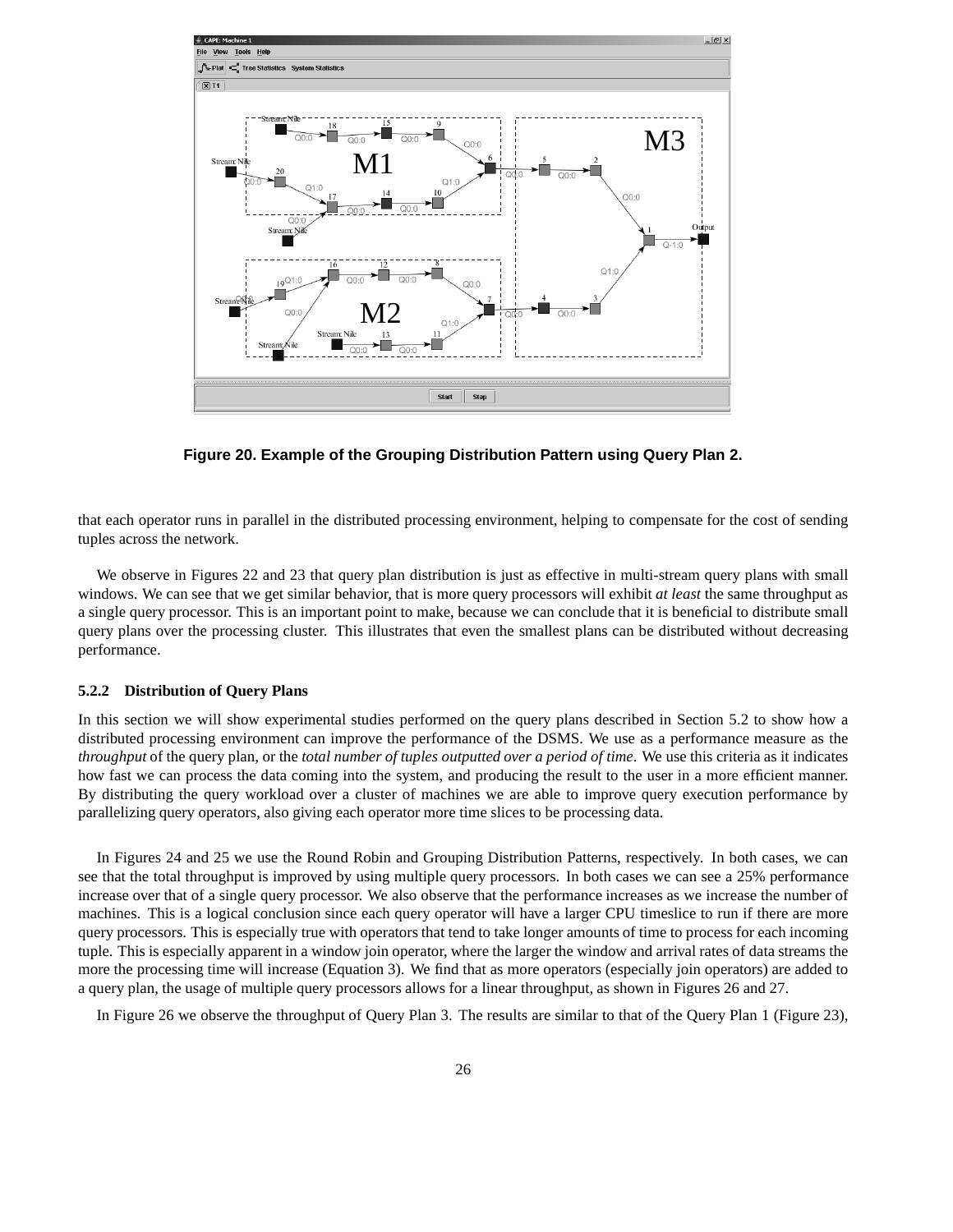### **Algorithm 4** Connection Algorithm.

|     | 1: while Operators left in Distribution Table do                  |
|-----|-------------------------------------------------------------------|
| 2:  | Operator $o \leftarrow DistributionTable.nextOperator()$          |
| 3:  | Machine $m \leftarrow DistributionTable.getMachine(o)$            |
| 4:  | OperatorArray parent $\leftarrow$ o.getParents()                  |
| 5:  | OperatorArray children $\leftarrow$ o.getChildren()               |
| 6:  | Send <i>ACTIV ATE</i> Connection to m for o                       |
| 7:  | for $p$ in $parentArray$ do                                       |
| 8:  | Machine $m_1 \leftarrow Table.getMachine(p)$                      |
| 9:  | Send SENDDATA Connection to m to send from o to $m_1$             |
| 10: | Send $RECEIVEDATA$ connection to $m_1$ to receive from o          |
| 11: | end for                                                           |
| 12: | <b>for</b> c in childArray <b>do</b>                              |
| 13: | Machine $m_2 \leftarrow Table.getMachine(c)$                      |
| 14: | Send SENDDATA Connection to $m_2$ to send from c to m             |
| 15: | Send $RECEIVEDATA$ connection to m to receive from c              |
| 16: | end for                                                           |
| 17: | <b>if</b> $\alpha$ connects to a stream <b>then</b>               |
| 18: | Send $RECEIVEDATA$ connection to m to receive Stream s            |
| 19: | Send $STARTSTREAM$ connection to the $Source(s)$ to start sending |
| 20: | end if                                                            |
|     | $21:$ end while                                                   |
|     |                                                                   |
|     |                                                                   |

except in this case, we can see the single query processor is leveling off in execution, while the multiple processors continue to linearly process data. After 30 minutes we find a 33 percent increase in performance by using five query processors. This is the first example we see where a single processor cannot handle the load of the query plan. It will continue to get worse as we continue to run the query plan over an even longer time period.

Next in Figure 27 we now observe the performance of a large query plan (Query Plan 4). Here we see that the single query processor runs out of memory after executing for 20 minutes. The large amounts of data flowing through the system and the large states of the join operators are filling up memory too quickly in the single CPU system. Figure 28 shows how the single processor memory usage jumps up considerably after approximately 10 minutes of execution as the machine receives larger amounts of data from the children join operators. After a while, the query processor cannot keep up with the large amounts of data flowing into the query processor. Because of the large number of operators per machine, the joins are not getting as much CPU time as they would if there were more machines.

We also note that Query Plan 4 has 16 streams flowing into the processor and 2 streams flowing out for 18 total network connections. As shown in Section 4.4, our query processors can effectively handle 12 connections. The large number of connections into this single query processor would be taking away from the CPU that the query processor can devote to actually query processing tasks. By splitting these 18 connections among more machines, we are able to keep the number of connections per machine small.

## **5.2.3 Comparison of Distribution Patterns**

We observe in this section that different distribution patterns allocate space very differently, sometimes causing many more network connections than others. In this section we compare and contrast the two distribution algorithms in particular: Round Robin (Algorithm 2) and Grouping Distribution (Algorithm 3). We will show in our experimentation that the distribution algorithm that we choose can have a drastic effect on our query processor performance. First, recall that the Round Robin distribution algorithm will distribute query operators in a cyclic fashion, always allocating the next operator to be distributed to the machine with the fewest operators. This balances the total number of operators assigned to each query processor. The Grouping distribution attempts to make large chunks of operators that are adjacent to each other in terms of data flow connections. Then we split those up among the query processors as evenly as possible, such that each processor has a similar number of query operators.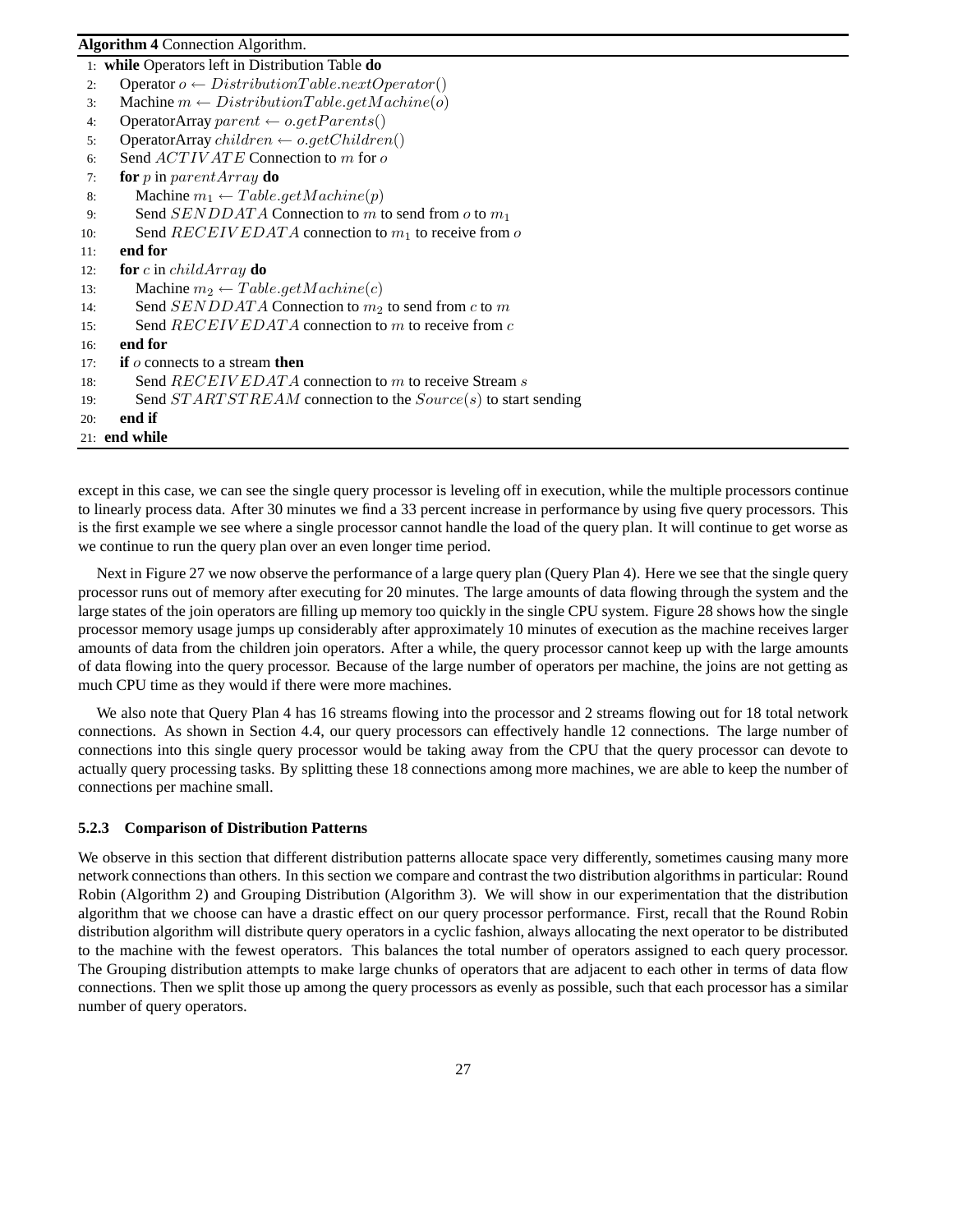

**Figure 21. Throughput of Query Plan 1 with a Window of 0 seconds. Round-Robin Distribution.**

We will now compare the two algorithms to assess their effectiveness. Our first experiment distributes a query plan of 5 expensive Join Operators (Query Plan 1). The window size for each operator is 60 seconds, and each operator will output twice the data that came in. In Figure 29 we observe that the Round Robin algorithm has a better throughput at first as the query plan begins, but slows down considerably as the query plan executes for longer periods of time. In contrast, we see that the Grouping Distribution algorithm achieves linear throughput, and over time has a better throughput.

Looking at the algorithms and the query plan, this outcome can be explained as follows. The Round Robin algorithm may often allocate two operators onto one machine that are not adjacent. Normally this is not a problem. However in this particular case, the data flows first into the query processor from the stream source and then is output to another machine. That very same data that left the machine is then sent back in at a down stream location of this query plan to operate on the top (root) join operator. This is bad for two reasons: First, the most expensive join operator is the one at the top of the query plan, as it has to process the largest volume of data. Secondly, we are spending time sending data out of the first machine that will later be processed by that same machine again! This distribution exhibits a slower behavior after some time of execution as more and more data is created by the operators over time. The root operator slows down, thus reducing the speed of throughput over time. The Grouping Distribution alleviates this problem by grouping the children joins onto one machine and thus minimizing the total amount of data sent across the network (and number of connections).

We now examine Query Plan 2 in Figure 31 which has a total of 20 operators, 5 of which are joins. Similar to the last experiment, each join is configured to output twice the data that is input, and all of the single stream operators are configured to output 100% of its input, to maximize the cost of the operator. We now analyze different distributions among 1 to 5 query processors (Figure 31)

The first (and most obvious) observation is that the Grouping algorithm always wins. There are two problems that Round Robin introduces that contribute to this outcome. First, in all 3 cases, 3 of the 5 joins were put on one query processor using the Round Robin Strategy. We observe that the join is far more expensive than the single stream operator (Section 3.2), and ideally should be evenly distributed across all query processors. Our Grouping Distribution helped in this situation, partitioning the join operators to all machines. The second problem that we see is that the Round Robin Distribution creates many more network connections than the Grouping Distribution. As discussed in Section 4.4 a single query processor has a limitation in terms of the number of network connections it can handle simultaneously. Grouping distribution never went above 5 connections per query processor in our examples, where Round Robin went as high as 15 connections per machine!

To further illustrate the limitations of the Distribution Patterns we observed execution with even larger query plans: Query Plans 3 and 4. Figure 32 shows the throughput of each algorithm for Query Plan 3, and Figure 33 shows the throughput of Query Plan 4.

Here we observe that as the number of query operators increases, Round Robin and Grouping Distribution tend to drift apart even further in performance. This is for the same reasons stated for the previous experiments. Round Robin makes no guarantee of what operator appears on a query processor, and also tends to create many network connections because of its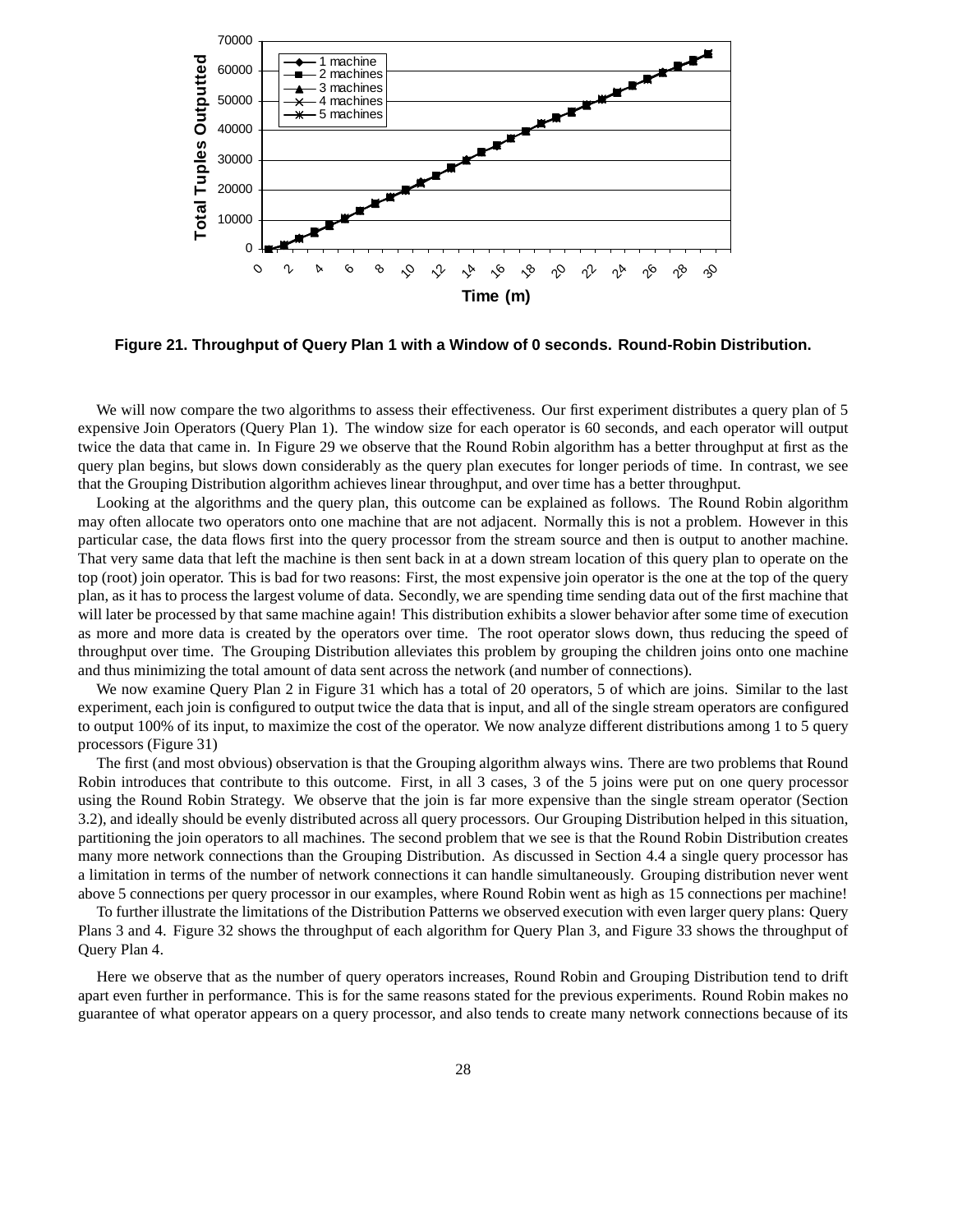

**Figure 22. Throughput of Query Plan 1 with a Window of 2 seconds. Round-Robin Distribution.**

even-handed nature. We also see a "step" like shape in the graph for Round Robin. Upon looking on the execution, the query processor that outputs the query result to the end user spends much of its CPU time receiving the large amounts of data from the many connections that Round Robin introduces, and then only schedules the root operator periodically, because of the large number of operators on the query processor. In the case of Figure 32 there are 10 operators per machine, 3 of which are a join, leaving little time for the root operator to be scheduled to output result tuples. We thus see a "step" in throughput, corresponding to each time the root join operator is executed.

We conclude that Grouping Distribution tends to do better than a simple Round Robin algorithm. When we first distribute a query plan, we only know static query plan information: The type of operators, number of machines, number of query plans, window size, etc. We know nothing about the data rate, selectivity of each operator or many other factors that could prove important to execution. Because of this we have to listen for statistical feedback from each query processor to improve upon our initial distribution if need be.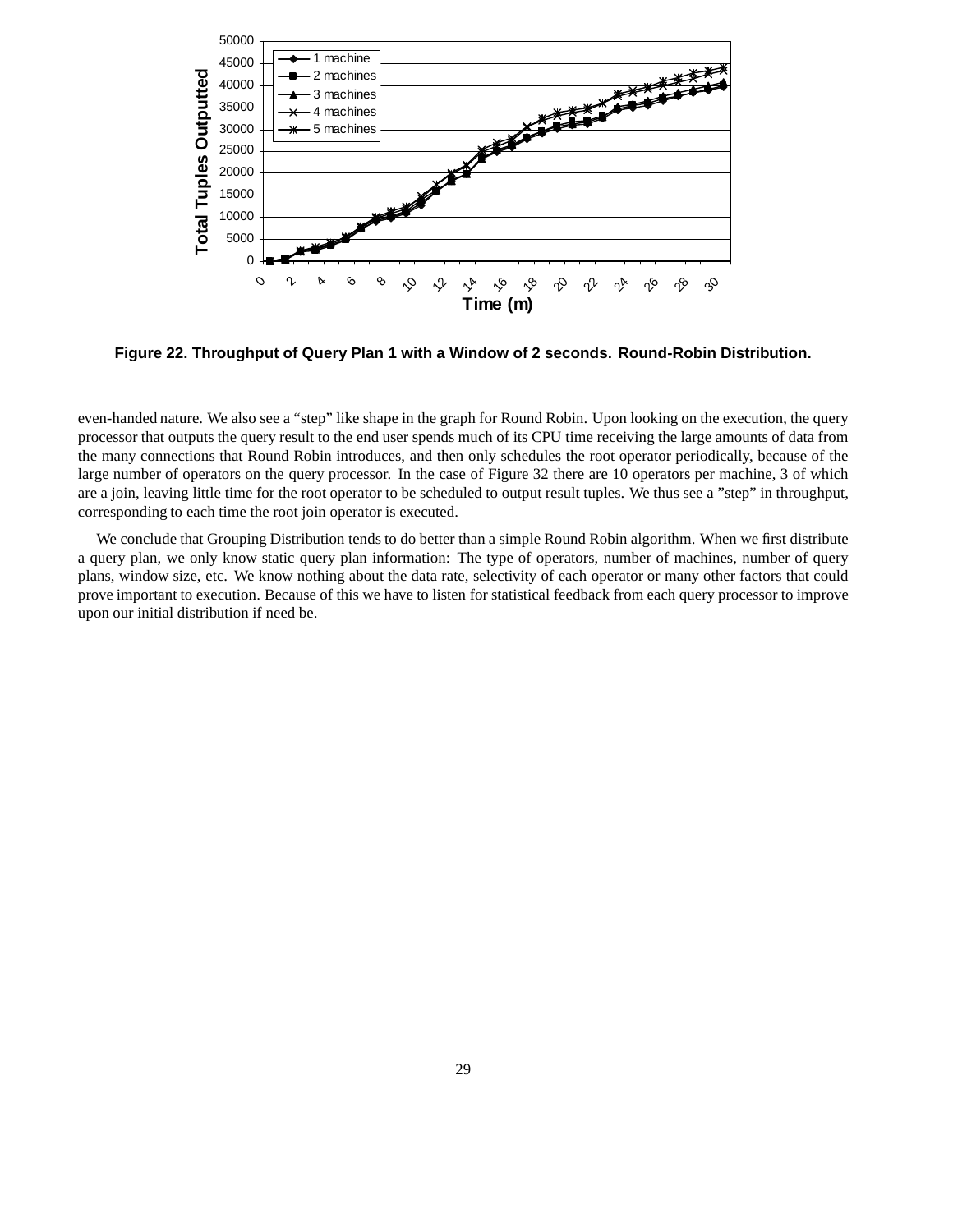

**Figure 23. Throughput of Query Plan 1 with a Window of 10 seconds. Round-Robin Distribution.**



**Figure 24. Throughput of Query Plan 2 with a Window of 10 seconds. Round-Robin Distribution.**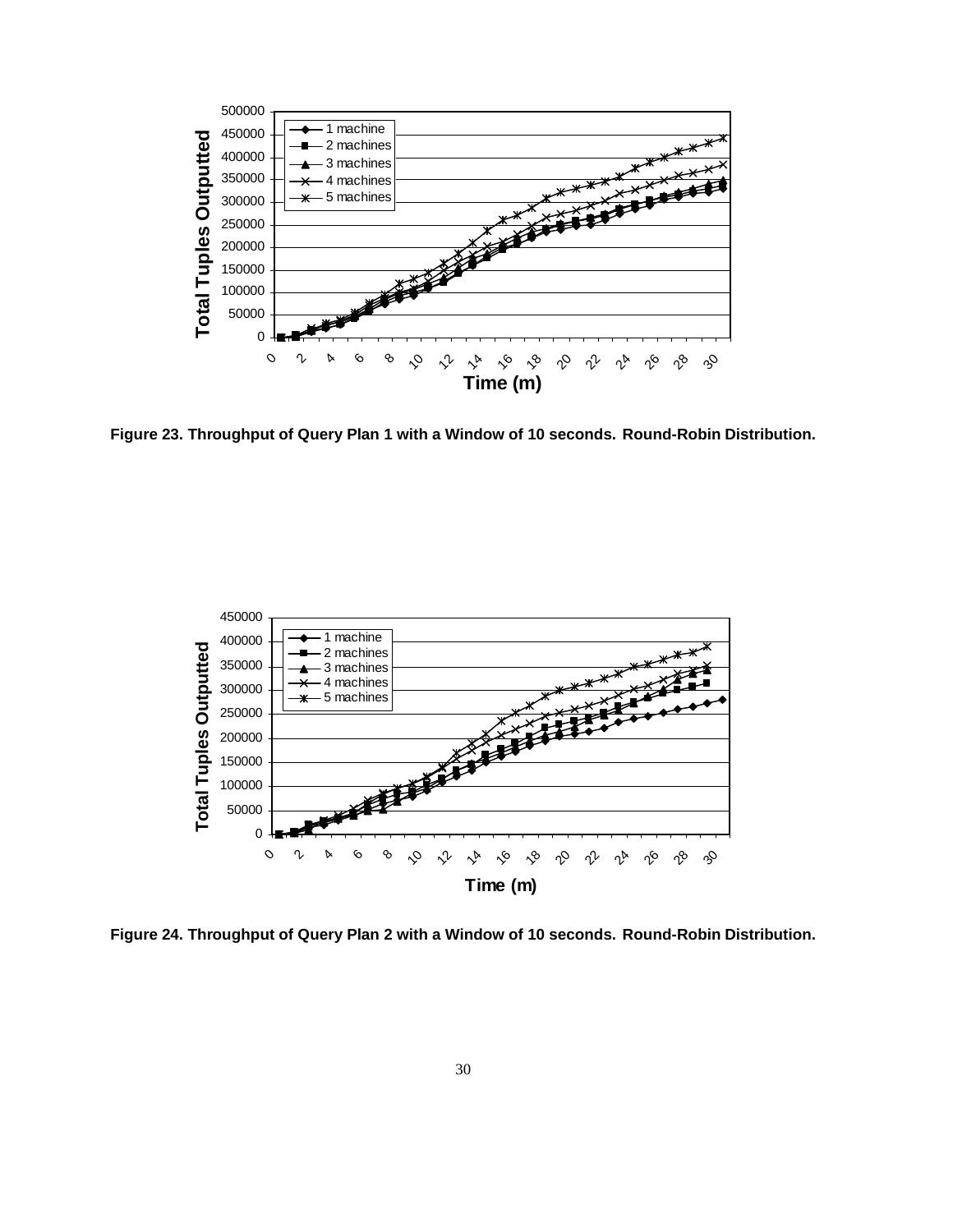

**Figure 25. Throughput of Query Plan 2 with a Window of 10 seconds. Grouping Distribution.**



**Figure 26. Throughput of Query Plan 3 with a Window of 10 seconds. Grouping Distribution.**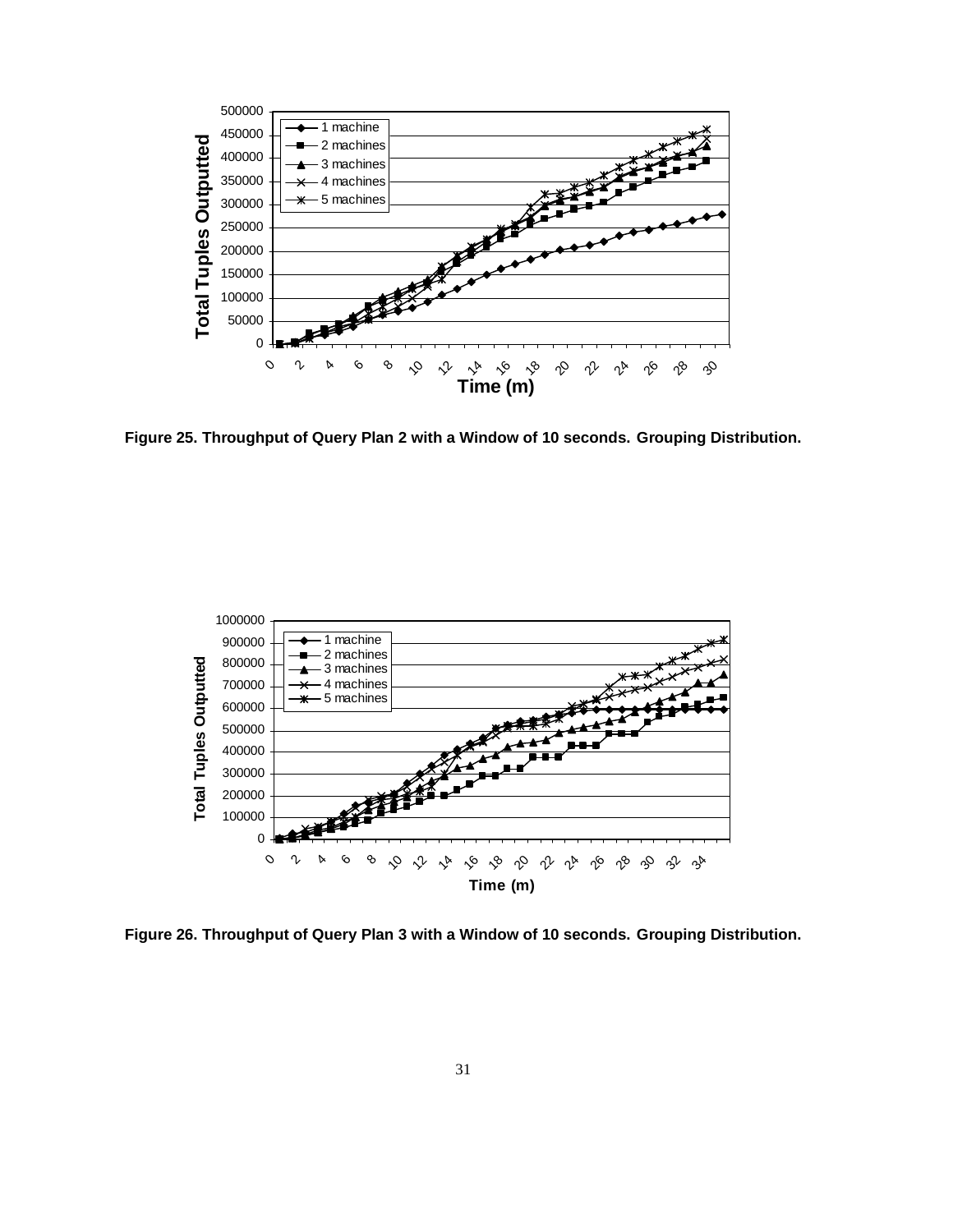

**Figure 27. Throughput of Query Plan 4 with a Window of 10 seconds. Grouping Distribution.**



**Figure 28. Tuples in memory during execution of Figure 27**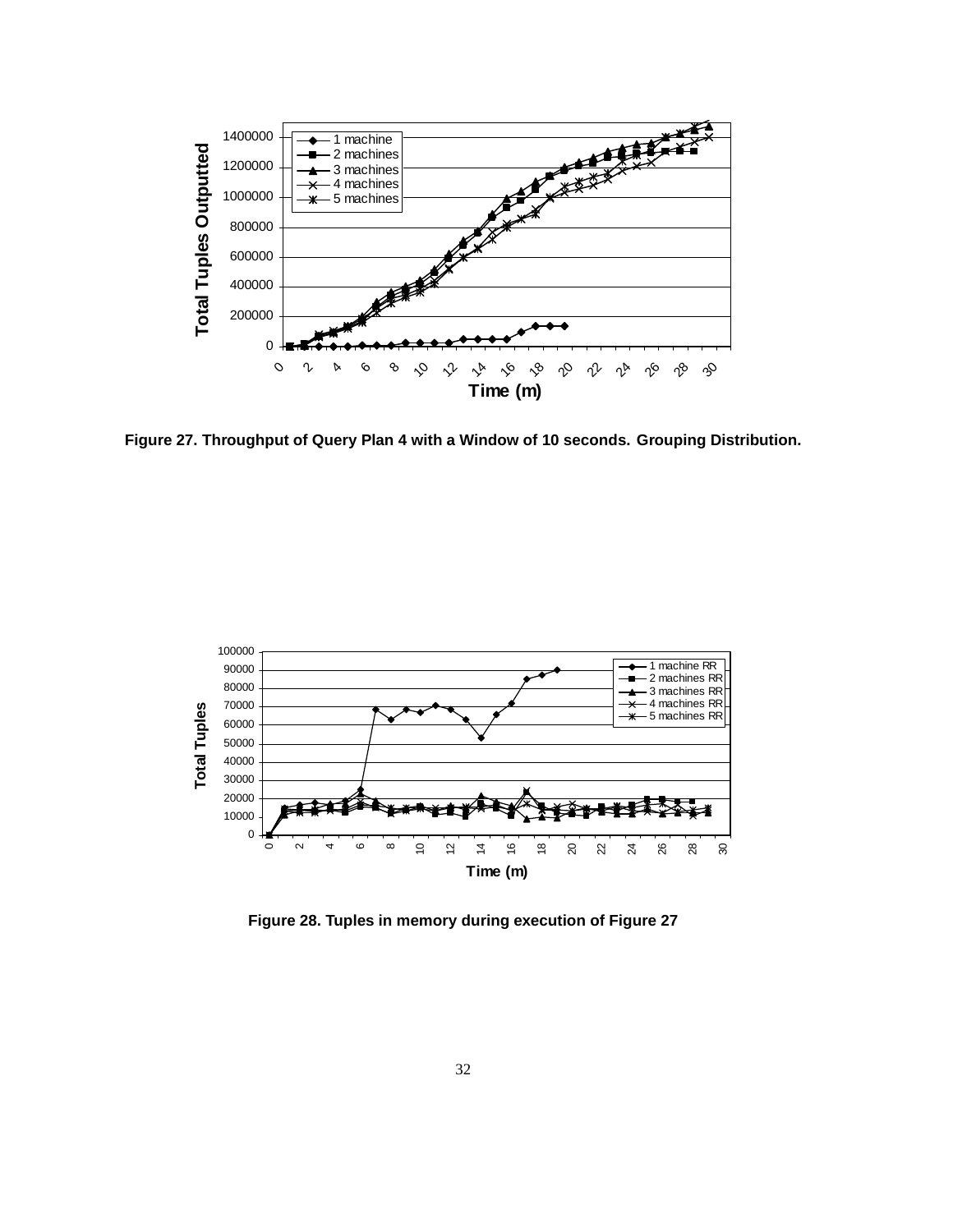

**Figure 29. Round Robin vs. Grouping Distribution across 4 query processors.**



**Figure 30. Distributions for Figure 29**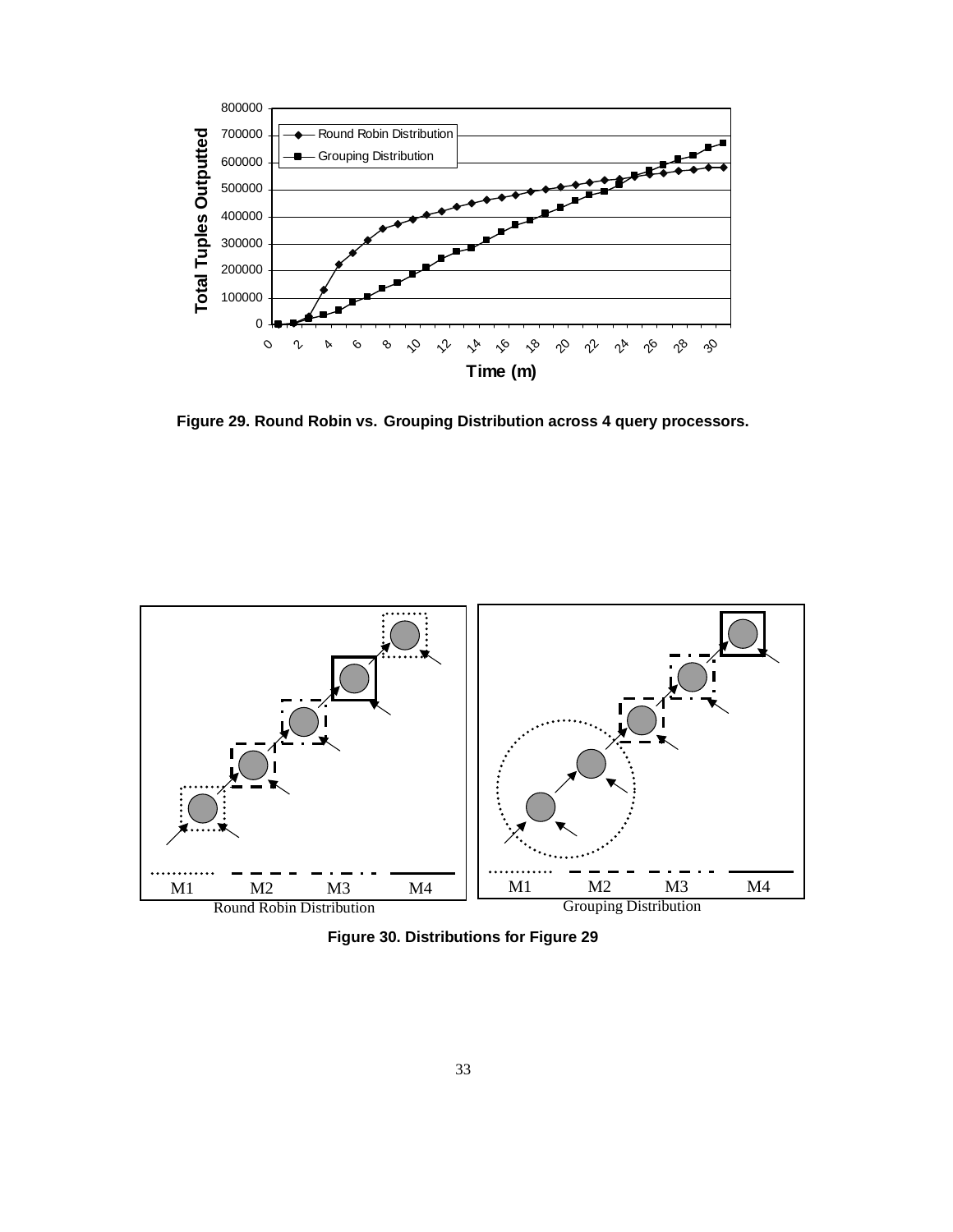

**Figure 31. Round Robin vs. Grouping Distribution**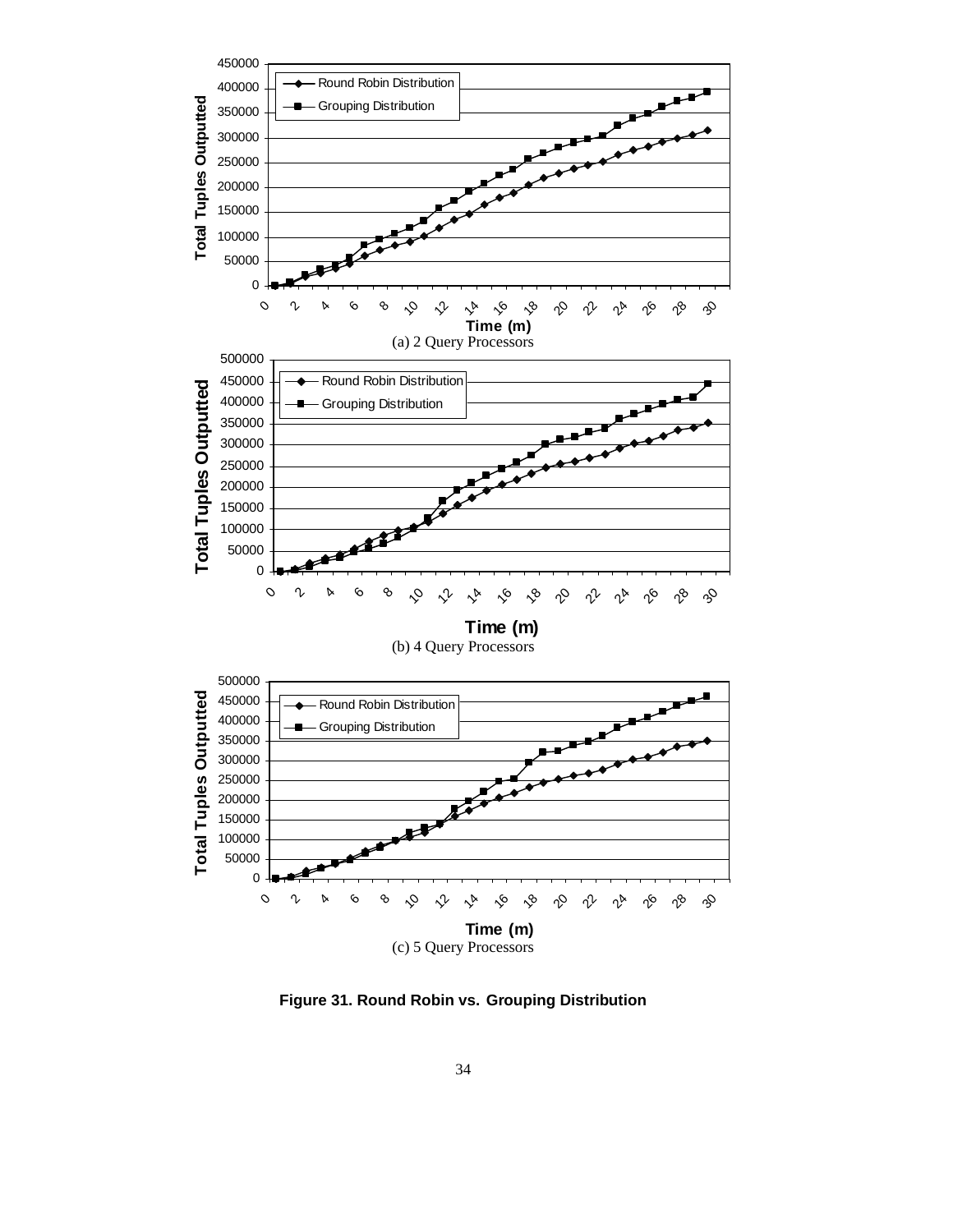

**Figure 32. Round Robin vs. Grouping Distribution. Query Plan 3 over 4 Machines.**



**Figure 33. Round Robin vs. Grouping Distribution. Query Plan 4 over 5 Machines.**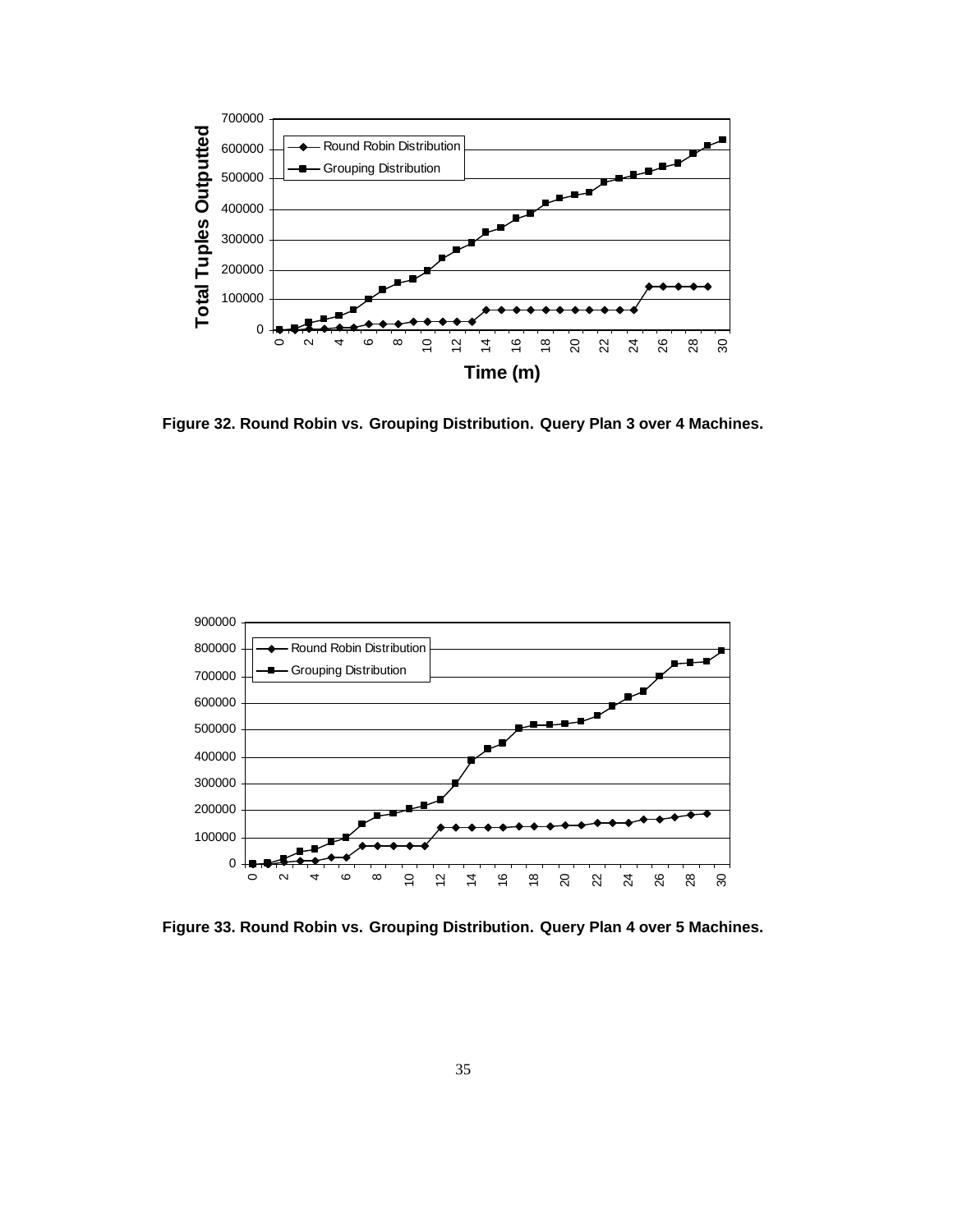## **6 Self-Adaptive Redistribution Strategies: Algorithms & Evaluation**

This section discusses and outlines the steps necessary to improve performance by redistributing query operators amongst the cluster of nodes. Static distribution plans can only take into account query and system properties such as shape and size of tree, number of processing nodes, number of input streams, and other data that can be obtained by looking at the layout of the processing cluster and structure of query plan(s). We cannot however count on properties such as state size, selectivity, input data rate, or the expected output rate of the query plan, since this not known until execution. Worse yet is the fact that these runtime properties can change over time depending on many external factors. Even with fluctuating conditions, we can monitor these conditions in D-CAPE to redistribute query operators during runtime. Unlike Aurora\* [20], we will allow for redistribution among any of the query processors in our computing cluster. We will also show that the cost of redistribution using our redistribution algorithm is not very costly, even for stateful operators. We will illustrate through experimentation that we are able to monitor the query processing nodes and adaptively redistribute to improve the performance of the query processors over time.

#### **6.1 Cost Measurements**

Before deciding how to redistribute operators to improve performance, we first have to define *query processor workload*. That is, we have to define a cost associated with each query processor that tells us how "full" the processor is. There are many potential ways to model cost. Hence, we have built a generic cost model calculator in D-CAPE that allows us to plug in any cost model calculation that we wish. In this section I will first discuss the generic framework for defining a cost model. I will then discuss a specific algorithm that was used for experimentation in this paper.



**Figure 34. Cost Model Creation**

In order to determine the cost of each query processor, we need to know three pieces of information. First we must know the current distribution of query operators. The Distribution Table provides this information. We also must know the current statistics on each machine. In D-CAPE, each cost model is based on a set of statistics that each query processor must send back periodically so cost can be calculated. Finally, we must know about every query processor in the cluster so we can retrieve any static properties about the processor that are needed.

Figure 34 illustrates one example of a cost table using a cost model. In this example, we are considering the workload of a query processor to be the percentage of memory filled by tuples. In our implementation, we can use *any* cost model based on statistics collected in the system. This example has been chosen because of its simplicity. In this scenario, we receive the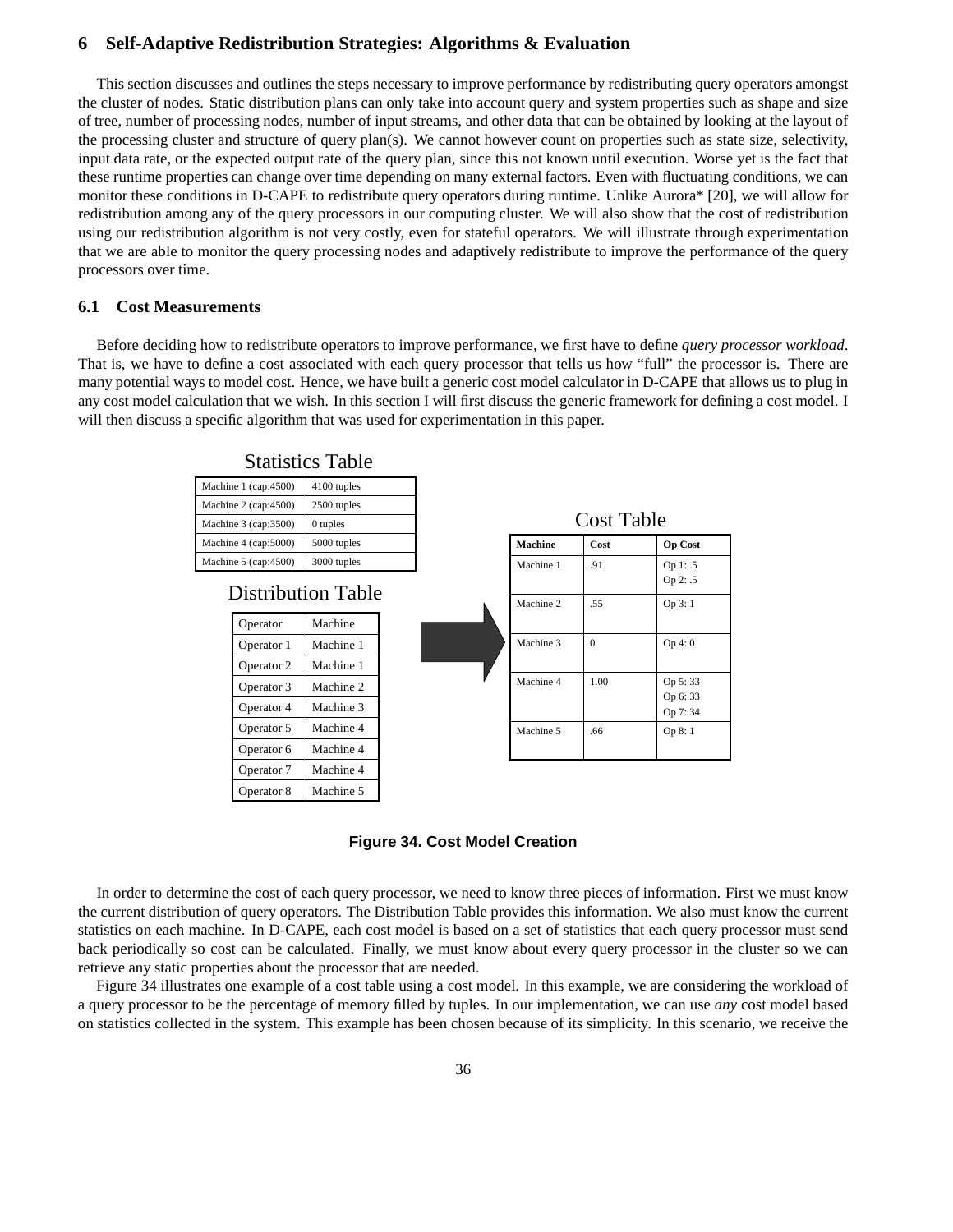number of tuples each query processor has in its memory at a given time. We can get the capacity of the query processor from its properties. We then create a *cost table* as illustrated on the right side of the arrow that shows each query processor, its related cost, and the cost for every operator running on the processor.

This type of abstraction was chosen for several reasons. First it is easy to break down the workload by operator if necessary. That is, we can determine a fixed cost for every operator on a machine, with respect to how much it is "filling up" a query processor. We also calculate the cost of a machine as a normalized number, typically between zero and one. This is done for generality. In this manner, we are able to give our redistribution policy a table showing costs, but the policy need not know what these costs are. This way we can use any combination of cost models and redistribution policies, as they are orthogonal.

### **6.2 Experimental Cost Model**

In this experimental work, we will measure the cost (workload) of a query processor as the rate at which it is sending tuples across the network. This model was chosen because of the earlier experiments discussed in this paper. By having a large number of input/output connections, performance can degrade significantly. By monitoring how fast a query processor can send tuples across the network, and reallocating operators, we may be able to improve overall performance. By observing the output rate of each query processor, we can move query operators off of the machine so the output rate of the query processor can improve (it will spend more time processing fewer operators on that processor). The algorithm for determining the cost is shown in Equation 4.

$$
NetworkOutputRate_i = \sum_{j=1}^{|O|} OutputRate_j \tag{4}
$$

For each processor, we determine its total output rate by summing up the output rates of each of the query operators on the processor that produce data to be sent across the network (Equation 4). The output rate for a Query Processor i is the *sum* of the output rate of each Operator j on Query Processor i. The relative cost (in terms of output rate) of each operator k is relative its share of network traffic that it creates versus that of the query processor  $i$  it is on (Equation 5). Cost is then input into our redistribution policy to determine how we can re-arrange the query operators to try to increase the output rate.

$$
OperatorCost_k = OutputRate_k/NetworkOutputRate_i \tag{5}
$$

Based on our empirical evidence in sections 4 and 5 we introduced two examples of cost models based on the number of tuples in memory and the network output rate. Each can be used to determine the workload of a query processor. We will use the network output rate cost model in our Redistribution Policies to observe how query operator reallocation improves performance. There are many alternate cost models that could be created and compared to see which factors most directly influence query processor performance.

### **6.3 Redistribution Policies**

The redistribution policy in D-CAPE is responsible for reallocating query operators across the cluster of query processors based on statistical feedback from each query processor. As discussed in the previous section, this feedback is captured by our Cost Model. Our redistribution policy uses this to determine the re-allocation of operators. In fact, the redistribution is more powerful than the initial distribution by allowing special parameters to be taken into consideration when deciding both *when* and *how* to redistribute. Table 6.3 shows the parameters that our redistribution policies support.

| <b>Parameter</b>    | <b>Description</b>                                                  |
|---------------------|---------------------------------------------------------------------|
| Cost Table          | A table representing the costs of each query processor              |
| Percent Difference  | Redistribute if the cost difference exceeds a particular percentage |
| Eligible Operators  | A list of operators that we are allowed to move                     |
| Eligible Processors | A list of processors that can get operators to work on              |
| State Size          | Operators under a certain size may be moved.                        |

**Table 5. Redistribution Parameters.**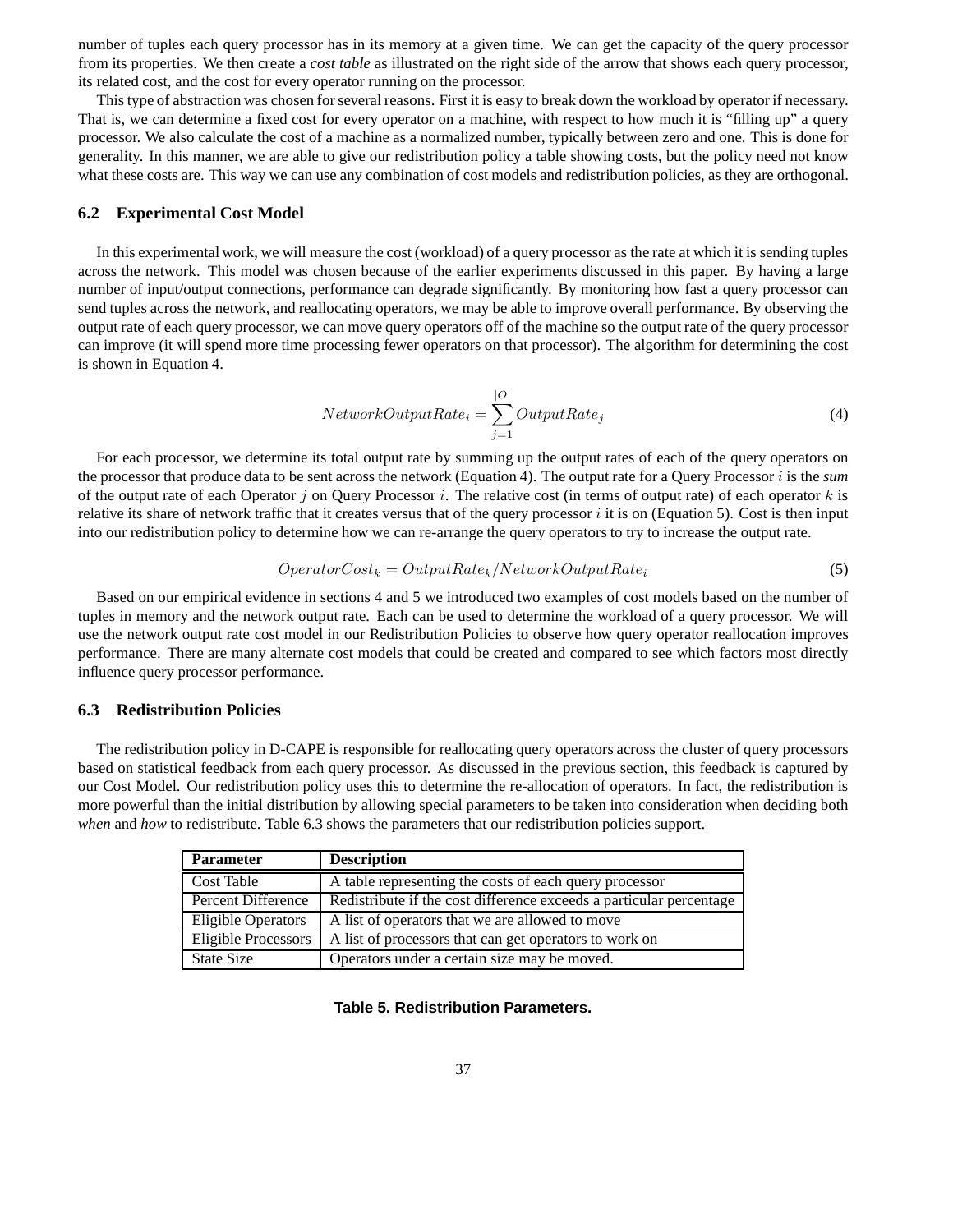Besides the absolute cost, we can also specialize redistribution by providing a *Percent Difference* parameter that tells us how far apart the best and worst costs should be before we even consider redistributing. 0% means distribute if there is any cost difference at all and 100% means never distribute. We also pass in a list of *Eligible Operators* that are only considered for reallocation. Along the same lines we can pass in a list of *Eligible Processors* that are available to do work. Finally, we can tell the redistribution policy to only consider operators with a particular state size range, aimed at reducing the time it takes to move an operator. For any particular Redistribution Policy, it may use one or all of these parameters in making its decision. In D-CAPE, we determine these parameters, other than the cost table, by an initial configuration. Using these parameters we are able to use Algorithm 5 to determine how to reallocate the operators (if at all).

#### **Algorithm 5** Redistribution Algorithm

1:  $costTable \leftarrow costModel.getTable()$ 2:  $maxCost \leftarrow costTable.getMaxCost()$ 3:  $minCost \leftarrow costTable.getMinCost()$ 4: **if** max − min > redistributionPercent **then** 5: **while** !valid(newDistribution) **do** 6:  $newDistribution \leftarrow RedistributionPolicy.red is tribute()$ 7: **end while** 8: differenceTable ← newDistribution – currentTable 9: connect New Distribution(differenceTable) (Algorithm 4) 10:  $currentTable \leftarrow new Distribution$ 11: **end if**

Here, we use the Redistribution Policy to decide on a new allocation of operators. We then have to reconnect the query processors based on this new distribution. This step is critical, as it has to be fast enough so as not to interrupt query execution, and also correct, in that the data order does not change and no data is lost during the reallocation process. In Figure 35 and Algorithm 6 show how we move a query operator from one query processor to another on the cluster. This is similar to the work in [32], however we have other requirements such as moving the state of the operator and ensuring that the data arrival order is unchanged.

We first find out the new query processor that will be processing the operator, and notify it that it will be doing work on this operator (Step 1). We then create a data flow connection on the new query processor to the query processors that the operator will send its data to (Step 2). We make this connection first so when the operator is activated on the new machine, the data will be able to seamlessly flow from the new machine, causing little to no disruption in data flow. We then create a data flow connection to the output of the children operators to the new machine, so the data will properly flow to the operator on the new processor (Step 3). This also effectively ends any data going into the operator on the old processor, allowing us to terminate its execution (Step 4) after its input queues have "dried up". Since the operator on the old processor may have state information that will be needed, we then send the state from the old processor to the new processor. Execution will then continue as it would if it had never moved (Step 5).

Finally (Step 6), we need to ensure that the data order has not changed. Before allowing the operator to run on the new machine, we will ensure that the data from the old machine is sent to the parent operator and then the connection is terminated [41]. Once all parent connections are terminated on the old machine, we are able to activate the operator on the new machine. As you can see, there is quite a bit of communication involved in moving an operator to ensure correctness. We package this handshake into 6 distinct steps to only communicate between the Distribution Manager and the Query Processors when absolutely needed. This will minimize the cost of moving the operator to the new machine. Our experimental study confirms our hypothesis that the cost of moving a query operator using this algorithm is negligible.

#### **6.3.1 Cost of Redistribution**

In our experimental evaluation, we found the cost of moving an operator to be negligible. We ran an experiment using Query Plan 2 with a 20 second window. We moved a stateful window join operator between two machines back and forth, every minute, to see how it would degrade performance (if at all). We were careful to not create more connections when necessary when moving the operator, because this would introduce extra work for the query operators. It was important to isolate the movement so we could measure the cost of moving the data stream connections and sending the state across the network. Figure 36 shows the performance of the query plan when we do not redistribute versus when we move one operator back and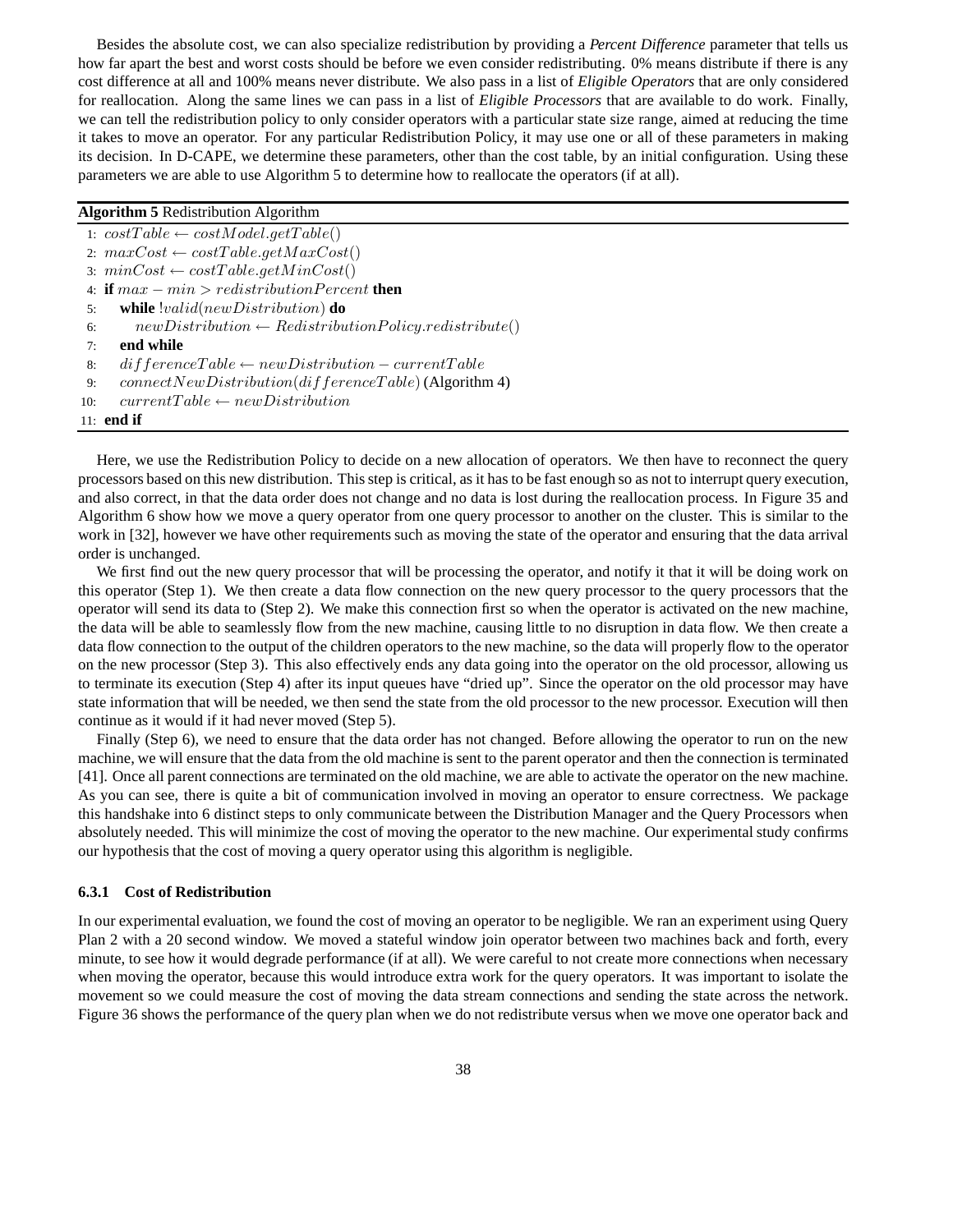#### **Algorithm 6** Operator Reallocation.

| 2:  | 1: for <i>operator</i> in $difference Table$ do<br>$oldProcessor \leftarrow currentTable.getProcessor(openator)$ |
|-----|------------------------------------------------------------------------------------------------------------------|
|     |                                                                                                                  |
| 3:  | $newProcessor \leftarrow new Distribution.getProcessor(openator)$                                                |
| 4:  | tell new Processor that operator will be activated                                                               |
| 5:  | <b>for</b> all parents of operator <b>do</b>                                                                     |
| 6:  | <b>if</b> $newProcessor! = new Distribution.getProcessor(parent)$ <b>then</b>                                    |
| 7:  | $CONNECT$ operator to parent on new Distribution.get Processor(parent)                                           |
| 8:  | end if                                                                                                           |
| 9:  | end for                                                                                                          |
| 10: | <b>for</b> all <i>children</i> of <i>operator</i> <b>do</b>                                                      |
| 11: | <b>if</b> $newProcessor! = new Distribution.getProcessor(children)$ then                                         |
| 12: | $CONNECT$ child on new Distribution.get Processor(children) to operator                                          |
| 13: | end if                                                                                                           |
| 14: | end for                                                                                                          |
| 15: | for all <i>children</i> of <i>operator</i> do                                                                    |
| 16: | DISCONNECT child on oldDistribution.getProcessor(children)                                                       |
| 17: | end for                                                                                                          |
| 18: | DEACTIVATE operator on old Process or                                                                            |
| 19: | $\label{eq:sumST} SENDSTATE from operator on old Process or to operator on new Process or$                       |
| 20: | for all parents of operator do                                                                                   |
| 21: | DISCONNECT operator on oldProcessor to parent                                                                    |
| 22: | end for                                                                                                          |
| 23: | ACTIVATE operator on newProcessor for processing                                                                 |
|     | 24: end for                                                                                                      |

forth, across machines, every minute.

We see that the cost of moving the operator is negligible, because the throughput of the query plan does not change over the 30 minute runtime. This result was expected because of the way that the operator is moved across machines. Because we create the connections for the data to flow *before* we start sending the data, we are able to "flip a switch" and in the eyes of the query processor, turn off one operator and turn it on another machine. This is especially true for larger query plans such as our 20 operator plan because the probability of the operator being scheduled for execution on its old processor is only 5% (1 in 20). Thus, it is highly unlikely that the query scheduler would even notice that the operator was moved. Instead the scheduler would simply schedule other operators to run.

#### **6.3.2 Redistribution Policies**

Now that we have discussed our redistribution algorithm and how we can obtain the information necessary to determine the cost for a query processor, we have to determine how we will interpret these costs to reallocate the query operators. There are many possible ways to decide how to perform reallocation. In our current system, we focus on two of these methods.

**Balance**. The balance redistribution policy tries to evenly balance the query load across all machines. This strategy is effective when system resources such as memory or CPU usage are at a premium. The policy looks at all query processors in the cost table and aims to balance the table by moving operators from the heaviest loaded processor to the lightest loaded processor. It then continues this process until all machines are as evenly balanced as possible. This policy however will not take operators away from machines that are only moderately loaded, as it may disrupt a set of operators on the processors that were performing well.

**Degradation**. The degradation redistribution policy does its best effort to alleviate load on machines that have shown a degradation in cost since the last time operators were allocated on the machine. If the cost has degraded beyond a certain percentage we attempt to stop the degradation by moving the most costly operators to other query processors, giving highest preference to those operators that will remove a network connection from the overall distribution of operators.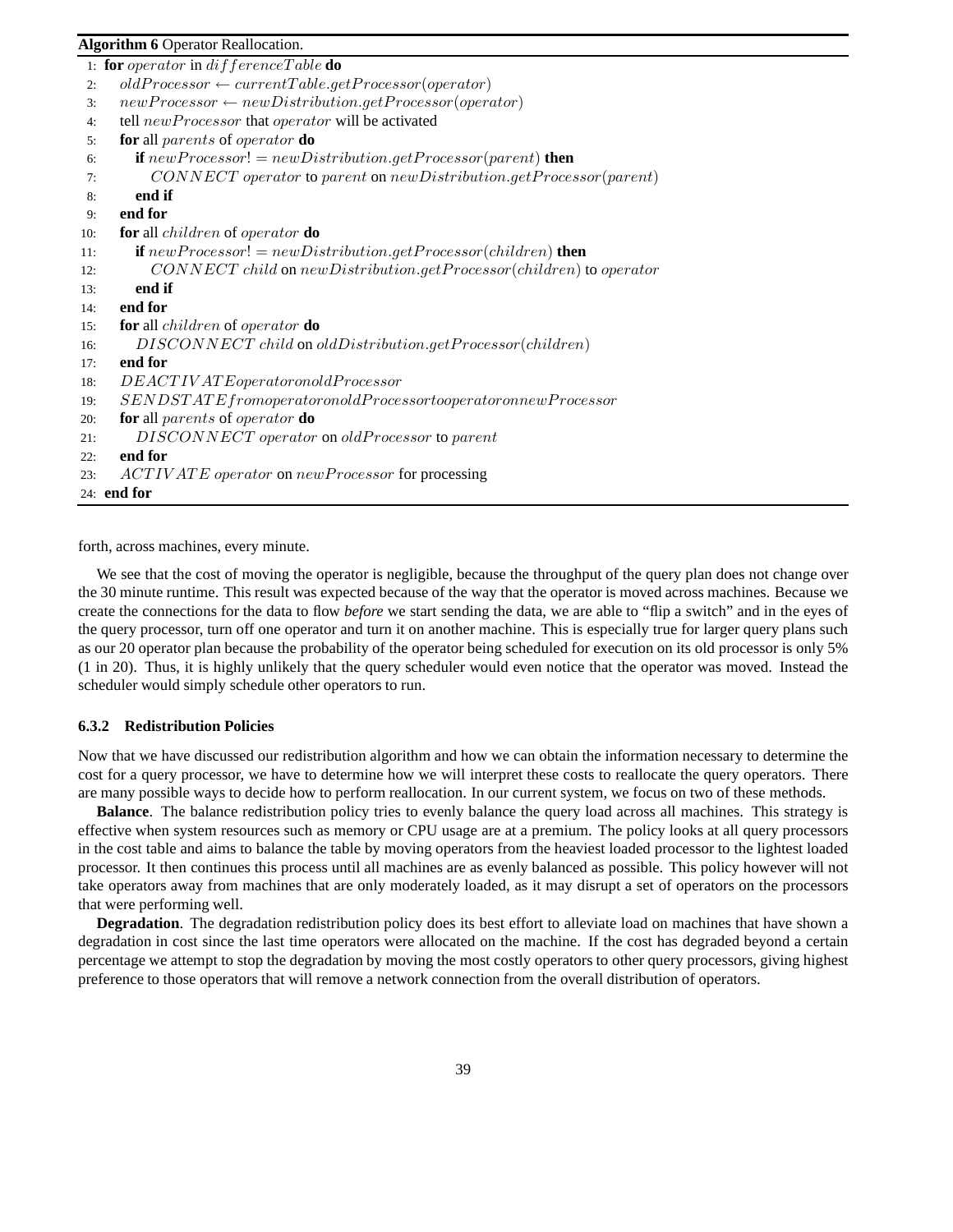

**Figure 35. The Six Steps of Redistribution**

#### **6.4 Redistribution Experiments**

Our goal in redistribution is to *improve* the performance of execution during runtime. Hence, we need to monitor each query processor, and notice when there is an overload and try to correct it. As we saw in section 5, there is no substitution for a good original distribution pattern. However, we can tune the processing if our initial distribution is bad, or turns bad over time. In fact, we can find a speedup of two in some cases, as our experimental studies illustrate.

In this set of experiments, we use the same cluster for our test-bed as in Section 4.4 using our Output Rate cost model explained in Section 6.2 and our Degrading Performance redistribution policy, explained in Section 6.3.2. We use Query Plans 2 and 3 in this section.

In Figure 37 we observe that our redistribution policy is able to improve the performance of the initial Round Robin Distribution by 100%. The redistribution is able to detect the declining output rate for each query processor, and reallocate the operators such that there are fewer network connections per machine. Thus more time to process each operator would be available on the prior overloaded machines rather than spending time sending the data across the network. By observing the output rate, we were able to easily identify bottlenecks in query plan and adjust the output rate before it had degraded too far.

In Figures 38 and 39 we record how redistribution affects a "good" initial distribution pattern such as our Grouping distribution explained in Section 5.1.3. Even though the Grouping Distribution does a great job at grouping operators such that network connections are minimized, we can still see a performance boost of 5 to 10% when moving operators to other query operators by our redistribution policy. In fact during execution with the Grouping Distribution, operators only needed to be moved 4 times in the 30 minute span using our policy, as compared to 17 reallocations for the Round Robin distribution. Regardless, we are able to improve performance by monitoring the performance of each query processor, and then reacting to the costs associate with each processor using our redistribution policy.

Figures 38 and 39 also show us that there is no substitution for a good initial distribution. In both of these experiments we see that the Grouping distribution gives us a big advantage with regard to the throughput regardless of the redistribution policy. However, initial distributions still lack the knowledge of runtime information such as data rates, which can impact the performance as well. Here, a 10% speedup will increase the throughput by almost 800,000 tuples over a 30 minute span, or almost 30,000 tuples per minute.

In this section I have described a framework for reallocating query operators among a cluster of query processors, with the flexibility of adding new reallocation schemes to the system without knowledge of the entire distribution framework. I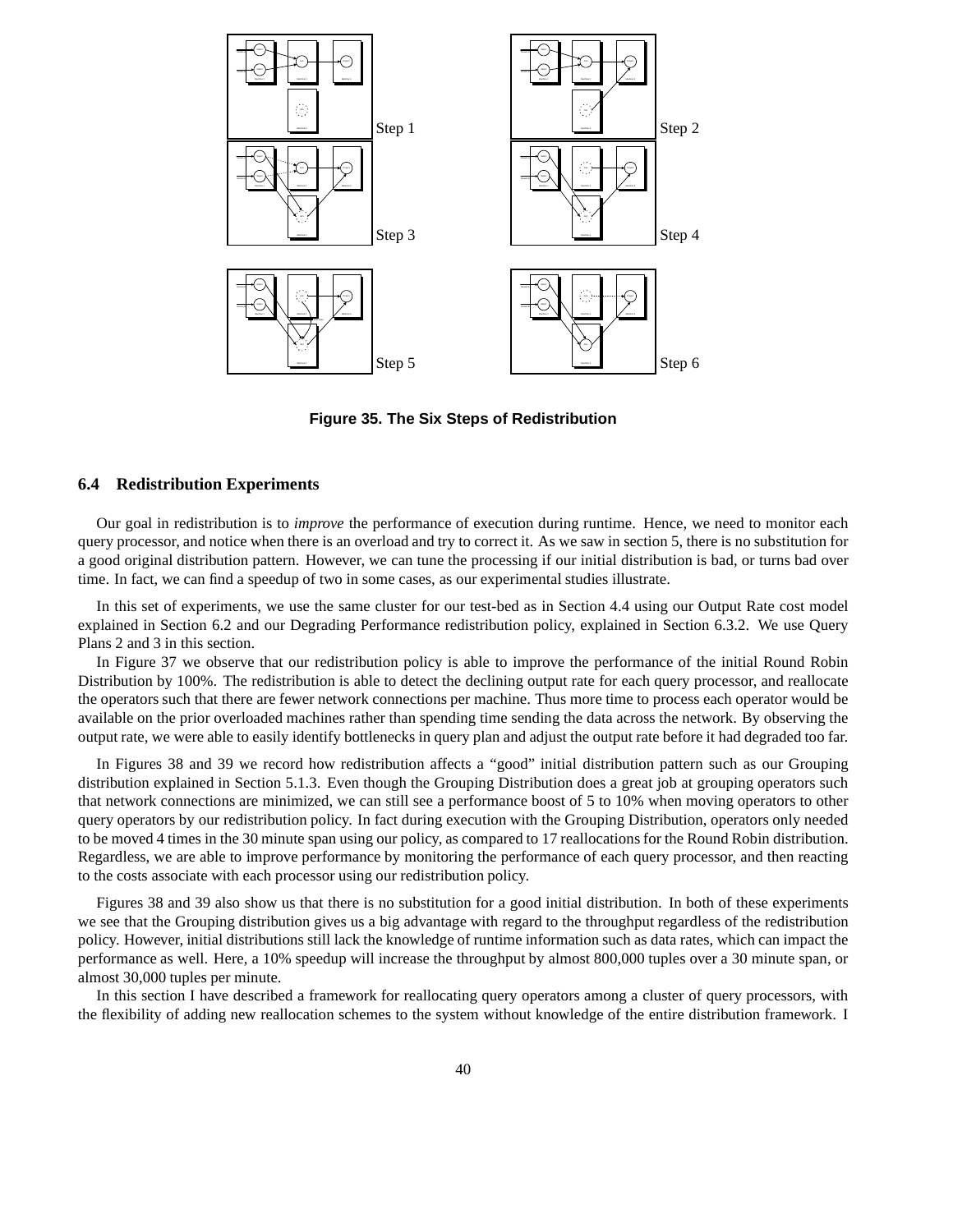

**Figure 36. Throughput of Query Plan with Redistribution Every 60 seconds**



**Figure 37. Redistribution of Query Plan 2, with a 10 Second Window over 3 Query Processors.**

also show experimentally that reallocation of query operators over a cluster of machines not only increases the performance of the query processors but is also done with little to no overhead, assuming we intelligently move the query operators using our knowledge from section 5, and learned characteristics from a cost model.

## **7 Conclusions and Future Work**

## **7.1 Conclusions**

This paper was able to uncover many of the issues in designing and implementing a D-DSMS. Because of the nature of streaming data and the uniqueness of streaming data operators, new algorithms had to be developed to distribute and reallocate query operators. In addition, we were able to observe the costs associated with query plan distribution and write cost models and redistribution policies that were able to improve query plan performance based on statistical feedback from the cluster of query processors.

This work is a starting point in the area of Distributed Data Stream Management Systems. Because this field is very new, it was first *essential* to come up with an architecture that is both *flexible* and *scalable*. D-CAPE achieves this goal by allowing for individual cost models and distribution algorithms to be "plugged in" to the system, without any special knowledge of the inner workings of the system. By creating a Distribution Manager that was tiered in nature, it allows in the future for clusters of machines to have their own Distribution Manager which is controlled by a higher level manager, thus allowing for a greater number of query plans and the ability to effectively distribute these plans to a cluster of machines that will be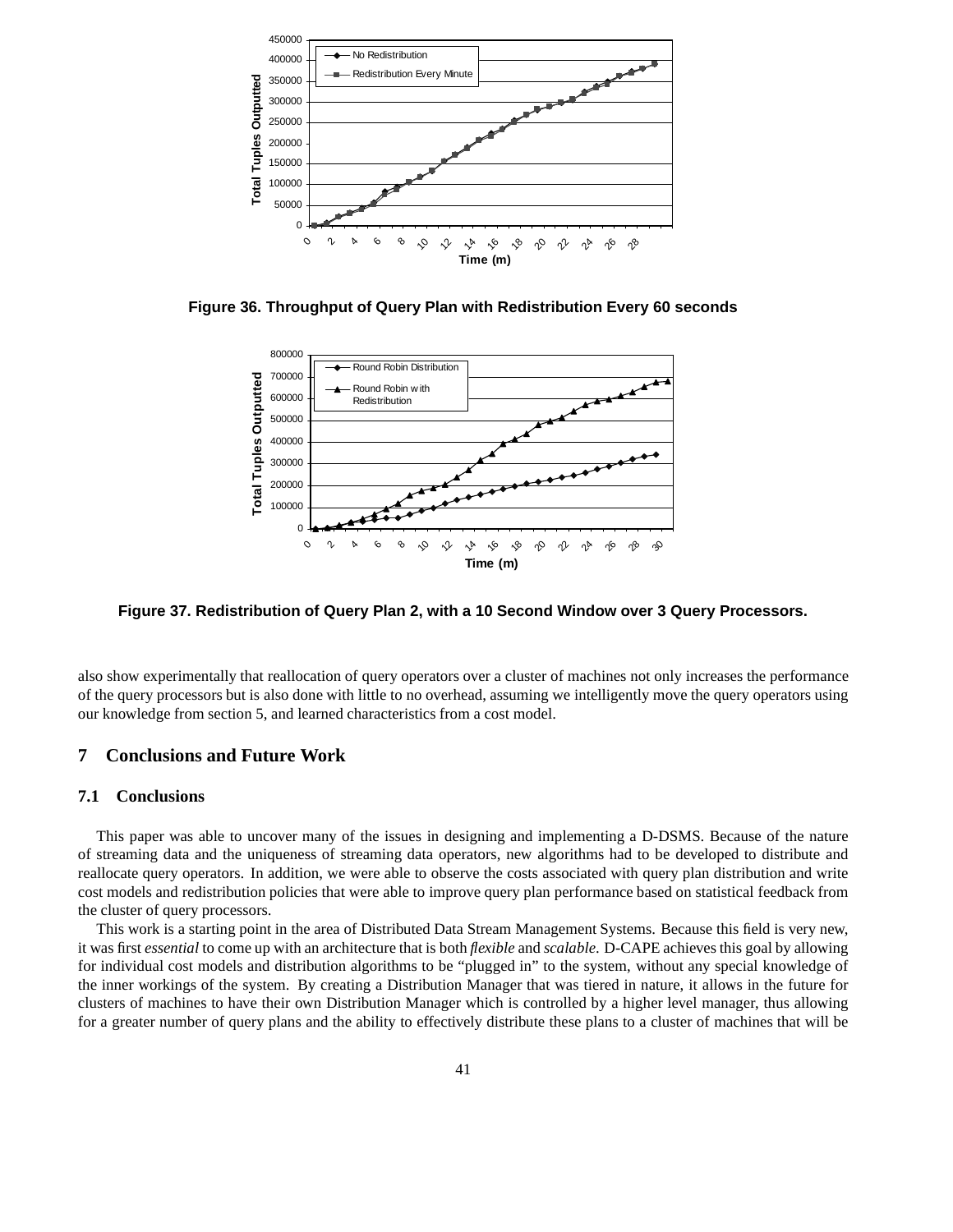

**Figure 38. Redistribution with 2 Machines and a 40 Operator Query Plan**



**Figure 39. Redistribution with 3 Machines and a 40 Operator Query Plan**

effective in processing the query.

Our experimental evidence shows that Query Plan distribution is effective even for small query plans, and becomes very effective as query plans become large. In many cases, we were able to achieve a 100% performance increase over a single query processor, by using a distributed environment. We also find that that the main costs in query plan performance include the number of connections per machine, and the total memory used by the machine. Query processors have better performance when it has to manage fewer connections. We were also able to show that the type of initial distribution algorithm used is essential in how well the query processors will perform overall. Algorithms that tend to create extra network connections, such as Round Robin do not perform as well as algorithms that take network connections into account (Grouping Algorithm).

Redistribution experiments show that we are able to effectively reallocate query operators over time if we observe a degradation in performance at runtime. Reallocating a query operator requires virtually zero overhead as we are able to maintain the flow of data through the cluster using our specialized redistribution protocol.

#### **7.2 Future Work**

This paper has opened the door for many potential areas of future work in Distributed Data Stream Management Systems. The flexible architecture of the new D-CAPE system allows for the study of stream processing in many areas.

First this work can be expanded by experimenting with other distribution algorithms and query plans, and studying how they affect overall query plan performance, and what other factors influence performance. Using this knowledge new cost models can be created that can determine the workload of a query processor in different ways using these observed factors.

Redistribution is another key area of future research. There are potentially many other costs associated with query proces-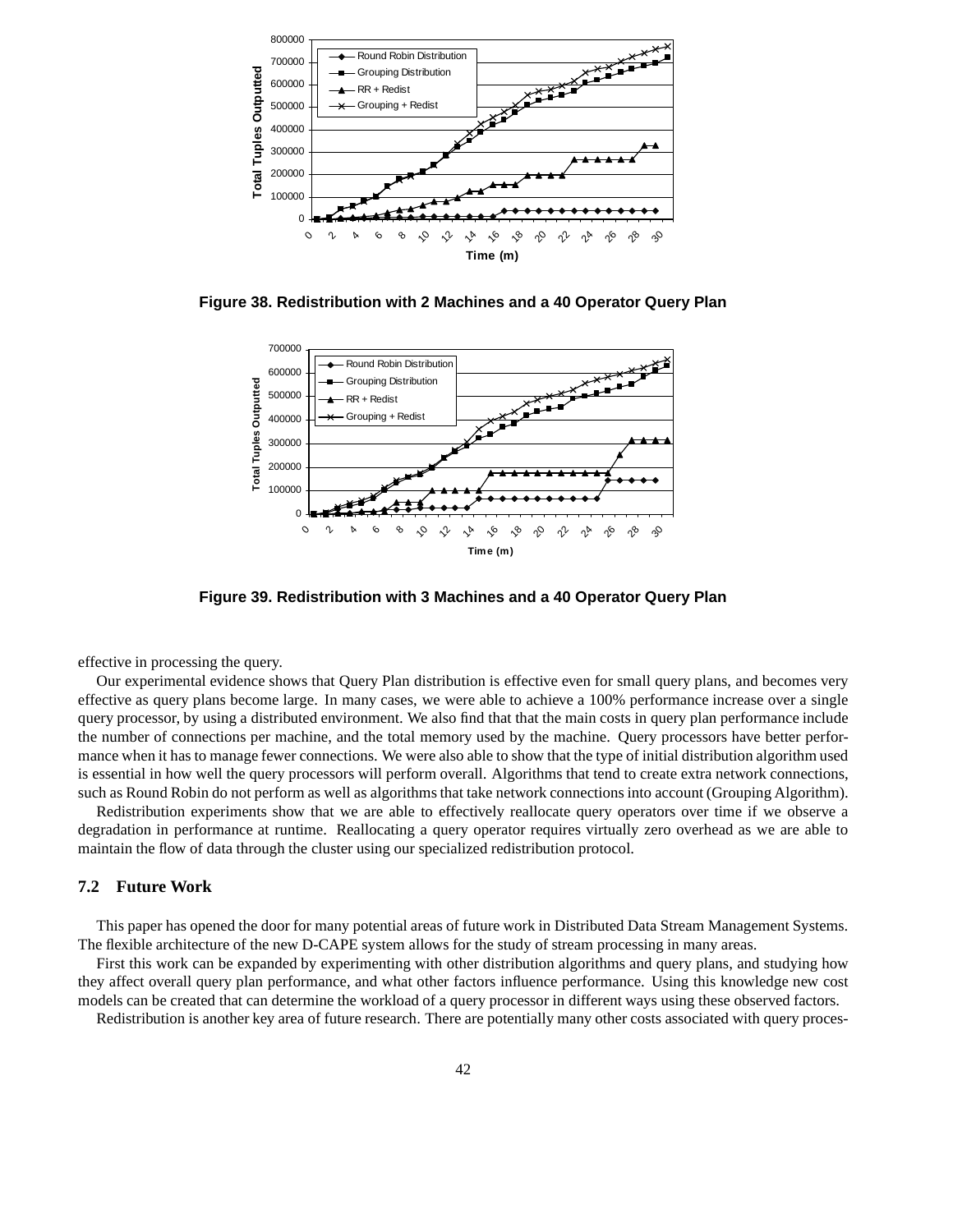sor performance. Future work can include determining more of these costs and writing redistribution policies that take these costs, or any combination of costs in consideration when deciding how to redistribute a set of query plans.

Research can also be done in using different scheduling algorithms such as Chain [7] or Train [13] scheduling to observe to what degree scheduling algorithms on a single query processor influence performance, and also if particular scheduling algorithms work well with specific query operator distributions.

Finally, work can be done with other data sets of varying volume, such as motion data, traffic data [30] or other forms of streaming data that will be used in future Data Stream Management Systems.

## **References**

- [1] D. J. Abadi, D. Carney, U. Çetintemel, M. Cherniack, C. Convey, S. Lee, M. Stonebraker, N. Tatbul, and S. Zdonik. Aurora: a new model and architecture for data stream management. *VLDB Journal: Very Large Data Bases*, 12(2):120–139, Aug. 2003.
- [2] W. Alexander and G. Copeland. Process and dataflow control in distributed data-intensive systems. *SIGMOD Record (ACM Special Interest Group on Management of Data)*, 17(3):90–98, Sept. 1988.
- [3] A. Arasu, S. Babu, and J. Widom. The cql continuous query language: Semantic foundations and query execution. Technical Report 2003-67, Department of Computer Science, Stanford University, Oct. 2003.
- [4] I. T. Archive. http://www.acm.org/sigcomm/ita/, 2003.
- [5] R. Avnur and J. M. Hellerstein. Eddies: Continuously adaptive query processing. *SIGMOD Record (ACM Special Interest Group on Management of Data)*, 29(2):261–273, 2000.
- [6] B. Babcock, S. Babu, M. Datar, R. Motwani, and J. Widom. Models and issues in data stream systems. In ACM, editor, *Proceedings of the Twenty-First ACM SIGMOD-SIGACT-SIGART Symposium on Principles of Database Systems: PODS 2002: Madison, Wisconsin, June 3–5, 2002*, pages 1–16, New York, NY 10036, USA, 2002. ACM Press.
- [7] B. Babcock, S. Babu, R. Motwani, and M. Datar. Chain: operator scheduling for memory minimization in data stream systems. In ACM, editor, *Proceedings of the 2003 ACM SIGMOD International Conference on Management of Data 2003, San Diego, California, June 09–12, 2003*, pages 253–264, New York, NY 10036, USA, 2003. ACM Press.
- [8] B. Babcock, M. Datar, and R. Motwani. Sampling from a moving window over streaming data. In *Proceedings of the 13th Annual ACM-SIAM Symposium On Discrete Mathematics (SODA-02)*, pages 633–634, New York, Jan. 6–8 2002. ACM Press.
- [9] M. Balazinska, H. Balakrishnan, and M. Stonebraker. Contract-based load management in federated distributed systems. In *1st Symposium on Networked Systems Design and Implementation (NSDI)*, March 2004.
- [10] P. Bodorik, J. S. Riordon, and C. Jacob. Dynamic distributed query processing techniques. In *Proceedings of the seventeenth annual ACM conference on Computer science : Computing trends in the 1990's*, pages 348–357. ACM Press, 1989.
- [11] L. Bouganim, D. Florescu, and P. Valduriez. Dynamic load balancing in hierarchical parallel database systems. In *VLDB'96, Proceedings of 22th International Conference on Very Large Data Bases, September 3-6, 1996, Mumbai (Bombay), India*, pages 436–447, 1996.
- [12] D. Carney, U. Cetintemel, M. Cherniack, C. Convey, S. Lee, G. Seidman, M. Stonebraker, N. Tatbul, and S. Zdonik. Monitoring streams A new class of data management applications. Technical Report CS-02-04, Department of Computer Science, Brown University, Feb. 2002. Fri, 1 Mar 102 16:04:05 GMT.
- [13] D. Carney, U. Cetintemel, A. Rasin, S. B. Zdonik, M. Cherniack, and M. Stonebraker. Operator scheduling in a data stream manager. In J. C. Freytag, P. C. Lockemann, S. Abiteboul, M. J. Carey, P. G. Selinger, and A. Heuer, editors, *VLDB 2003: Proceedings of 29th International Conference on Very Large Data Bases, September 9–12, 2003, Berlin, Germany*, pages 838–849, Los Altos, CA 94022, USA, 2003. Morgan Kaufmann Publishers.
- [14] S. Chandrasekaran. Telegraphcq: Continuous dataflow processing for an uncertain world, 2003.
- [15] S. Chandrasekaran and M. J. Franklin. Psoup: a system for streaming queries over streaming data. *VLDB Journal: Very Large Data Bases*, 12(2):140–156, Aug. 2003.
- [16] J. Chen, D. J. DeWitt, F. Tian, and Y. Wang. NiagaraCQ: A scalable continuous query system for Internet databases. *SIGMOD Record (ACM Special Interest Group on Management of Data)*, 29(2):379–391, 2000.
- [17] L. Cherkasova. Flex: load balancing and management strategy for scalable web hosting service. In *Computers and Communications, 2000. Proceedings. ISCC 2000. Fifth IEEE Symposium on, Vol., Iss., 2000*, pages 8–13, 2000.
- [18] L. Cherkasova and M. Karlsson. Scalable web server cluster design with workload-aware request distribution strategy ward. In *Proceedings of the Third International Workshop on Advanced Issues of E-Commerce and Web-Based Information Systems (WECWIS '01)*, page 212. IEEE Computer Society, 2001.
- [19] L. Cherkasova and S. Ponnekanti. Optimizing a content–aware load balancing strategy for shared web hosting service. In *MASCOTS*, pages 492–499, 2000.
- [20] M. Cherniack, H. Balakrishnan, M. Balazinska, D. Carney, U. Cetintemel, Y. Xing, and S. Zdonik. Scalable distributed stream processing. In *Proceedings of the First Biennial Conference on Innovative Data Systems Research (CIDR '03)*, 2003.
- [21] G. Ciardo, A. Riska, and E. Smirni. EQUILOAD: a load balancing policy for clustered web servers. *Performance Evaluation*, 46(2-3):101–124, 2001.
- [22] D. DeWitt and J. Gray. Parallel database systems: the future of high performance database systems. *Communications of the ACM*, 35(6):85–98, June 1992.
- [23] D. J. DeWitt, R. H. Gerber, G. Graefe, M. L. Heytens, K. B. Kumar, and M. Muralikrishna. GAMMA A high performance dataflow database machine. In *Proceedings of the 12th International Conference on Very Large Data Bases*, pages 228–237, 1986.